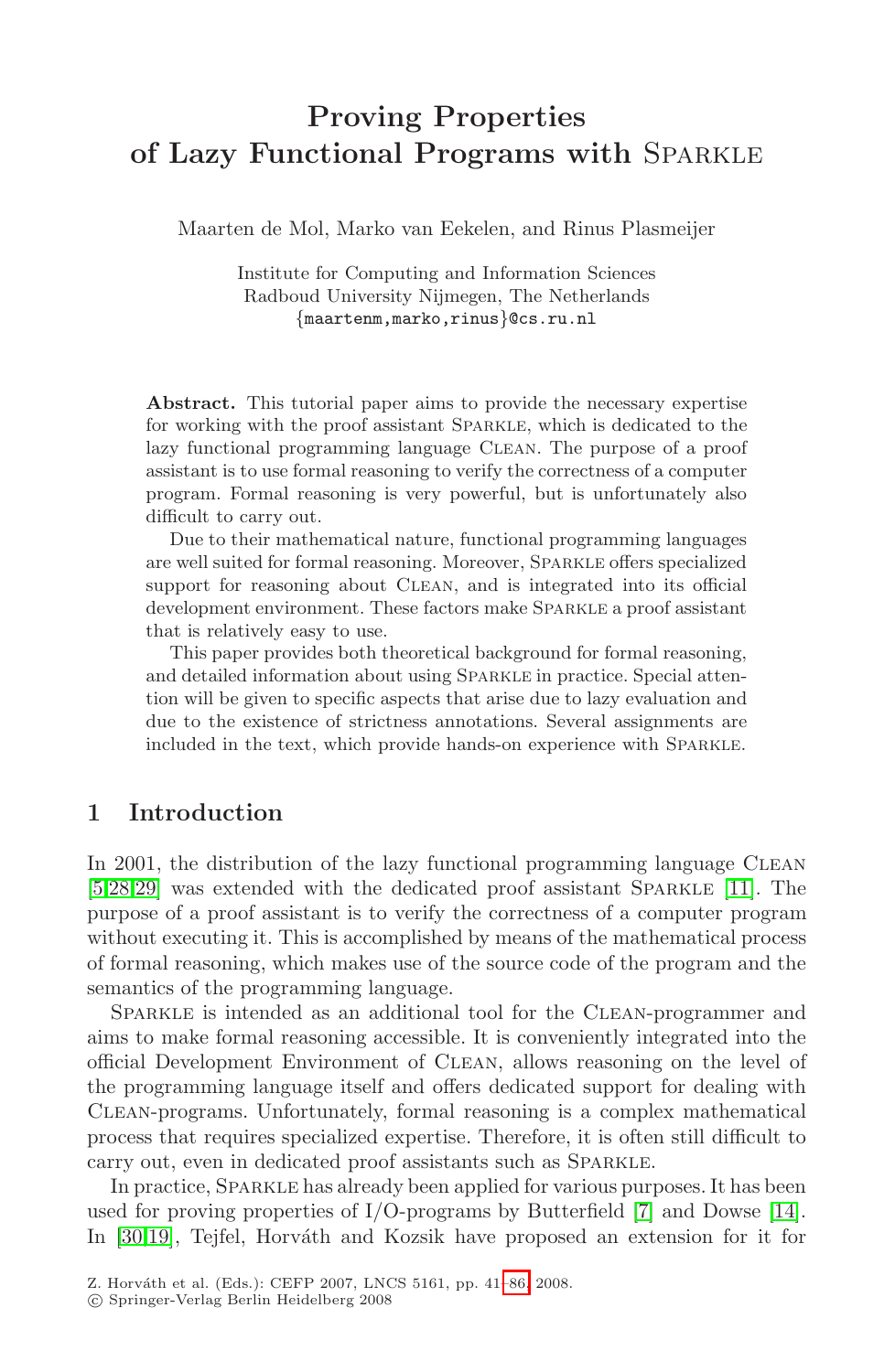#### 42 M. de Mol, M. van Eekelen, and R. Plasmeijer

dealing with temporal properties. Support for class-generic properties has been added to it by van Kesteren [21]. Furthermore, it has also been used in education at the Radboud University of Nijmegen.

The purpose of this paper is to provide the information that is necessary for functional programmers to start [ma](#page-1-0)king use of Sparkle. A combination of both theoretical and practical expertise w[ill](#page-4-0) be provided. No special knowledge is required to understand the contents of this paper: a basic understanding of lazy functional languages and elementary logic suffices. Upon completion of this pap[er,](#page-8-0) the reader will be able to use Sparkle to prove basic properties of small Clean-programs with minim[al](#page-22-0) effort. Furthermore, a solid foundation will be laid for proving properties that are more complex.

This p[ap](#page-32-0)er is structured as follows. First, the con[ce](#page-31-0)pt of formal reasoning will be explained in[de](#page-35-0)pendently of SPARKLE in Section 2. Then, the important design principles of Sparkle will be summarized in Section 3, and their effect on the way that formal reasoning is implemented will be explained. Then, in Sections 4 and 5 a tutorial of the use of Sparkle in practice is presented. The first part (Section 4) presents a step-by-step introduction of all the basic features of Sparkle; the second part (Section 5) describes several advanced features that are specific for Sparkle. We discuss related work in Section 6 and draw conclusions in Section 7. Finally, the complete tactic library of Sparkle is summarized separately in Appendix A.

<span id="page-1-0"></span>The tutorial is written in an explanatory style and contains assignments with which the provided theory can be put into practice. The assignments require the standard Clean 2.2 distribution to be installed, and the Sparkle version from http://www.cs.ru.nl/˜ma[rko/](#page-1-1)research/sparkle/SparkleCEFP2007.zip must be merged in it. The worked out answers to the assignments are available online at http://www.cs.ru.nl/˜marko/research/sparkle/cefp2007/.

# **2 Formal Reasoning**

<span id="page-1-1"></span>In the following sections, a general introduction to formal reasoning will be presented independently of Sparkle. In Section 2.1, formal reasoning will first be described as an abstract process that transforms input to desired output. In Section 2.2, the underlying formal framework will be identified; this framework is a prerequisite for carrying out formal reasoning. The most important component of the framework is the proof language, which will be explored in more detail in Section 2.3. Finally, the soundness of formal reasoning will be discussed in Section 2.4.

### **2.1 The Abstract Process of Formal Reasoning**

Formal reasoning is a mathematical process that fully takes place on the formal level. The goal of formal reasoning is to verify the correctness of some kind of formal object by means of reasoning about it. The process as a whole can roughly be characterized as follows: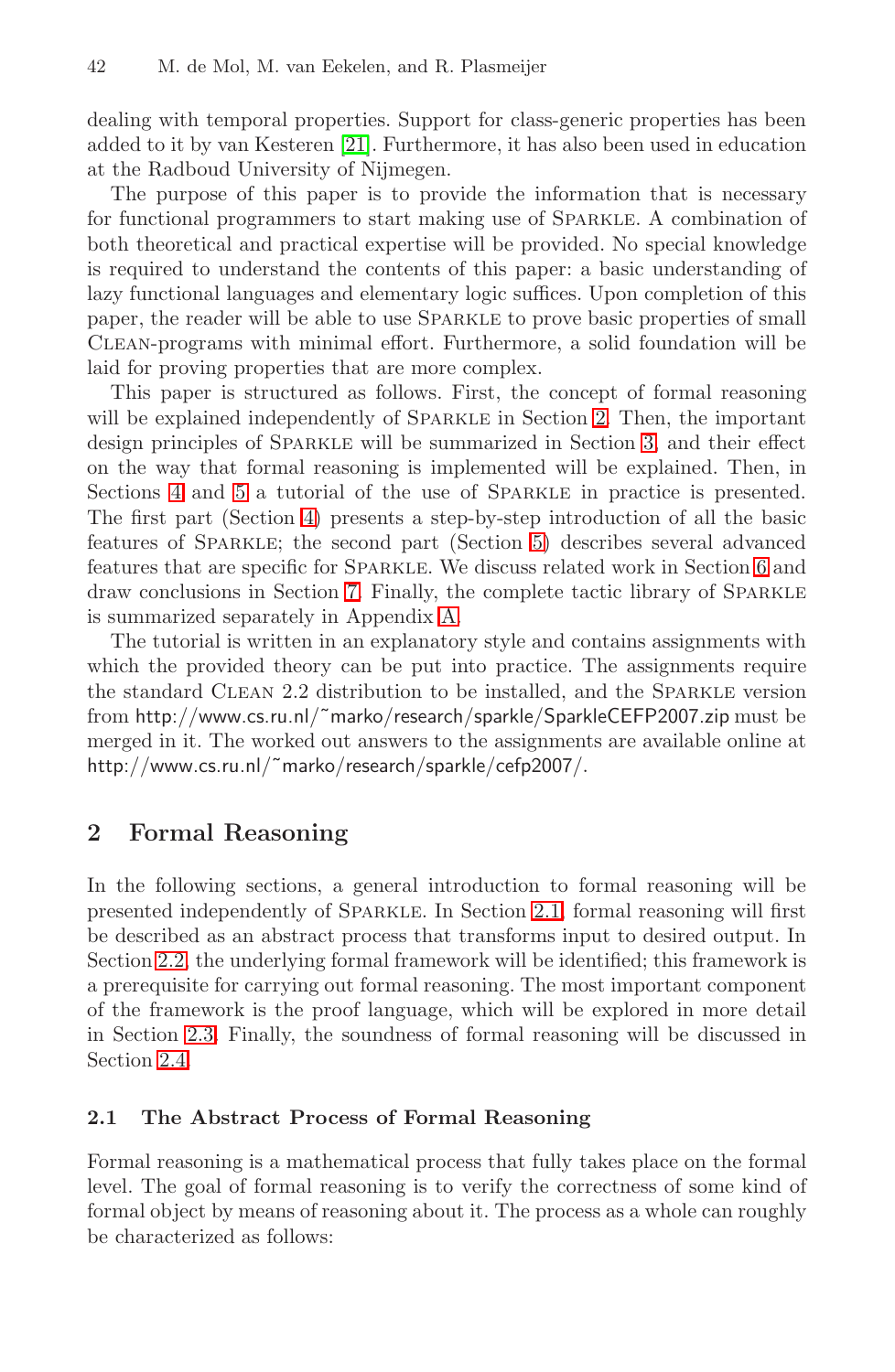- 1. Formalize an object o;
- 2. Formalize a property  $p$  that says something about  $q$ ;
- 3. Build a formal proof that shows that  $p$  holds for  $o$ .

If formal reasoning succeeds and a formal proof is built, then it is shown with absolute certainty that the formalized object o behaves as specified by means of property  $p$ . This holds for all environments in which  $o$  may occur, because the formal proof is obliged to take all possible circumstances into account. As such, a positive result of formal reasoning is more powerful than for instance a positive result of testing, which is restricted by the test-set that was used.

If formal reasoning does not succeed in building a proof, however, then not much information has been gained. It may either be the case that  $o$  is incorrect, or it may be the case that the desired behavior of  $\sigma$  was incorrectly specified by p, or it may simply be the case that the proof [buil](#page-3-0)der did not build the proof in the right way. A negative result of formal reasoning is hard to interpret correctly and is therefore less useful than a negative result of for instance testing.

#### **2.2 Formal Framework**

Formal reasoning makes use of the formal representations of the object to reason about (input), the property to prove (input) and the proof to be built (output). Moreover, to ascertain the soundness of reasoning (see Section 2.4), a formal semantics that assigns a meaning to properties must be available as well. The combination of these prerequisites of reasoning will be called a formal framework:

# **Definition 2.2.1.** *(Formal framework)*

A formal framework is a tuple  $(O, P, \vDash_{o}, \vDash_{o})$  such that:<br>  $\bullet$  *O* is the set that contains all possible objects to reas

- $\bullet$  O is the set that contains all possible obje[cts t](#page-34-2)o reason about;  $\rightarrow$  ( $o \in O$  denotes that  $o$  is a valid object to reason about)
- $P$  is the set that contains all possible properties that may be specified;  $\rightarrow$  ( $p \in P$  denotes that p is a valid property to prove)
- $\varepsilon_o$  is the relation that defines the semantics of properties;  $\vdash$   $\rightarrow$  ( $\models$ <sub>*o*</sub> p denotes that  $p \in P$  holds in the context of  $o \in O$ )<br>  $\vdash$  is the derivation system that defines proofs of properties
- $\vdash_{o}$  is the derivation system that defines proofs of properties.  $\rightarrow$  ( $\vdash_o p$  denotes that a proof of  $p \in P$  exists in the context of  $o \in O$ )<br>the formal framework of SPARKLE is described completely in [13]. In t (The formal framework of Sparkle is described completely in [13]. In the remainder of this paper, it will be treated implicitly only.)

Note that the elements of a framework are connected: it must be possible to refer to components of objects within properties; the semantics of a property can only be determined in the context of a given object; and the derivation of a proof depends on a given object as well.

Using the notations introduced by the formal framework, formal reasoning can now be characterized as follows:

### **Definition 2.2.2.** *(Formal reasoning)*

Formal reasoning is the process that given a formal framework  $(O, P, \vDash_{o}, \vdash_{o})$ ,<br>a specific object  $o \in O$  and a specific property  $p \in P$  attempts to determine a specific object  $o \in O$  and a specific property  $p \in P$ , attempts to determine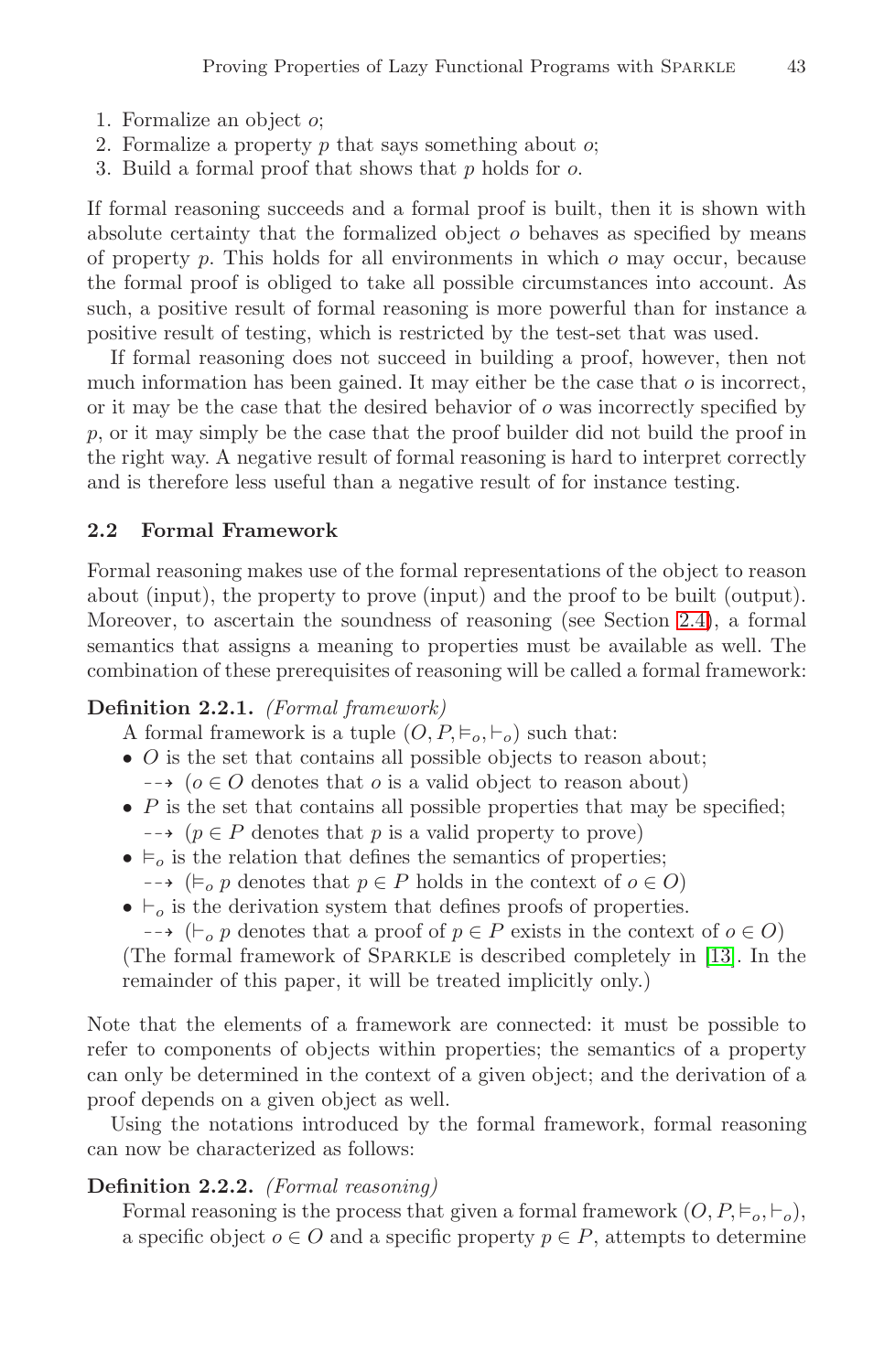whether  $\vdash_o p$  holds or not. From the soundness of the formal framework it<br>then follows that  $\vdash_n p$  holds as well then follows that  $\vDash_o p$  holds as well.

In other words, the goal of formal reasoning is to determine  $\models_o$  by means of  $\models_o$ .<br>This approach only makes some for formalized in which  $\models_o$  is less complicated This approach only makes sense for frameworks in which  $\vdash_{o}$  is less complicated than  $\vdash_{o}$  which is often the second legitimation and we are smaller simular than  $\vDash_{o}$ , which is often the case, because derivation systems are usually simpler than semantic relations.

#### **2.3 Proof Language**

The most important component of the formal framework is the proof language, which is usually represented by means of a derivation system. The derivation rules of this system are reasoning steps that form the building blocks of proofs. Building proofs is basically the repeated application of these reasoning steps, and can be characterized as follows:

- **Goal**: prove a property p.
- $-$  **Apply**: reasoning step R. This transforms p to  $p_1, \ldots, p_n$ . If  $n = 0$ , then the proof is complete (R proves p). Otherwise,  $p_1, \ldots, p_n$  become the new goals which *all* have to be proved recursively by the same reasoning process.
- $-$  **Goal**: prove all properties  $p_1, \ldots, p_n$ .

In other words, reasoning steps are functions that transform propositions into (possibly more) propositions, and the proof language is the set of functions that one is allowed to apply during reasoning. Furthermore, reasoning itself is 'goal-busting': at each point in time a number of propositions (goals) have to be proved, and these propositions can be simplified (busted) by means of the repeated application of predefined reasoning steps.

The result of reasoning is a derivation tree in which the nodes are propositions (and the root node is the initial proposition to prove) and each set of edges leading from a single node corresponds with a reasoning step. Edges in this tree do not necessarily have to lead to another node, because reasoning steps may produce the empty list of propositions. The leaves of the tree are the propositions that still have to be proved.

The derivation tree is of course the formal representation of a proof. It can easily be serialized, provided that the reasoning steps are named. A serialized proof can be transferred to anyone with knowledge of the formal framework that it uses. Furthermore, the receiver can even automatically check the validity of the proof by re-running it. Note that validating proofs is easy, because it only requires the formal framework, but building proofs is difficult, because it requires the continuous selection of the 'right' reasoning step.

#### <span id="page-3-0"></span>**2.4 Soundness of Formal Reasoning**

Building formal proofs is an exercise in the repeated simplification of propositions according to predefined reasoning steps. This, however, is a purely syntactic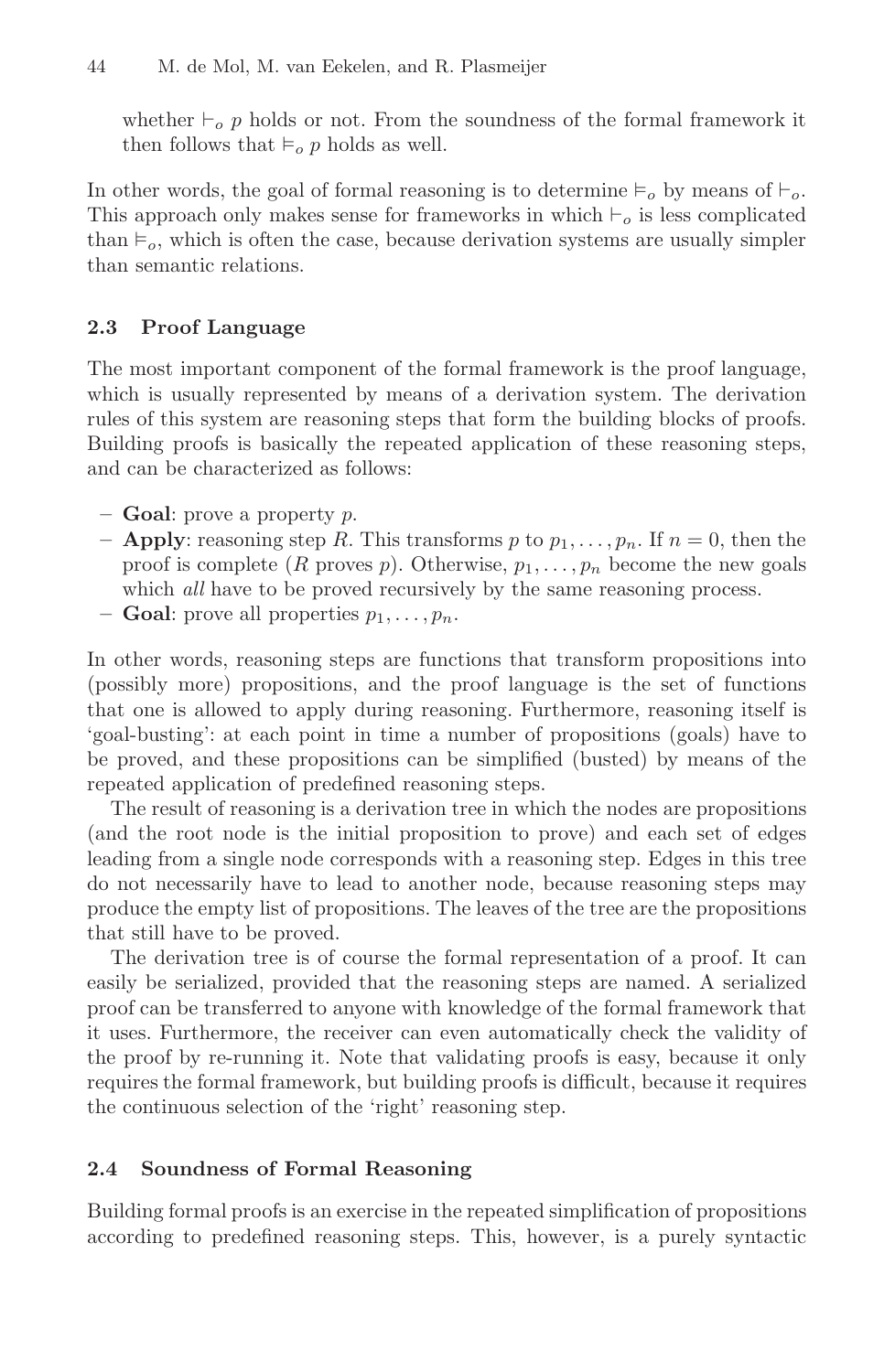exercise that does not take the actual meaning of propositions into account in any way. In order for the results of reasoning to be meaningful, the underlying formal framework must be sound as well:

**Definition 2.4.1.** *(Soundness of formal frameworks (1))*

A formal framework  $(O, P, \vDash_{o}, \vDash_{o})$  is sound if for all  $o \in O$  and  $p \in P$  it holds<br>that  $\vDash$  n implies  $\vDash$  n that  $\vdash_o p$  implies  $\models_o p$ .

Because  $\vdash_o$  is composed of individual derivation rules, the soundness of a formal<br>framework as a whole sample determined by verificing these whose a follows: framework as a whole can be determined by verifying these rules as follows:

**Definition 2.4.2.** *(Soundness of a derivation rule)*

A derivation rule  $R \in \vdash_o$  is sound if for all  $p \in P$  it holds that  $\models_o (p_1 \land \ldots \land p_n)$ <br>implies  $\models_p p$  assuming that  $R(n) = p_1$ implies  $\vDash_o p$ , assuming that  $R(p) = p_1, \ldots, p_n$ .

**Definition 2.4.3.** *(Soundness of formal frameworks (2))*

A formal framework  $(O, P, \vDash_{o}, \vdash_{o})$  is sound if all i[ts d](#page-34-2)erivation rules  $R \in \vdash_{o}$ <br>are sound are sound.

<span id="page-4-0"></span>Formal reasoning only makes sense if the underlying formal framework is sound. Soundness should therefore preferably be proved explicitly. If the complexity of the derivation system makes this too difficult, then some degree of confidence can still be gained from practice ('no untrue propositions have ever been proved, so it must be correct'), but this weakens the results of formal reasoning considerably. The soundness of the formal framework of Sparkle has been proved in [13].

Finally, note that for the usefulness of formal reasoning it is important that the reverse property of completeness (for all properties  $p, \vDash$ <sub>*o*</sub>  $p$  implies  $\vdash$ <sub>*o*</sub> $p$ ) holds too. Full completeness is extremely difficult to achieve for complex frameworks too. Full completeness is extremely difficult to achieve for complex frameworks. Using proof theory, however, it can usually be approximated quite closely.

# **3** Design Principles of SPARKLE

The main purpose of Sparkle [is](#page-5-0) to allow functional programmers to reason about the Clean-programs that they a[re d](#page-5-1)eveloping, which improves the quality of the program as a whole. The reasoning support that Sparkle offers is in the first place tailored towards this main pu[rpos](#page-6-0)e, al[thou](#page-7-0)gh in general Sparkle is also useable for anyone who would like to reason about functional programs. In particular, a frontend for Haskell'98 is currently being added to Clean, which in the future would allow reasoning about mixed Clean /Haskell-programs.

In the following sections, the effect that the main purpose of SPARKLE has on its design will be explored closely. In Section 3.1, first the intended users of Sparkle will be analyzed in detail. Then, in Section 3.2 a list of resulting consequences for the design will be presented. Finally, the important consequence of dedicated reasoning will be explored in detail in Sections 3.3 and 3.4.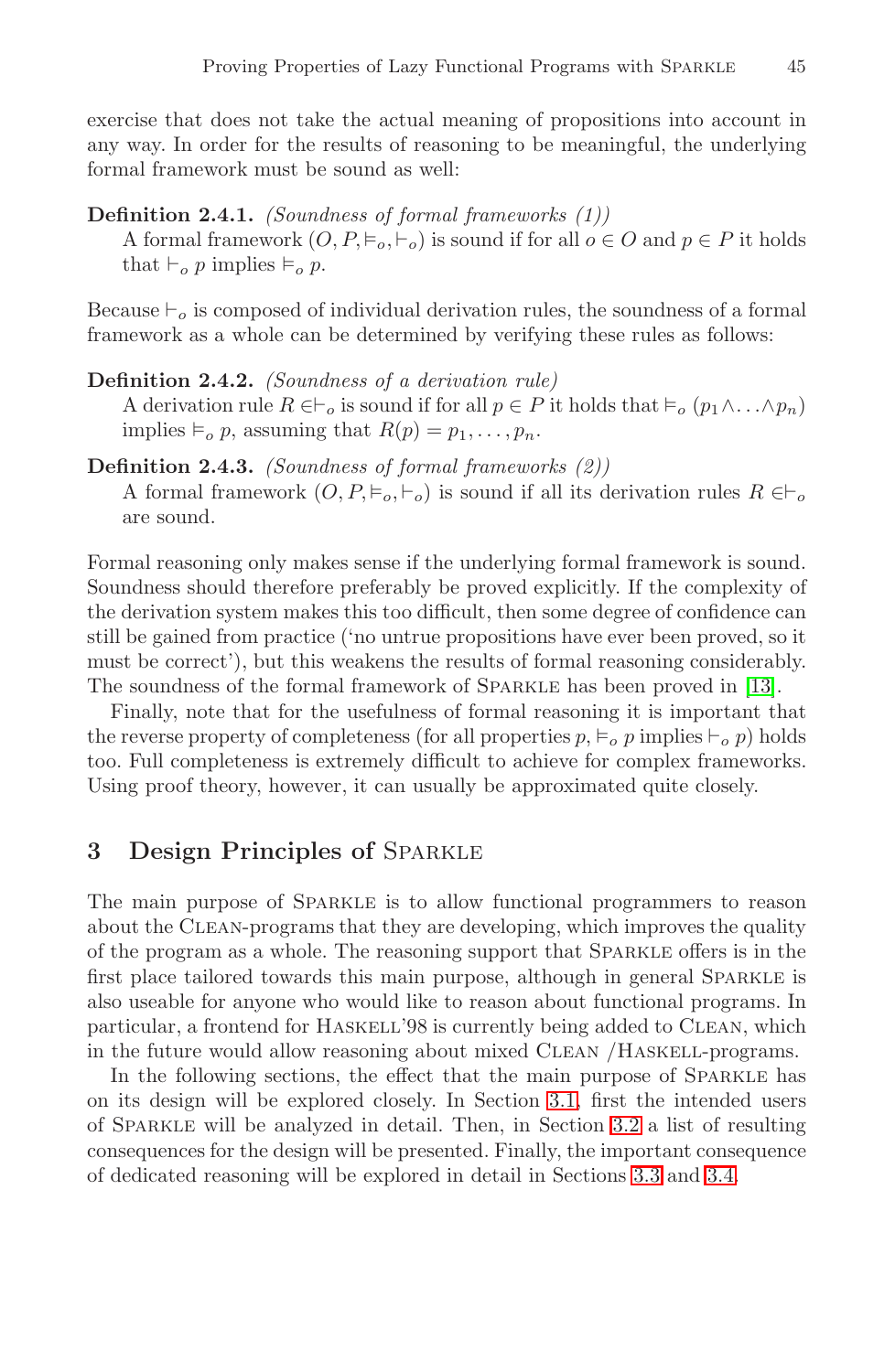#### <span id="page-5-0"></span>46 M. de Mol, M. van Eekelen, and R. Plasmeijer

#### **3.1 Intended Users: Functional Programmers**

The intended users of Sparkle are functional programmers, or more specifically anyone who has downloaded the Clean-distribution and is developing programs with it. Of course, there is much diversity in this group, and there is no such thing as 'the functional programmer'. Still, for the sake of design, we will make the following tentative assumptions about the intended users of Sparkle:

- **–** They do not necessarily have much experience with formal reasoning, and may not even know about it at all;
- **–** They often have some theoretical background, and usually have at least a basic understanding of elementary logi[c;](#page-34-3)
- **–** They usually have good knowledge of functional programming in general and of Clean (and its semantics) in specific;
- **–** They are not necessarily aware of the benefits of formal reasoning for the purpose of improving the quality of software;
- **–** They are mainly interested in the programs that they develop.

<span id="page-5-1"></span>Other proof assistants may be geared towards different users; for instance, the major independent proof assistants (such as for instance Pvs [24] and Coq [31]) are mainly intended for logicians who already know about formal reasoning and are interested in it as well.

### **3.2 Design Choices**

Sparkle implements a theoretically sound formal frame[work](#page-7-0), and therefore fully supports general formal reasoning on the fundamental level. In its design, however, Sparkle focuses mainly on functional programmers as its intended users. The most important choices in the design of Sparkle are:

- **–** The *object language* should be Clean, because [this](#page-11-0) allows programmers to reason on the level of the programming language, which is their area of expertise. Although this has not been realized fully, a good approximation by means of Core-Clean has been adopted by Sparkle (see Section 3.4).
- **–** For the *property language*, it suffices to use a standard first-order logic which has been extended with an equality on arbitrary program expressions. In such a logic most common prope[rties](#page-14-0) can be expressed easily. Moreover, functional programmers are likely to be capable of handling standard first-order logic. The property language will be introduced in the tutorial in Section 4.3.
- **–** The *semantics* of the property language should conform to the semantics of Clean. This ensures that properties that are proved with Sparkle hold for the real-world CLEAN-program as well. This is achieved by giving ' $e_1 = e_2$ ' the meaning 'it is possible to interchange  $e_1$  with  $e_2$  in any program without changing its observational behavior'. The full semantics will be introduced on an informal level in the tutorial in Section 4.4.
- **–** Formal reasoning should be *integrated* with programming, such that switching between the two activities becomes easy. This makes formal reasoning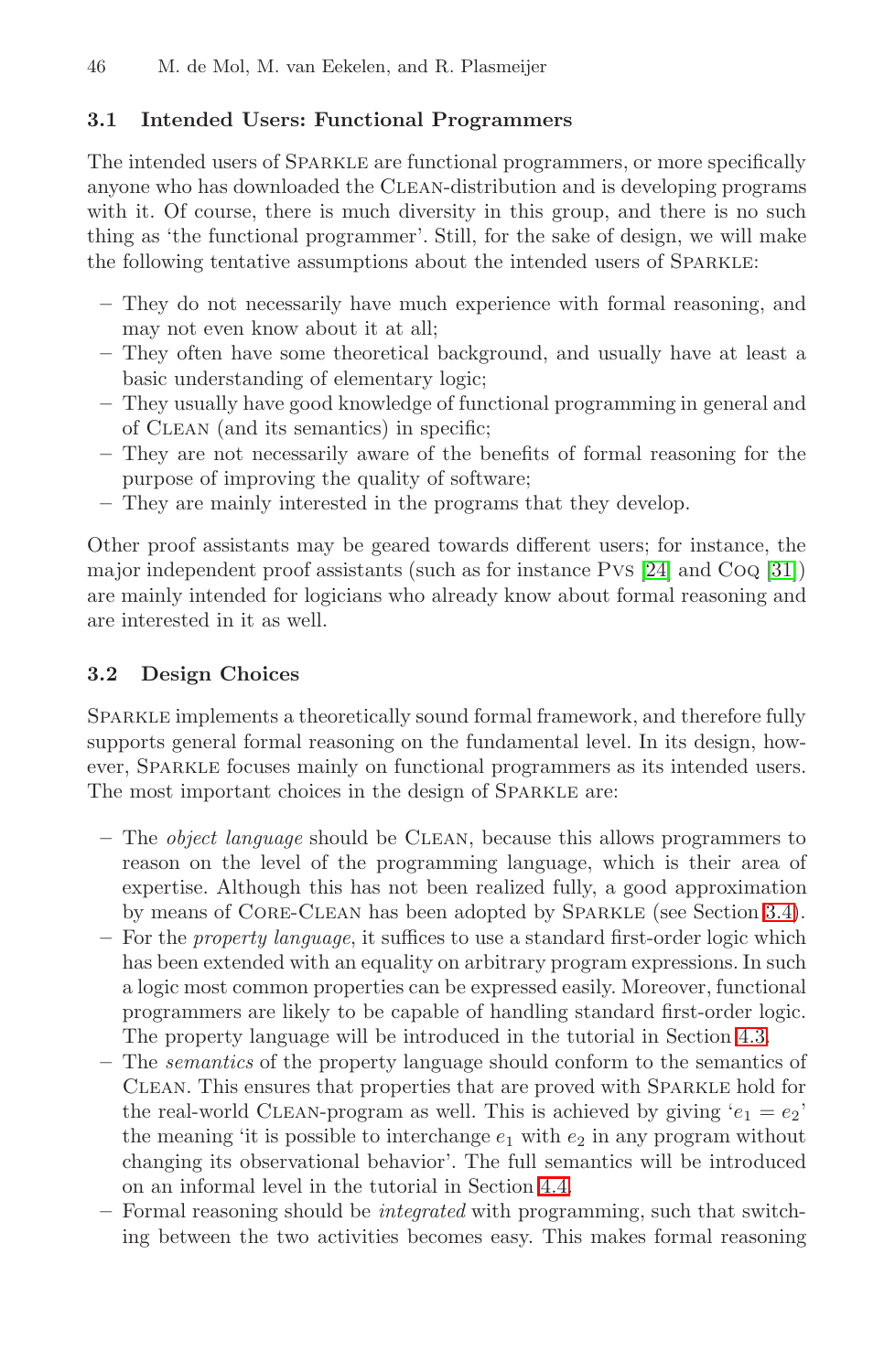more attractive, be[ca](#page-22-0)use it is linked to an activity that is carried out continuously. The integration of Sparkle is realized by allowing it to be started directly from the IDE (Integrated Development Environment) of Clean, in which case the current project is loaded automatically in SPARKLE.

- **–** The reasoning steps of Sparkle should be *s[pecia](#page-16-0)lized* for dealing with lazy functional programs in general, and for dealing with CLEAN in specific. In particular, lazy evaluation and explicit strictness have a profound influence on semantics, and therefore on reasoning as well. The specialized features of Sparkle will be described in Section 5.
- **–** The *first impression* of Sparkle should be positive, and should entice programmers to continue with formal reasoning. This is realized by Sparkle's attractive user interface (see tutorial), and by allowing small proofs to be carried out automatically with the hint mechanism (see Section 4.5).
- **–** Sparkle should have up-to-date and extensive documentation. This paper is the first attempt to achieve this goal.

<span id="page-6-0"></span>The design choices with the most profound influence on Sparkle are the level of the object language and the specialization of the reasoning steps. The consequences of the level of the object language will be examined further in Sections 3.3 and 3.4; the specialized features of Sparkle will be described in detail later in Section 5.

# **3.3 Dedicated vs General-Purpose Formal Reasoning**

If one wants [to](#page-34-3) add s[upp](#page-35-1)ort for formal r[easo](#page-34-4)ning to a specific programming language, two different approaches can be taken:

- 1. Build one's own *dedicated* proof assistant that directly supports reasoning on the level of the programming language itself; or
- 2. Build a shell around an existing *general-purpose* proof assistant, combined with a translation mechanism to and from its object language.

Currently, several good general-purpose proof assistants are available in practice, such as for instance Pvs [24], Coq [31] and Isabelle [26]. These proof assistants all have a large user base and make use of well-developed formal frameworks that are extremely expressive and powerful. In the shell approach, such a well-established formal framework is re-used automatically, which is a major advantage.

Unfortunately, general-purpose proof assistants have a major disadvantage as well: none have an object language that fully supports the semantics of CLEAN, which is based on lazy graph-evaluation with explicit strictness. Therefore, the evaluation mechanism of the proof assistant cannot be re-used, and an interpreter for Clean has to be built completely within the object language of the generalpurpose proof assistant. This has the following important drawback:

*actual reasoning no longer takes place on the level of the* Clean*-program, but instead on a meta-representation of it in the object language of the general-purpose proof assistant*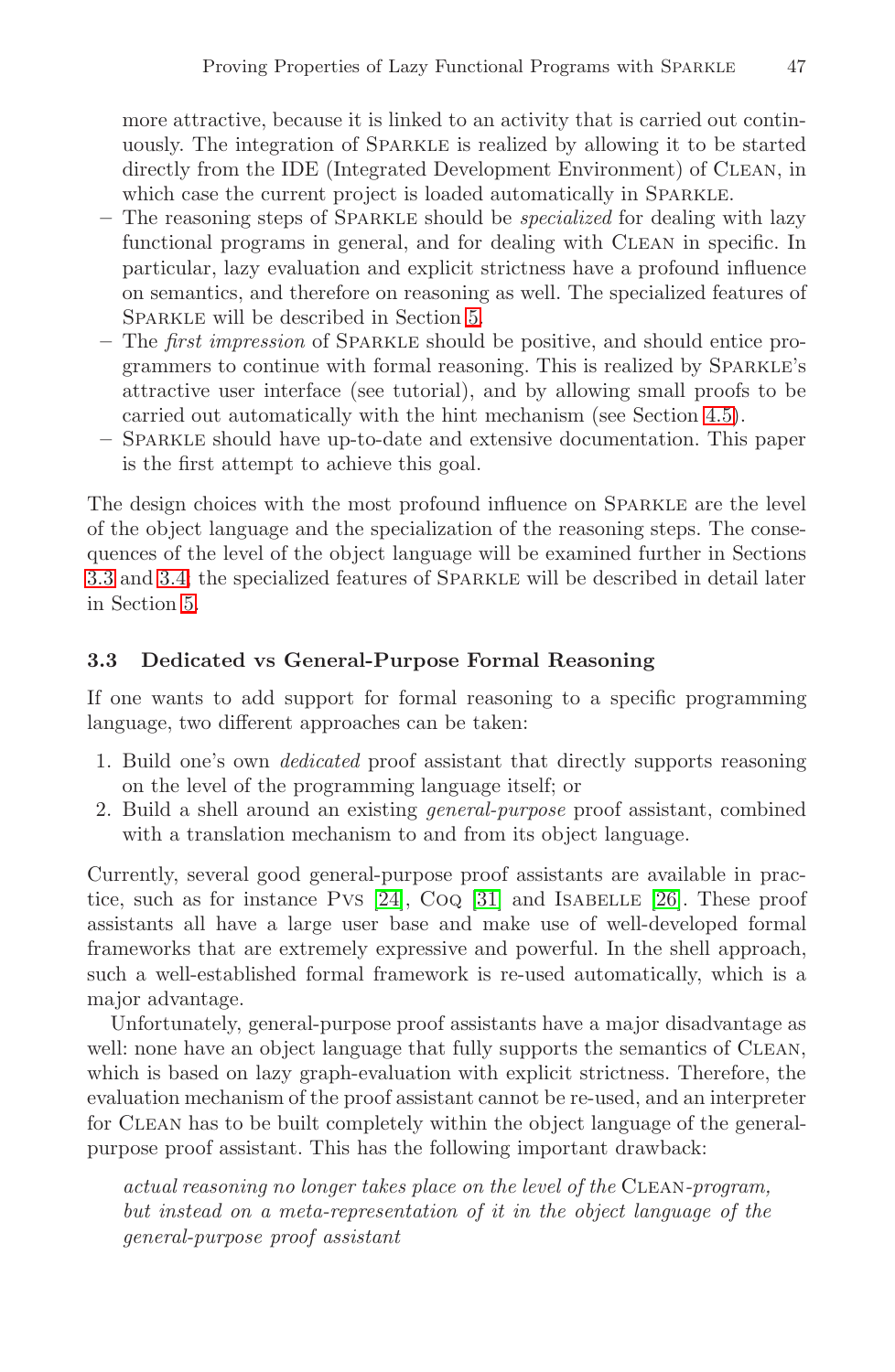From the programmer's point of view, however, it is crucial that reasoning at least *appears* to be taking place on the level of the Clean-program. In the case that a general-purpose proof assistant is used, it is therefore the task of the shell to hide the underlying meta-level completely from the end user. Consequently, applying a reasoning step in a shell actually requires three activities: (1) translate the program and the reasoning step to the meta-level; (2) execute the reasoning step on the meta-level; (3) translate the feedback back to the programming level.

To summarize, the shell approach has the advantage that a well-established formal framework is re-used, but the disadvantage that an interpreter and a two-way translation and communication mechanism have to be realized. We feel that the general-purpose approach poses more practical problems than it offers advantages; therefore, we have chosen to make use of the dedicated approach.

In hindsight, Sparkle has been the result of only about 18 'man-months' of work, which shows that writing one's own dedicated proof assistant is certainly doable. We estimate that writing a shell would have taken considerably more effort. On the other hand, the formal framework of Sparkle does lack some expressiveness, but this has turned out to be only a slight disadvantage for reasoning about functional programs.

#### <span id="page-7-0"></span>**3.4** Sparkle**'s Approximation of Dedicated Reasoning**

Sparkle is a dedicated proof assistant and aims to support formal reasoning on the level of the programming language itself. For this purpose it allows reasoning on the level of Clean, but with the following restrictions:

- **–** All uniqueness annotations are removed automatically from the program;
- **–** I/O-operations have no semantic model and are meaningless;
- **–** Overflow and rounding is disregarded;
- **–** Programs are syntactically simplified to an essential subset before reasoning.

Due to the first restriction, it is not possible in Sparkle to specify properties that make use of uniqueness. Programs with uniqueness, however, can still be loaded: the uniqueness check is first performed as usual, and then the uniqueness annotations are simply removed. Due to the second restriction, it is not possible to use SPARKLE for proving properties of  $I/O$ . Due to the third restriction, many laws about numbers (such as for instance  $\forall n \cdot n \leq n+1$ ) hold in SPARKLE, but are falsified by programs in which overflow/rounding occurs. Adding user-friendly support for uniqueness, I/O, overflow and rounding is still future work.

The fourth restriction differs from the first three. Firstly, it does not restrict the scope of reasoning, because it allows all programs to be simplified without loss of meaning. Secondly, it always has an influence on reasoning, because *every* program is simplified implicitly. Thirdly, it is almost impossible to avoid, because defining reasoning support (both on the theoretical and on the practical level) for all of the many syntactic constructs of Clean is practically undoable.

The simplification of programs is performed automatically by Sparkle for all programs that are loaded. The target of the simplification is Core-Clean,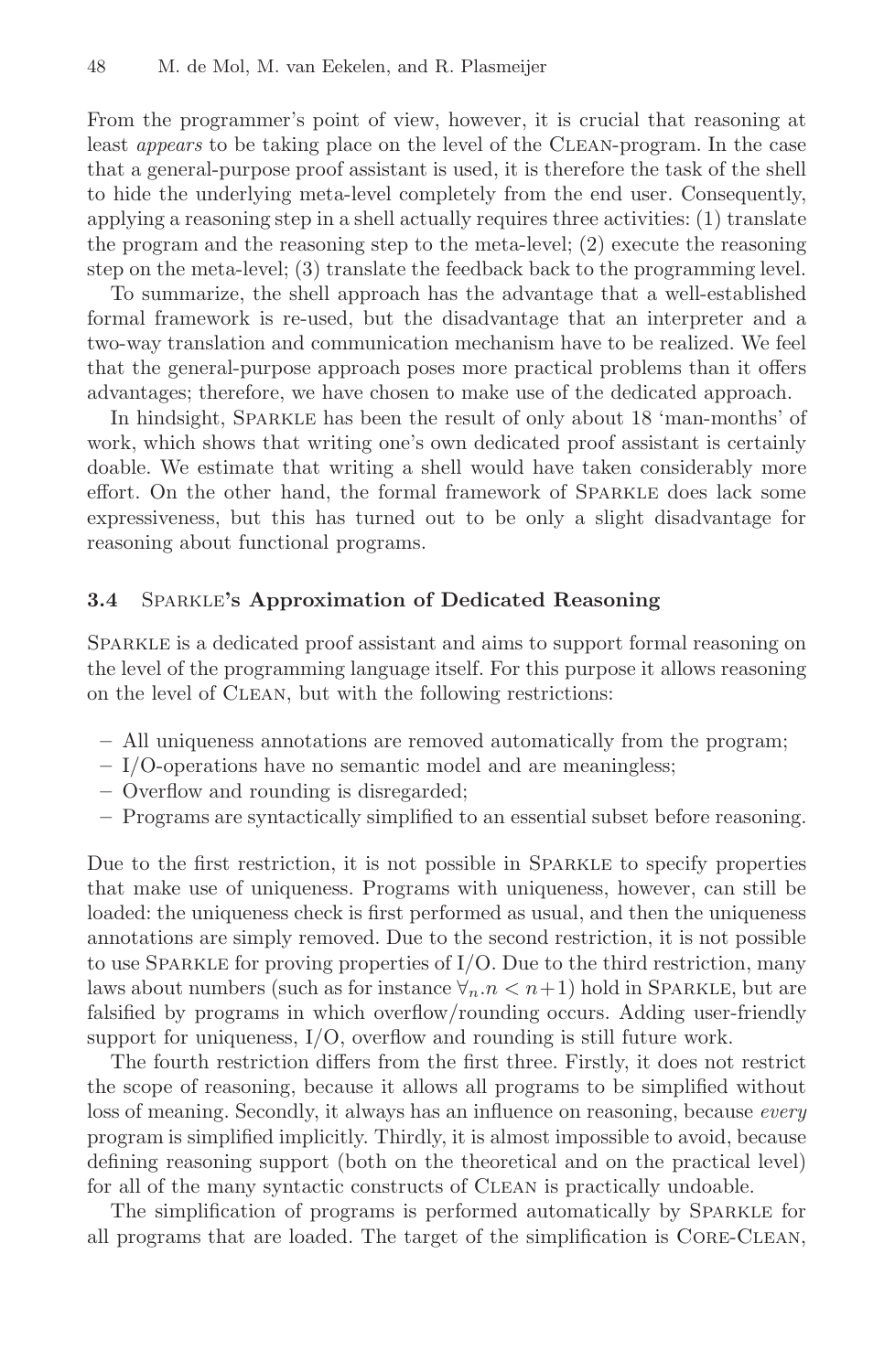which is the intermediate language of the CLEAN-compiler. From the user's point of view, it seems that Sparkle operates on the level of Clean, but reasoning actually takes place on the level of Core-Clean. Still, the level of Core-Clean approximates dedicated reasoning very well, because:

**–** Core-Clean has the *same expressive power* as Clean.

Without loss of meaning, any CLEAN-program can be transformed to an equivalent Core-program, on which reasoning with Sparkle is possible. Furthermore, the transformation itself has already been implemented in the actual Clean-compiler. Because both Sparkle and the compiler are written in Clean, the existing transformation can be re-used. This not only saves a lot of time, but also ensures soundness of the transformation.

**–** Core-Clean is a *subset* of Clean.

Programs in CORE-CLEAN can easily be understood by CLEAN-programmers, because they make use of the syntax and semantics of Clean. Understanding the program to reason about is vital for the success of formal reasoning.

**–** Programs in Core-Clean are *very similar* to their Clean-originals.

The changes between the Core-program and the Clean-original are mainly syntactical in nature, and can in many cases even be hidden by Sparkle. Moreover, the structure of the program is unchanged. As a result, much of the programmer's expertise of the source program is still valid on the Core-Clean level. Again, this increases the understanding of the program to reason about.

<span id="page-8-0"></span>Of the four restrictions, [the](#page-9-0) lack of support for dealing with I/O is the most significant, as I/O is an important component of many programs and one would like to reason about it. On the other hand, the usefulness of properties that make use of uniqueness still has to be established, and rounding and overflow are not an issue for the majority of programs. Furthermore, Core-Clean is a suitable intermediate reasoning level.

The differences between Core-Clean and Clean, as well as the feature of Sparkle to present Core-programs as if they were Clean-programs, will be explained further in the Tutorial in Section 4.1.

# **4 Tutorial Part [I:](#page-22-0) Getting Started with** Sparkle

In the following sections, a step-by-step introduction of the basic functionality of Sparkle will be presented. The introduction covers the user interface, the specification of programs and properties, the semantics, and the three different supported styles of reasoning. At various places assignments are included, with the purpose of giving the reader the opportunity to gain hands-on experience with the SPARKLE proof assistant.

The tutorial will be continued in Section 5, in which the specialized features of Sparkle will be described. A summary of all available reasoning steps is given in Appendix A.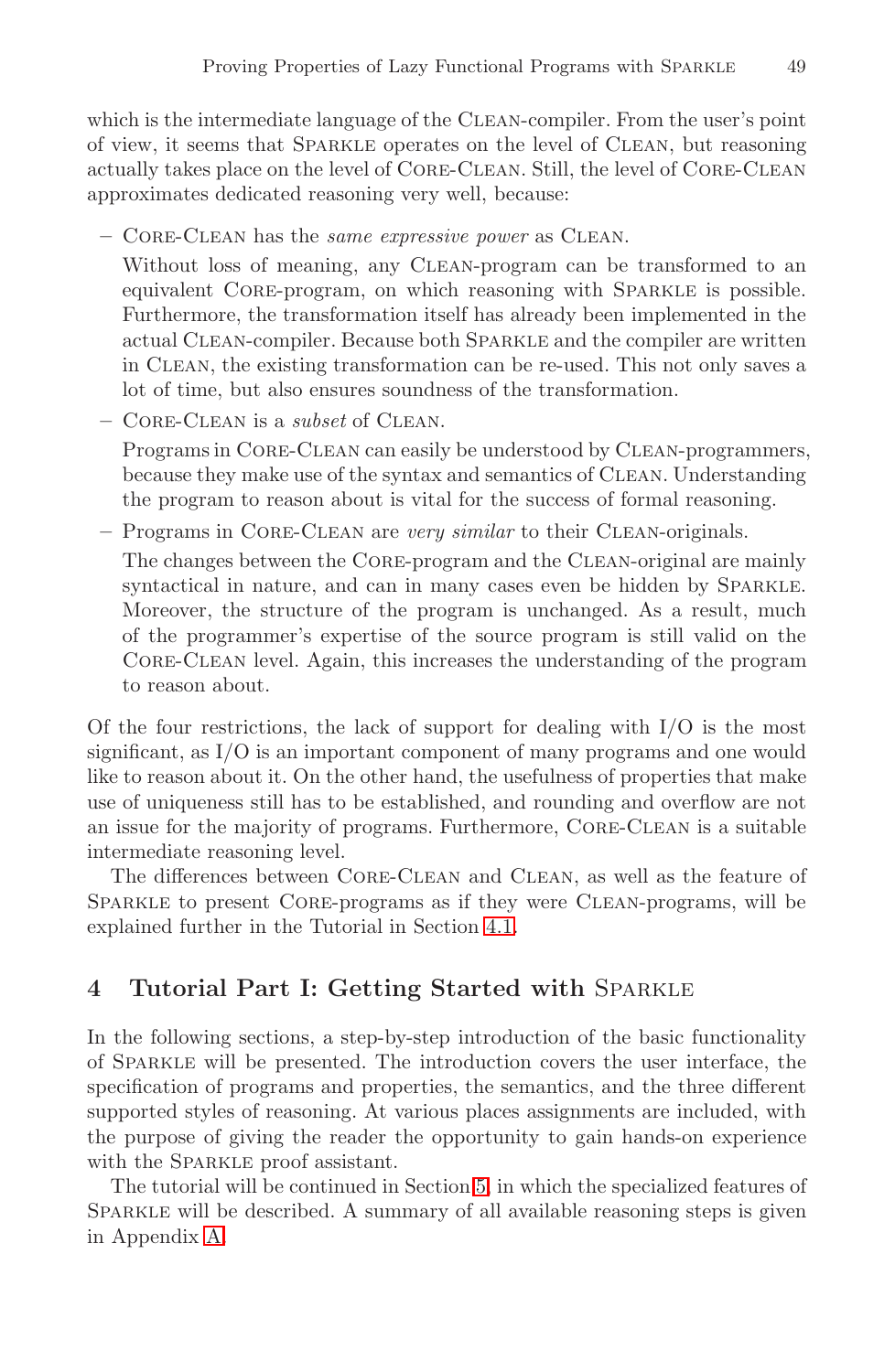In order to carry out the assignments in the tutorial, the standard Clean 2.2 distribution (available at http://clean.cs.ru.nl) must be installed, and the files from http://www.cs.ru.nl/˜marko/research/sparkle/SparkleCEFP2007.zip must be merged in it. This additional package contains both a full version of Sparkle, and the used example programs undefined and primes (which will be placed in the Examples\CEFP folder of the Clean distribution). Note that Sparkle is available for Windows only. The answers to the assignments are available at http://www.cs.ru.nl/˜marko/research/sparkle/cefp2007/.

# <span id="page-9-0"></span>**4.1 Loading a Program**

The first step of formal reasoning with Sparkle is loading a Clean-program into its memory. This program provides the context information that is required for stating and proving properties. The fastest way of starting Sparkle and loading a program is by means of the standard IDE of CLEAN, in which access to Sparkle has been integrated:

**Assignment 1.** *(Loading a program into* Sparkle *automatically)*

- **(a)** Open the Clean-project primes.prj in the Examples\CEFP folder.
- **(b)** Examine the code of the main module (primes.icl) and attempt to predict the behavior of the program. Then, compile and run the program.
- **(c)** Find the Theorem Prover Project option and use it to launch Sparkle.

Alternatively, programs (and individual modules) can also be loaded from within Sparkle, either by opening entire projects (Ctrl-O), or by opening the standard environment only (Ctrl-E), or by adding single modules  $(Ctrl+$ ).

Internally, Sparkle maintains its own representation of the program. In this representation, a program is simply considered to be a list of (interdependent) modules, and each module is considered to be a list of definitions. Sparkle does not distinguish between the definition (.dcl) and implementation (.icl) parts of a module and allows access to all components of a program at any time.

*Program* :== *Module*<sup>∗</sup> *Module* :== *Definition*<sup>∗</sup> *Definition* :== *Algebraic Type* | *Record Type* | *Function* | *Class* | *Instance*

Sparkle has a powerful graphical user interface that allows the structure of the loaded program to be inspected in detail:

# **Assignment 2.** *(Browsing through the program structure)*

- **(a)** Find the window that displays the list of modules that are currently loaded. In this list, find the primes module and open it.
- **(b)** The opened window actually filters *all* available definitions with the formula 'functions from the primes module'. Change the filter to find all functions in StdList and StdFunc that begin with the letter 's'.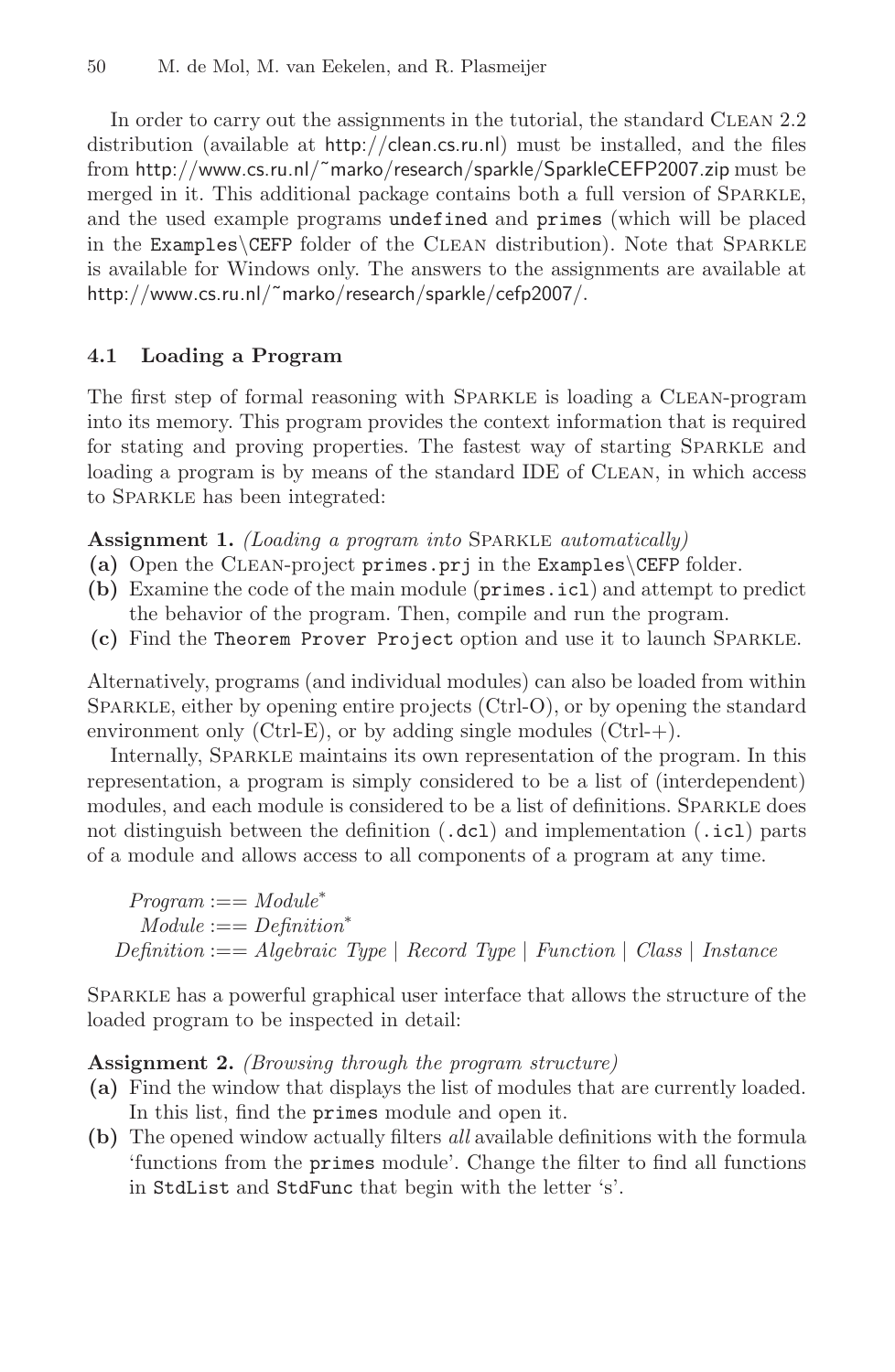The user interface also allows each individual definition of the loaded program to be displayed in a separate window. Furthermore, these definition windows are interconnected by means of the symbols that are used within it:

#### **Assignment 3.** *(Browsing through the program components)*

- **(a)** Open the definition of the function isPrime in the primes module.
- **(b)** Follow the internal link to the canBeDividedByAny function.
- **(c)** Follow the internal link to the predefined rem function.

Sparkle is a *dedicated* proof assistant that aims to support reasoning on the level of the programming language. Unfortunately, reasoning on the level of Clean is not practical, because of the many different syntactical constructs that are allowed. Therefore Sparkle uses Core-Clean, which is basically the subset of Clean in which all syntactic sugar has been removed, as intermediate reasoning language. The only remaining definitions in CORE-CLEAN are algebraic types and global functions, and expressions may only be constructed by means of applications, case distinction and lets.

Even though Core-Clean is a small language only, all Clean-programs can be represented in it. When a CLEAN-program is loaded into SPARKLE, it is always automatically converted to Core-Clean. As a result, the program in the memory of Sparkle differs from the original Clean version. Some important differences between the Clean-program and its Core-Clean-equivalent are:

- **–** All local functions have been lifted to the global level;
- **–** All pattern matches have been transformed to case distinctions;
- **–** All sharing has been expressed by means of recursive lets;
- **–** All overloading has been expressed by means of dictionaries;
- **–** All synonym types and macro's have been expanded fully;
- **–** All list comprehensions and dot-dot-expressions have been transformed to function applications.

Fortunately, the differences between the internally loaded CORE-CLEAN program and the original Clean version only have a slight effect on reasoning, and are therefore hardly noticeable most of the time. Furthermore, the user interface of Sparkle is able to optionally display parts of Core-Clean programs in the syntax of their original CLEAN versions:

### **Assignment 4.** *(Effect of the optional display options)*

- **(a)** Open the function definitions isPrime and canBeDividedByAny from the primes module and span from the StdList module.
- **(b)** Toggle the display options Pattern Matching and Case/Let vs #/!. The 'real' Core-Clean program is displayed when the options are toggled off.
- **(c)** There is one difference between the internal version of isPrime and the Clean version that cannot be hidden. What is this difference?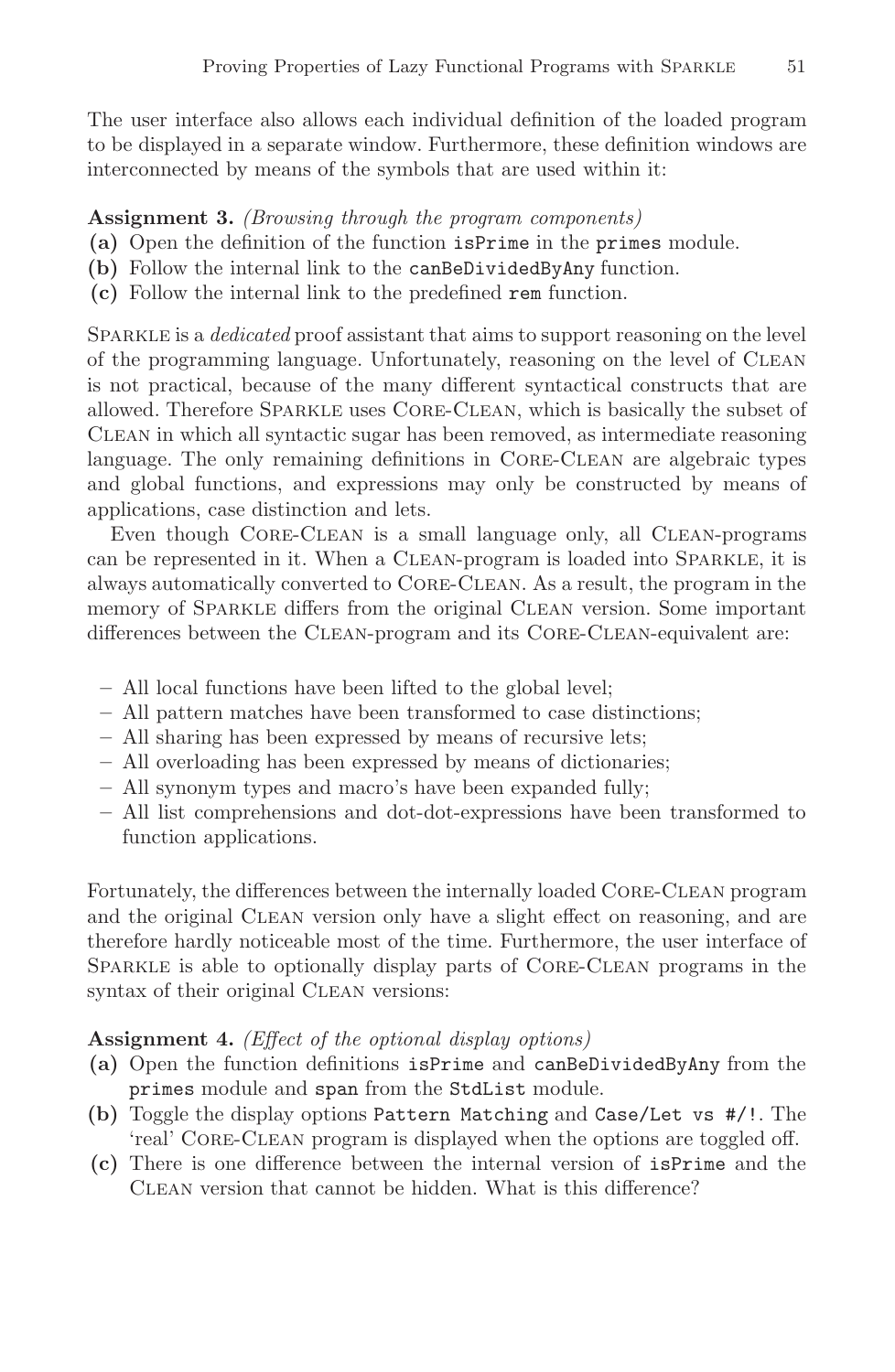#### **4.2 Undefinedness in** Clean **and** Core**-**Clean

As in any other programming language, computations in Core-Clean and in Clean can terminate erroneously. This can happen in a number of situations, for example when dividing by zero, or when a partial function is applied to an argument for which it was not intended. Additionally, Clean even offers two standard functions that always terminate erroneously, namely abort and undef.

One of the features of lazy languages is that it is possible for a computation to produce a (partial) end result, even when it contains subcomputations that terminate erroneously. This is only possible, however, when the subcomputation is not needed for producing the end result at all.

#### **Assignment 5.** *(Partial undefinedness in practice)*

- **(a)** Open the undefined project with the IDE. Run and compile it.
- **(b)** Replace the body of my undefined with another computation that also terminates erroneously.
- **(c)** Cycle through the available Start bodies and examine the run-time results.

A formal model of Clean needs to be able to handle expressions that contain undefined subexpressions. For this purpose, Core-Clean defines the additional expression alternative  $\perp$ . This constant expression is treated as a base value of any type, because a computation of any type can terminate erroneously. All different kinds of errors are treated equally; therefore, only one ⊥ suffices and it does not need additional arguments.

Note that  $\perp$  is a special value with special characteristics. It cannot be used as a pattern, or in a case distinction. In fact, it is not possible at all in Clean to produce a defined result based on a successful check of undefinedness.

#### **Assignment 6.** *(Undefinedness cannot be detected)*

**(a)** What famous (unsolvable) problem would be solved if it was possible to detect undefinedness within a CLEAN program?

#### <span id="page-11-0"></span>**4.3 Stating a Property**

A property in Sparkle is a logical statement, either true or false, that deals with the executional behavior of a Clean-program. Properties can be used to state that the program functions correctly with respect to its specification. Expressing the desired behavior of a program by means of properties is very useful.

Sparkle allows properties to be expressed in an extended first-order logic. The usual logic operators  $\neg$  (not),  $\land$  (and),  $\lor$  (or),  $\rightarrow$  (implies) and  $\leftrightarrow$  (iff) are supported, as well as the quantors  $\forall$  (for all) and  $\exists$  (exists), and the constants TRUE and FALSE. Variables and quantors can range over propositions and over expressions of an arbitrary type, but not over predicates or relations of any kind. To state properties of programs, the logic also supports *equality* on expressions.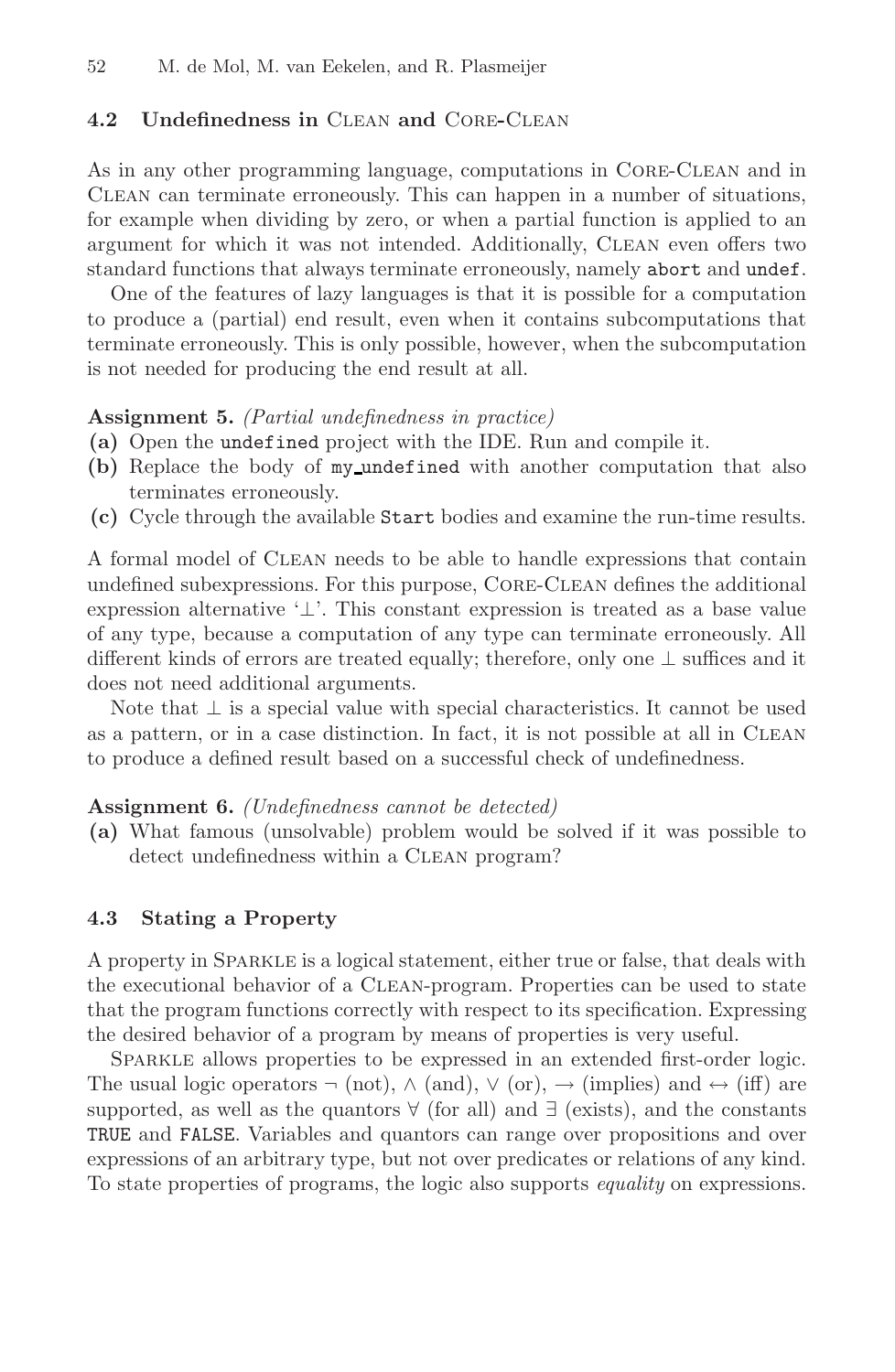*Prop* := = 
$$
Var^{Prop}
$$
  
\n| TRUE | FALSE  
\n|¬*Prop* | *Prop* ∧ *Prop* | *Prop* ∨ *Prop* | *Prop* → *Prop* | *Prop* → *Prop*  
\n| $\forall_{Var^{Prop}}. Prop$  |  $\forall_{Var^{Expr}}. Prop$  |  $\exists_{Var^{Prop}}. Prop$  |  $\exists_{Var^{Expr}}. Prop$   
\n| *Expr* = *Expr*

Many concepts of the proposition level are also available on the expression level, which can be a little confusing. Note for instance the subtle differences between:

- **–** True and False, which are expressions of type Bool, and TRUE and FALSE, which are propositions:
- **–** not, && and ||, which are Clean-functions that operate on values of type Bool, and  $¬$ ,  $∧$  and  $∨$ , which are operators that connect propositions;
- **–** ==, which is an overloaded Clean-function that produces a Bool and must be defined manually for each type, and  $=$ , which pr[odu](#page-30-0)ces a proposition and is available automatically for each type. *(the* Clean*-function* == *is computable and cannot compare undefined values,*

*while the formal* = *is not computable and can compare undefined values; this additional expressiveness is really important, because many properties have definedness preconditions that could otherwise not be expressed)*

On the other hand, the availability of the expression level also allows boolean expressions to sometimes be used as predicates and relations (see Section 5.7).

Assuming the context of the primes project, examples of properties are:

- 1.  $\forall P \forall Q . (P \land Q) \leftrightarrow (Q \land P)$
- 2.  $17 > 12 =$ True
- 3.  $\forall f \forall x s \forall y s$ .map  $f(xs + ys) =$ map  $f(xs + ys)$
- 4.  $\forall_{xs}$ .reverse (reverse  $xs$ ) =  $xs$
- 5.  $\forall n \forall x s. (n < \text{length } xs = \text{True}) \rightarrow \text{length } (\text{take } n \ xs) = n$
- 6.  $\forall i \forall j \ldotp (i>j = \text{True} \land j > 0 = \text{True}) \rightarrow \text{primes}$  !!  $i > \text{primes}$  !!  $j = \text{True}$

Of these properties, the first does not refer to any component of the program; in fact, it is a *tautology* which is independent of any program. The second property refers to the function >, which is defined for integers in the module StdInt. The third, fourth and fifth properties refer to the functions map, ++, reverse, take and length, which are all defined in the module StdList. The sixth property, finally, is the only property that is really specific for the primes project. It not only depends on the standard functions > and !!, but also on the primes function of the primes module.

#### **Assignment 7.** *(Validity of the example properties)*

- **(a)** Of the six example properties, only five are true, and one is in fact false (it needs an additional precondition). Which one is false?
	- (*Hint:* lists may be infinite in CLEAN)
- (b) What happens to the sixth property if either  $i$  or  $j$  is undefined?

The only way to enter properties in Sparkle is by means of textual input. The parser allows the natural syntax to be used, with the following conventions: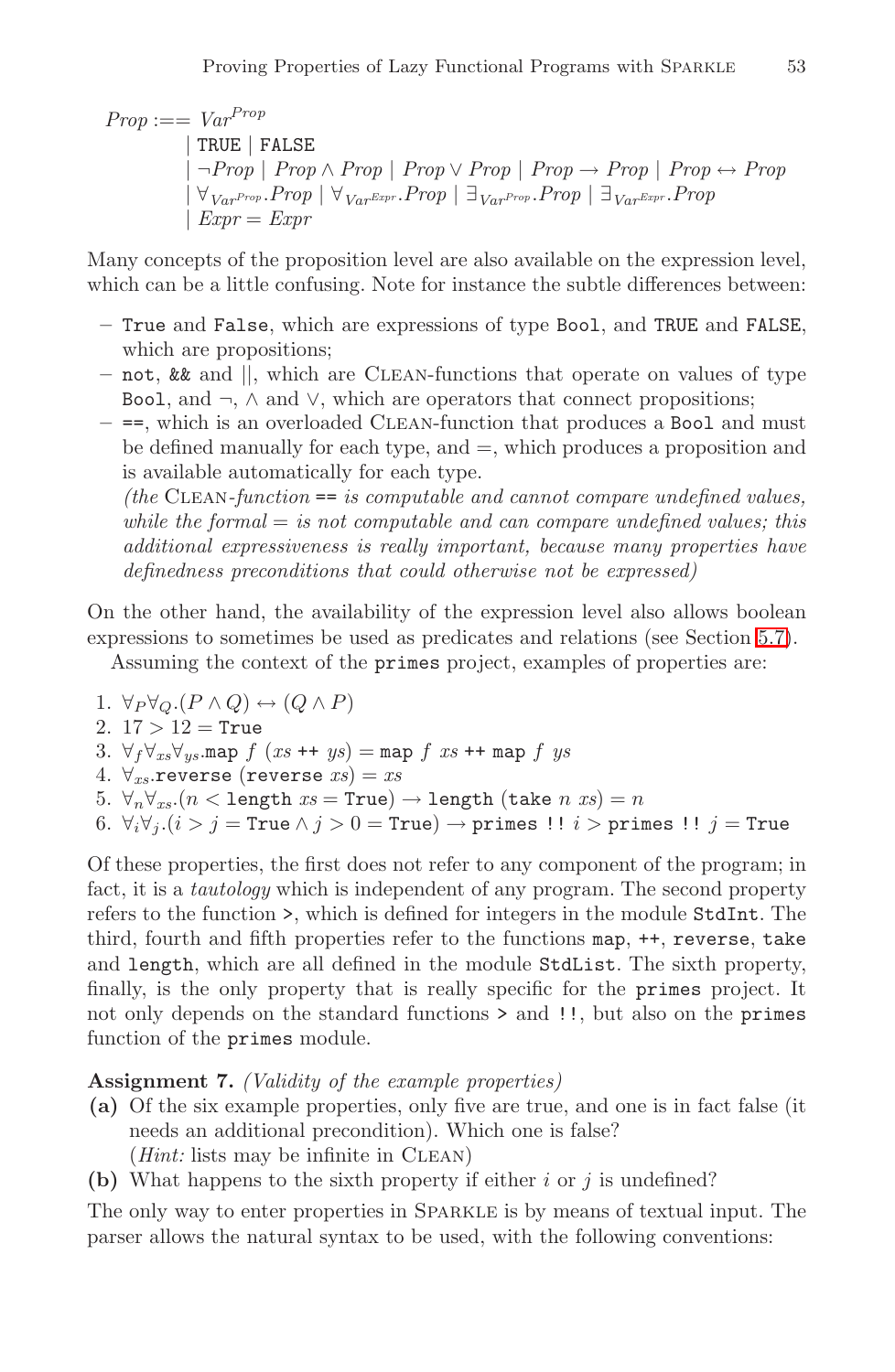$\tilde{P}$  denotes  $\neg P$ ; **–** P /\ Q denotes P <sup>∧</sup> Q; **–** P \/ Q denotes P <sup>∨</sup> Q;  $- P \rightarrow Q$  denotes  $P \rightarrow Q$ ;  $- P \iff Q$  denotes  $P \leftrightarrow Q$ ; **–** \_|\_ denotes ⊥; **–** [x] denotes <sup>∀</sup>*x*; and **–** {x} denotes <sup>∃</sup>*x*.

Type-checking of propositions is performed automatically by Sparkle. During this check, the types of the variables are inferred as well. Alternatively, it is also possible to explicitly specify the type of a variable in a quantor. These explicit types may contain type variables, which are implicitly assumed to be bound by universal quantors. Typed quantors are denoted by:

- **–** [x::a] denotes <sup>∀</sup>*x*::*a*; and
- **–** {x::a} denotes <sup>∃</sup>*x*::*a*.

**Assignment 8.** *(Specify the example properties (1))*

**(a)** Use New Theorem to manually enter all six example properties. (*Hint:* in case of failure, attempt to add brackets)

#### **Assignment 9.** *(Specify properties with overloading)*

The manual specification of types is essential when making use of overloading:

- (a) Without explicit types, attempt to specify  $\forall x \forall y \ldots x + y = y + x$ .
- **(b)** Use explicit types  $(x::Int, y::Int)$  to help SPARKLE solve the overloading in <sup>∀</sup>*x*∀*y*.x <sup>+</sup> <sup>y</sup> <sup>=</sup> <sup>y</sup> <sup>+</sup> <sup>x</sup>.

For the sake of convenience, Sparkle offers two features to make the manual specification of properties easier:

- **–** Each free symbol in the proposition is assumed to be a variable, and a universal quantor is created automatically for it. This feature allows universal quantors to be omitted when specifying properties. It also means, however, that mistyping the name of an identifier, or using an identifier that is not defined by the current program, does *not* lead to a bind error, but instead results in an incorrect universal quantor.
- **–** When possible, boolean expressions are automatically lifted to propositions by implicitly adding  $=$  True'. This feature shortens specifications, but may also lead to confusion between the expression and the proposition level. Note that the '= True' behind a lifted boolean expression is not even displayed by Sparkle if the Boolean Predicates display option is turned on.

#### **Assignment 10.** *(Specify the example properties (2))*

**(a)** Specify the example properties again, using the features described above. Do *not* quit SPARKLE afterwards.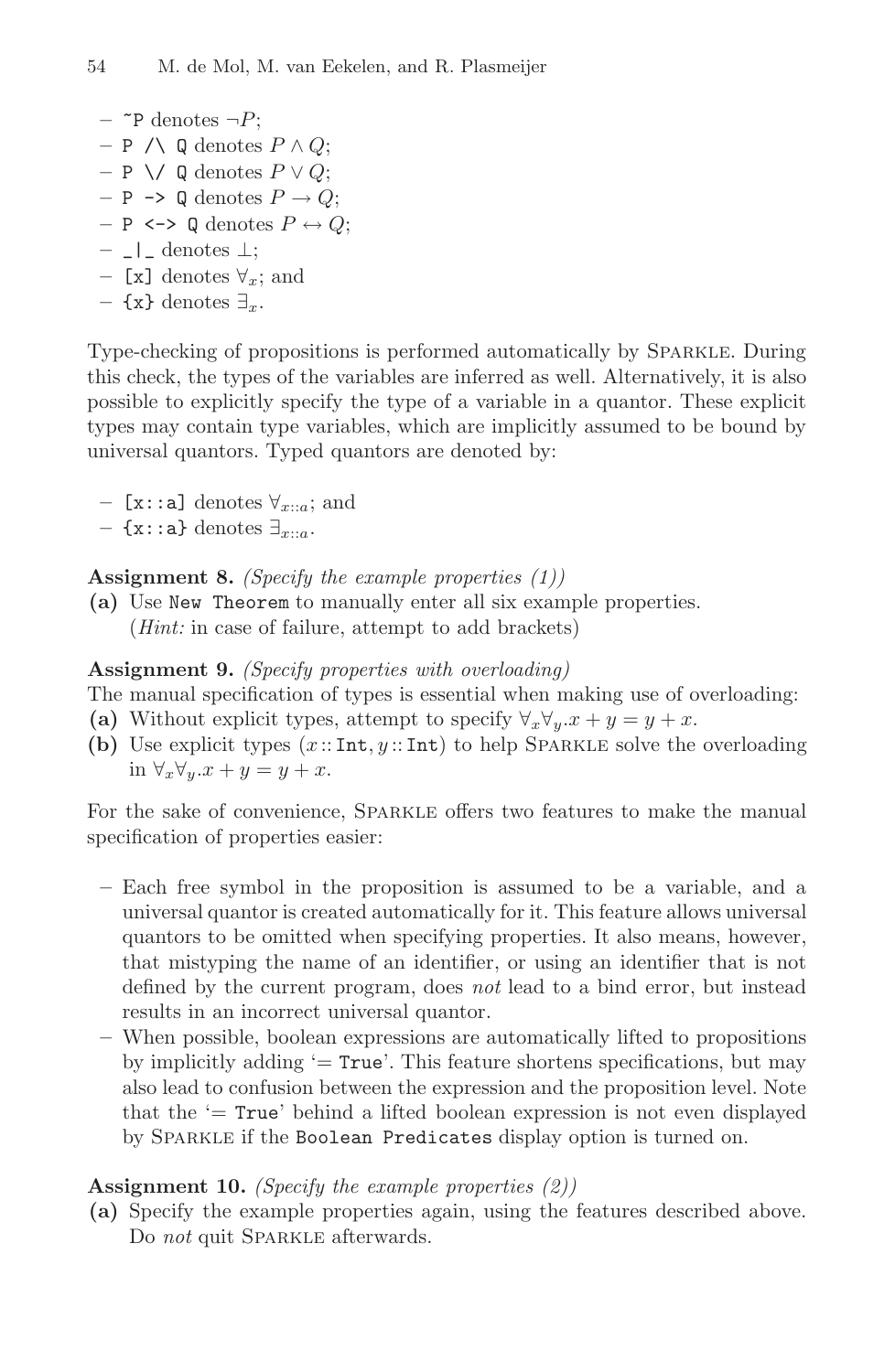Sparkle organizes theorems and proofs into sections, much in the same way as Clean organizes definitions into modules. Sections are stored in a semi-readable internal format in SPARKLE's \Sections subdirectory. Theorems and (parts of) proofs can be assigned to individual sections, which must then be saved explicitly. The special section main is always available, but it cannot be saved and should only be used for temporary properties. A warning for users: Sparkle does not save sections automatically, and does not prompt you to do so either!

# **Assignment 11.** *(Save properties into sections)*

- **(a)** Create a new section with the name temp.
- **(b)** Open both the main section and the temp section.
- **(c)** Move the example properties from the main section into the temp section.
- **(d)** Save the temp section and quit Sparkle.

Of course, sections can be loaded into Sparkle as well. Because the contents of a section may depend on various other components, the following actions are carried out when a section is loaded:

- **–** First, it is verified if the symbols are available that are required for stating the properties of the section. If this is not the case, then the section is not loaded at all. Otherwise, theorems are created for the properties of the section. The proofs themselves, however, are not loaded yet.
- **–** Then, the sections are loaded recursively that contain the theorems that are used within the proofs of the top-level section.
- **–** Finally, the proofs of the section are loaded and carried out again, step by step. If a step fails, which may be the case if a definition within the program has been altered (but its name and type were unchanged), then the proof can be loaded partially until the error point.

After this process, it can be guaranteed that the internal state of Sparkle is consistent, and that all proofs that were loaded successfully are valid.

# **Assignment 12.** *(Load sections into memory)*

- **(a)** Start Sparkle manually (directly and not from within the IDE).
- **(b)** Attempt to load the predefined section lists.
- **(c)** Use Ctrl-O to open the primes project from within Sparkle.
- **(d)** Load the predefined section lists.
- **(e)** Load the section temp of the previous assignment.

# <span id="page-14-0"></span>**4.4 The Meaning of Properties**

The meaning of properties is described by a formal algorithm that determines whether a given property, in the context of a given program, is true or false. This algorithm is expressed at the formal level only, and cannot be executed in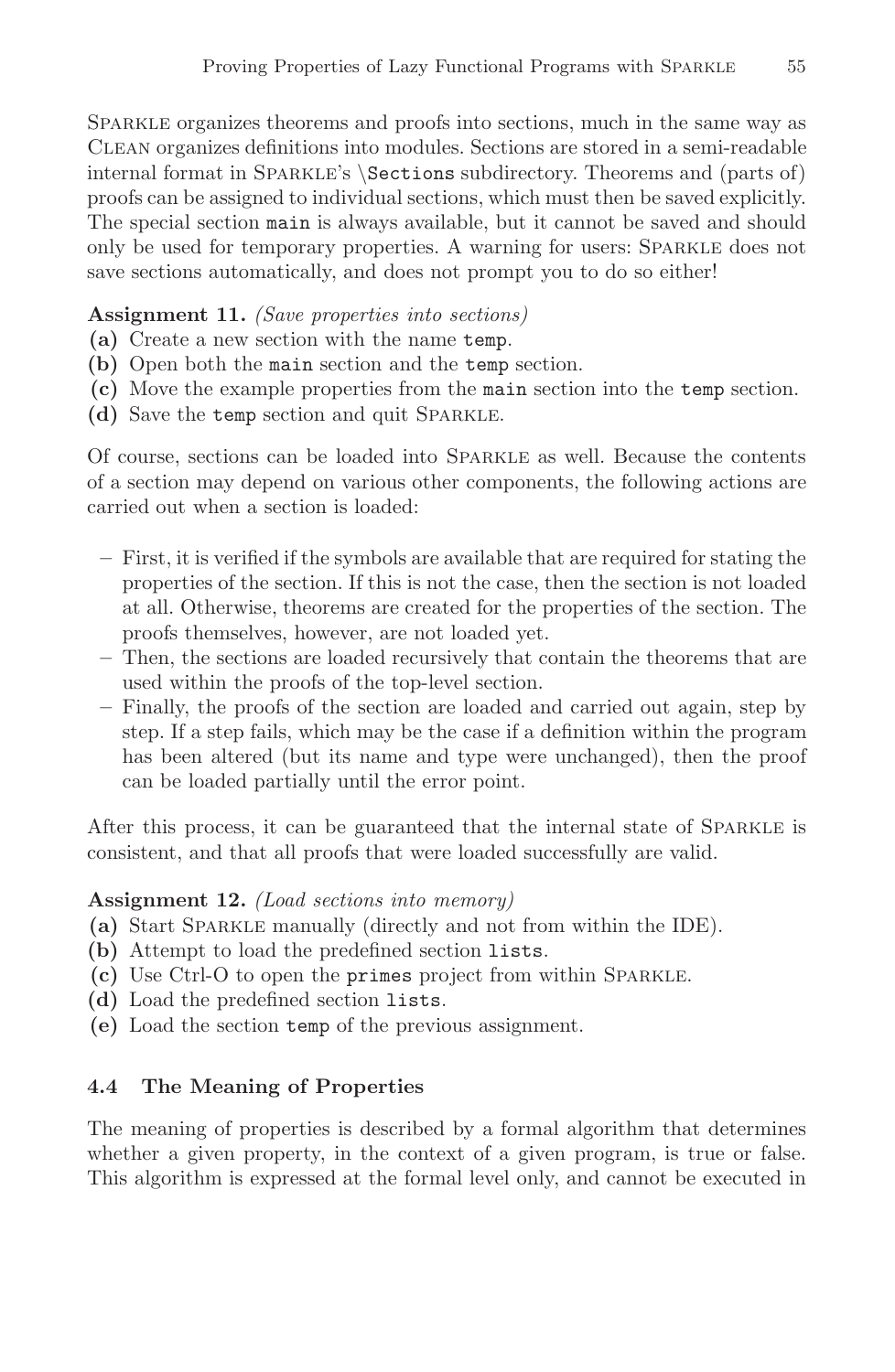practice, neither by a human nor by a computer. If it could be executed, formal reasoning would not have been necessary in the first place.

A meaning must be provided for all alternatives of Sparkle's first-order logic, which was introduced in Section 4.3. This logic contains both standard elements (TRUE, FALSE,  $\neg$ ,  $\wedge$ ,  $\vee$ ,  $\rightarrow$ ,  $\leftrightarrow$ ,  $\forall$  on propositions,  $\exists$  on propositions) and customized ones (=,  $\forall$  on expressions,  $\exists$  on expressions). The meaning of the standard elements is the same as in standard logic, which we assume to be well-known. The meaning of the customized elements is as follows:

– The equality  $e_1 = e_2$  holds if for all programs P the *observational* behavior stays the same if  $e_1$  is interchanged with  $e_2$  (or vice versa,  $e_2$  with  $e_1$ ). The observational behavior of a program is the visible output that is produced when it is executed. SPARKLE cannot deal with programs that perform  $I/O$ ; therefore, only output that is displayed on the console is considered.

To be able to determine the equality between observational behaviors, it has to be taken into account that programs may not terminate, and that the output that they produce may be infinite. On the formal level, observational behavior is therefore modeled by time indexed *streams*, and *bisimulation* is used to determine equality. On the intuitive level, this is equivalent to assuming that infinite time is available to programs, and that the resulting infinite streams are equal only if all their finite substreams are equal.

Finally, note that it is not possible to determine if  $e_1$  and  $e_2$  are semantically equal based only on the observational behaviors of the programs Start  $= e_1$  and Start  $= e_2$ . This is because  $e_1$  and  $e_2$  may be functions that only produce meaningful output when they are supplied with arguments.

**–** The universal quantification <sup>∀</sup>*x*.P holds if for all wellformed expressions <sup>E</sup> the instantiated proposition  $P[x \mapsto E]$  holds. An expression E is *wellformed* if the resulting  $P[x \mapsto E]$  is both closed and welltyped.

Note that the undefined expression  $\perp$  is always a valid value for E, because it is closed and of any type. Furthermore, if the domain of  $x$  allows for it, infinite expressions are also valid values for E.

The meaning of the existential quantification  $\exists_x \cdot P$  is defined in the same way as the universal quantification.

## **Assignment 13.** *(Examples of (in)equality)*

- (a) Are 'ones' and 'let  $x = [1:x]$  in x' equal? If so, argue; if not, give the program that distinguishes between them.
- **(b)** Same question for 'ones' and 'ones ++ ones'.
- **(c)** Same question for 'ones' and '[2] ++ ones'.
- **(d)** Same question for 'ones' and 'ones ++ [2]'.
- (e) Same question for  $\perp$  and  $\lfloor 1:\perp \rfloor$ .
- **(f)** Same question for  $' \perp'$  and  $'\lambda x \perp'$ . (*Hint*: make use of explicit strictness)
- **(g)** Same question for  $\perp$  and  $\cdot$  let  $x = x$  in x'. (*Hint*: only basic values and constructors are meaningful output)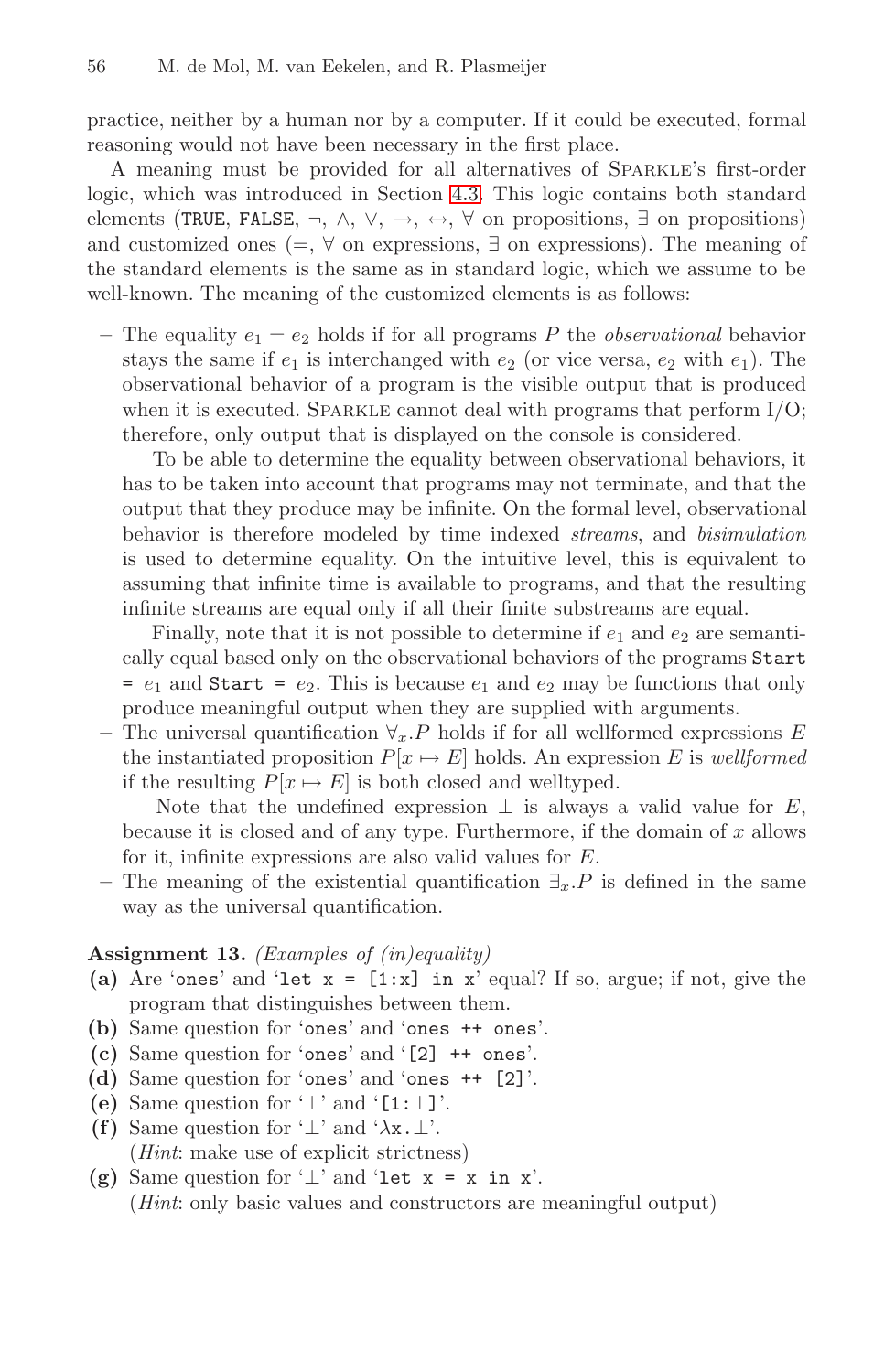

**Fig. 1.** A proof state

### <span id="page-16-0"></span>**4.5 Reasoning Style in** Sparkle

As most modern day proof assistants, Sparkle is based on the LCF-approach. This means that reasoning takes place by the repeated simplification of a list of goals by means of the application of tactics. This process of reasoning was first introduced by the LCF[18] proof assistant, and has since been named after it.

The theoretical background of this style of reasoning was already introduced in Sections 2.3 and 2.4. From the user's point of view, each theorem requires the repeated manipulation of a list of goals (=properties to be proved) by means of the application of tactics ( $=$ reasoning steps). The goals can be proved in any order; the goal currently being manipulated is called the *active* goal and the others are called *subgoals*. The tactics must be selected from a fixed library, and are guaranteed to be sound. The formal proof tree is maintained internally by Sparkle and can be browsed manually for an overview of the proof, but it is otherwise not needed for reasoning at all.

### **Assignment 14.** *(Backwards proving)*

**(a)** Why is Sparkle's reasoning style sometimes also called *backwards proving*?

A goal corresponds to a property that still to be proved, but on the syntactic level it is broken into components which can be manipulated separately by the reasoning process. The components of a goal are introduced variables, introduced hypotheses and the 'to prove'. If  $x_1, \ldots, x_n$  are the introduced variables,  $H_1$ :  $P_1, \ldots, H_m : P_m$  are the introduced hypotheses, and Q is the to prove, then the goal corresponds to the property  $\forall_{x_1...x_n} P_1 \rightarrow ... P_m \rightarrow Q$ .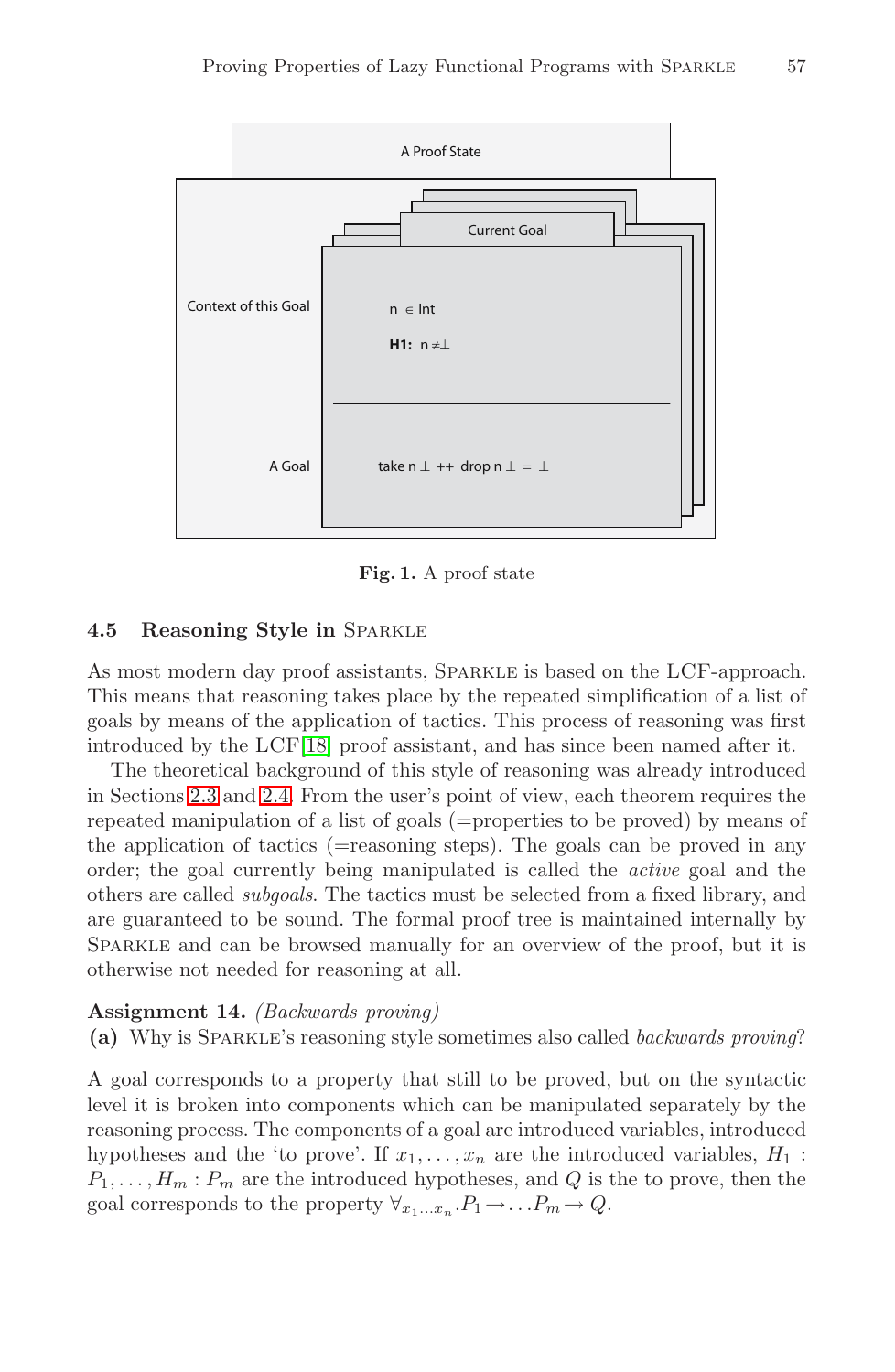#### 58 M. de Mol, M. van Eekelen, and R. Plasmeijer



<span id="page-17-0"></span>Fig. 2. Screen shot of the SPARKLE proof window at the same proof state as in Fig. 1

#### **Assignment 15.** *(Decompose the property)*

The proof states in Fig. 1 and Fig. 2 are taken from an actual proof.

- **(a)** Which property corresponds to the current goal in Fig. 1?
- **(b)** Which property was the starting point of the proof?

#### **4.6 Proving a Simple Property**

In this section, we will use Sparkle to prove a simple property which concerns the behavior of the map function from the standard environment of Clean.

**Assignment 16.** *(Specification of a property of* map*)*

**(a)** Open Sparkle from scratch, then load the standard environment (Ctrl-E).

- **(b)** Create a new section with the name map section.
- **(c)** In map section, create a new theorem named map property, stating:
	- <sup>∀</sup>*f* <sup>∀</sup>*xs*∀*ys*.map <sup>f</sup> (*xs* ++ *ys*) = map <sup>f</sup> *xs* ++ map <sup>f</sup> *ys*

**(d)** Open the proof window (Ctrl-P) that corresponds to the created theorem.

Building a proof is the repeated process of selecting tactics and applying them on the current goal. For this process, Sparkle makes a total of 39 tactics available, which are all described briefly in Appendix A. The user interface of SPARKLE allows tactics to be applied by means of three different methods:

**–** The *hint mechanism*, which is activated by opening the Tactic Suggestion Window during proving. This window holds a dynamically updated list of suggestions for tactics that can be applied to the current goal. SPARKLE generates these suggestions automatically based on built-in heuristics. Each suggestion is assigned a score between 1 and 100 that indicates the likelihood of that tactic being helpful in the proof. Based on this score, the suggestions are ordered. A suggested tactic can be applied by either clicking on it, or by means of its associated hot-key (F1 for the first hint, F2 for the second, etc.).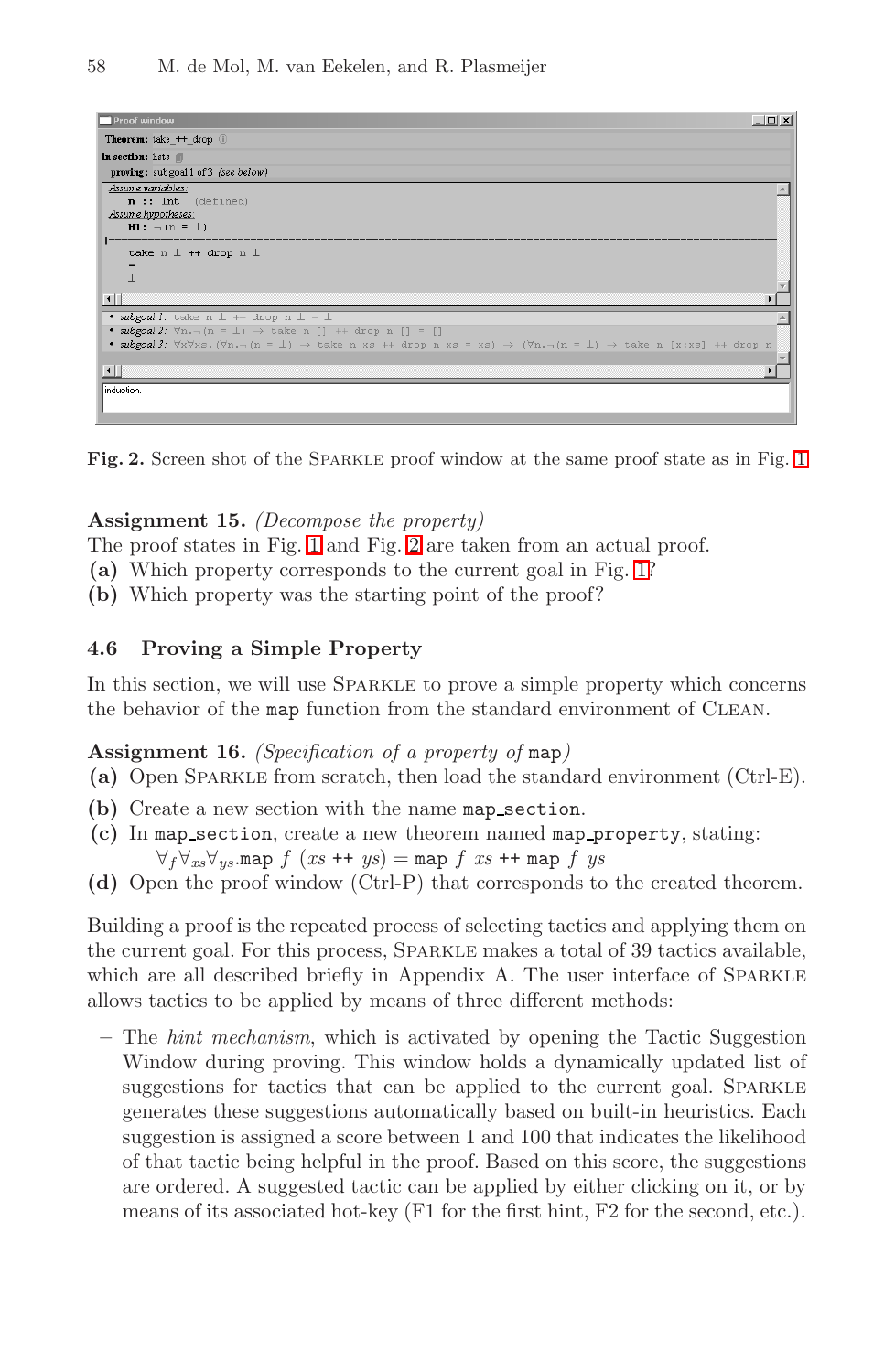It is also possible to configure Sparkle to apply the top hint automatically if it has a score higher than a manually set threshold.

The hint mechanism is mainly for *beginning* Sparkle users. It is fast and easy to use, and requires little expertise of the available tactics (simply trust Sparkle !). The hint mechanism is a valuable tool that can be used as a means of learning Sparkle, and with which many small proofs can be built fully. However, it is not very powerful and by no means failsafe. Sometimes the right tactic is not suggested, or several wrong tactics get high scores.

**–** The *tactic dialogs*. Each tactic has its own dialog that can be opened by clicking on its name in the Tactic List Window. This dialog has entries for all the arguments that can be given to the tactic. When possible, the current goal is used to restrict the input to valid values only. When all arguments have been entered, the tactic can be applied from the dialog directly.

The tactic dialogs are for *intermediate* users. This method of proving is both powerful, because all tactics can be applied this way, and fairly easy, because one does not need to memorize the name or syntax of a tactic, nor the arguments that it requires.

**–** The *command line interface*. This is a textual interface, located at the bottom of the Proof Window, that is for *advanced users* only. It is powerful, but requires extensive expertise of Sparkle and its tactics. However, once mastered, it is the fastest way of building proofs, because all tactics can be applied this way and it does not require opening additional dialogs at all.

The property of map that was given above is very easy and can therefore be proved automatically with the hint mechanism:

#### **Assignment 17.** *(Proving the* map *property with the hint mechanism)*

- **(a)** Open the Tactic Suggestions Window (Ctrl-H) and set the threshold to 1.
- **(b)** Set the threshold back to 101. Why is this necessary prior to (c)?
- (c) Enter  $\blacktriangleleft$ Restart.  $\blacktriangleright$  at the command-line interface.  $(From now on, \blacktriangleleft .\blacktriangleright$  will be used to denote textual input to the command*line. For reasons of parsing, these commands have to end with a closing '.', otherwise* Sparkle *will not be able to recognize them.)*
- **(d)** Redo the proof by applying suggestions manually with the hot-keys.

The complete proof tree of the example property has now been stored internally by Sparkle. By means of the Theorem Info Window, this proof tree can be browsed and inspected in detail:

#### **Assignment 18.** *(Browsing through the proof )*

- **(a)** Open the Theorem Info Window of the completed proof.
- **(b)** Click 'browse' after the first tactic and then browse through the proof using the 'previous' and 'next' buttons.
- **(c)** Undo the first application of Reflexive only.
- **(d)** Click on the brown star to return to the Proof Window.
- **(e)** Use a different tactic to prove the goal.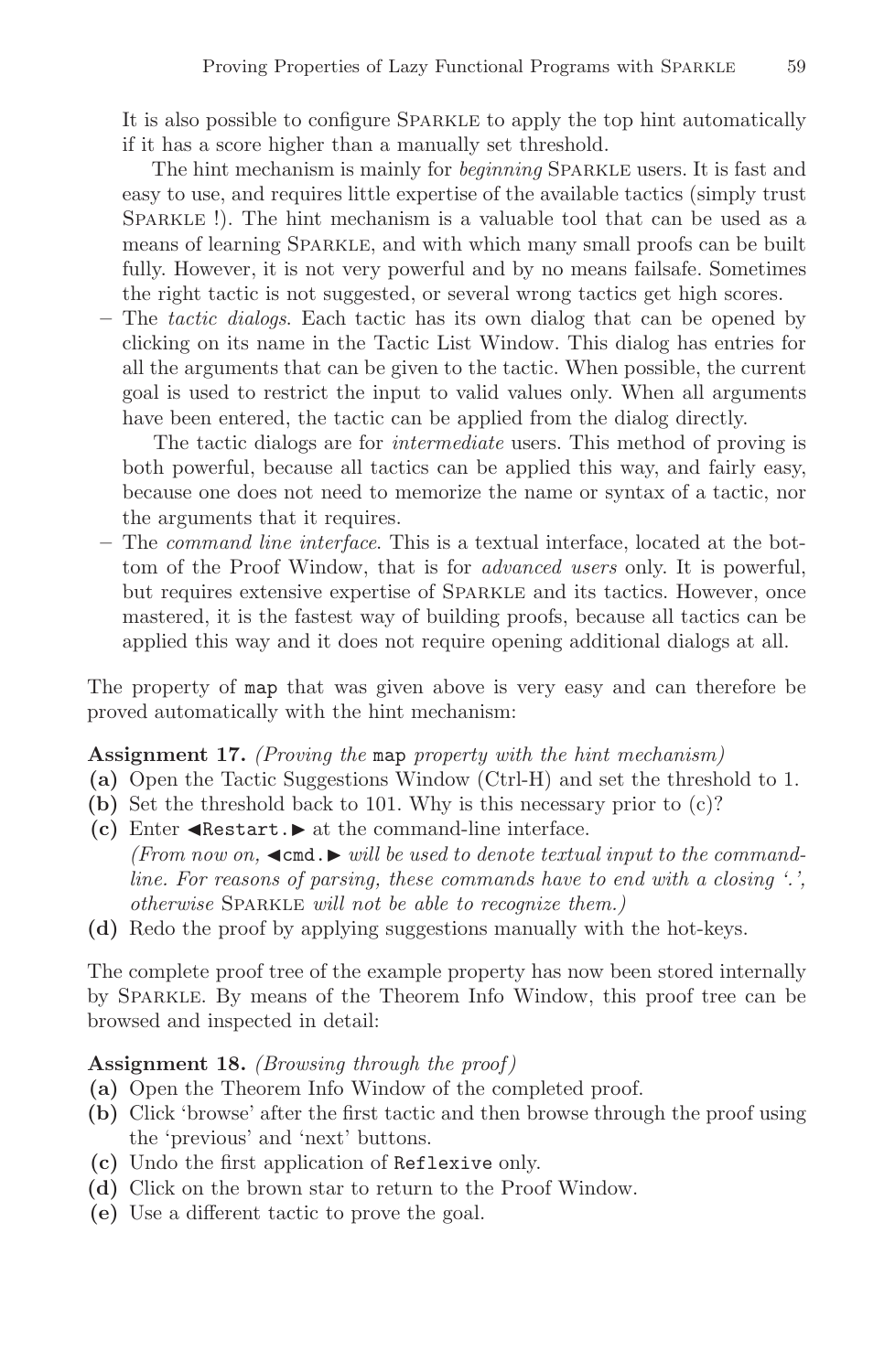The hint mechanism has succeeded in completing the proof automatically, and it did not require any expertise at all. The downside to this, unfortunately, is that no understanding of the tactics has been gained in the process. Therefore, below we will present the entire proof again, and this time we will explain each tactic that was applied too.

The initial goal is simply the property to be proved:

$$
\overline{\forall_f \forall_{xs} \forall_{ys} \text{map } f(xs + ys) = \text{map } f(xs + ys) = (1)
$$

Because both map and ++ are tail-recursive, structural induction on *xs* is likely to be useful here. This is accomplished by applying the tactic  $\triangleleft$ Induction xs. $\triangleright$ . Three new goals(1.1,1.2,1.3) are created: one for the case that *xs* is ⊥; one for the case that *xs* is Nil; and one for the case that *xs* is an application of Cons. Note that  $\perp$  is a base value of any type and is therefore always treated by induction as a constructor case.

$$
\frac{1}{\forall_f \forall_{ys} \text{map } f \ (\perp \text{++ } ys) = \text{map } f \ \perp \text{++ } \text{map } f \text{ ys}} \Bigg| (1.1)
$$

The current proposition starts with two universal quantifications, on which it does not make sense to perform induction (on f it is not possible, and on *ys* it does not help because ++ is not tail-recursive in its second argument). It is therefore best to apply  $\blacktriangleleft$ Introduce f ys. $\blacktriangleright$ , which removes the quantors and introduces the variables f and *xs* in the context of the goal. After this action, the main proposition can be accessed more easily.

$$
\frac{f::\mathbf{b}\rightarrow\mathbf{a},\;ys::\text{ [b]}}{\text{map }f\;(\perp\text{++ }ys)=\text{map }f\perp\text{++ } \text{map }f\;ys}\Bigg|(1.1')
$$

Due to the strictness of map and  $++$  and the presence of  $\perp$  arguments, redexes are present in the current goal. The tactic  $\blacktriangleleft$ Reduce NF All.  $\blacktriangleright$  can be used to reduce all redexes in the current goal to normal form. With other parameters, the tactic Reduce can also be used for stepwise reduction, reduction to root normal form, reduction of one particular redex and reduction in the goal context.

$$
\frac{f::b\rightarrow a, ys::[b]}{\perp = \perp} (1.1'')
$$

This is clearly a trivial goal, because equality is a reflexive relation. Such reflexive equalities are proved immediately with the final tactic  $\blacktriangleleft$ Reflexive. $\blacktriangleright$ .

$$
\frac{1}{\forall f \forall y_s \text{map } f \text{ (I)} + t \text{ ys}} = \text{map } f \text{ [I]} + \text{map } f \text{ ys} \qquad (1.2)
$$

This is the second goal of induction, created for the case that *xs* is the empty list. Again, induction makes no sense for f and *ys*, and they should therefore be introduced in the goal context by means of  $\triangleleft$ Introduce f ys. $\blacktriangleright$ .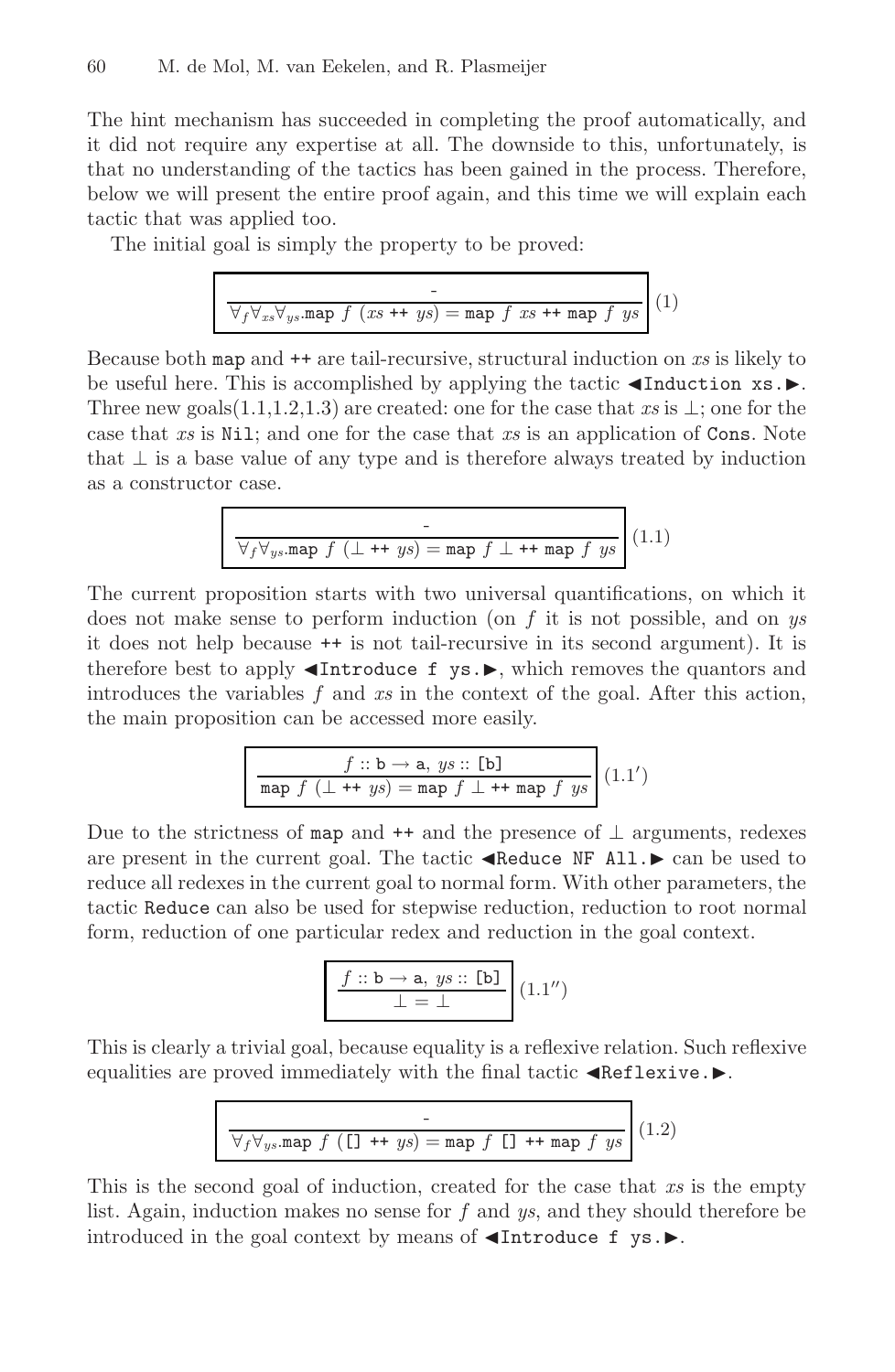$$
\frac{f::b \rightarrow a, ys::[b]}{\text{map } f([1 + ys) = \text{map } f[1 + \text{map } fys]} (1.2')
$$

There are again redexes present in the current goal, because both map and ++ have patterns that match on the empty list  $[]$ . Therefore: **Reduce NF All.** $\blacktriangleright$ .

$$
\frac{f::\mathbf{b}\rightarrow\mathbf{a},\;ys::\text{ [b]}}{\text{[l] = [l]}}\left(1.2''\right)
$$

This is another example of a reflexive equality; therefore  $\blacktriangleleft$ Reflexive. $\blacktriangleright$ .

$$
\overline{\forall_x \forall_{xs}.}
$$
\n
$$
(\forall_f \forall_{ys} \text{map } f (xs + ys) = \text{map } f xs + \text{map } f ys)
$$
\n
$$
\rightarrow (\forall_f \forall_{ys} \text{map } f ([x:xs] + ys) = \text{map } f [x:xs] + \text{map } f ys)
$$
\n(1.3)

This is the third goal created by induction for the case that *xs* is a composed list. The current goal looks quite complicated, but introduction can make things a lot clearer. Here, we will not only introduce variables from universal quantors, but we will also introduce hypotheses from implications. This can be performed in one go with  $\blacktriangleleft$ Introduce x xs IH f ys. $\blacktriangleright$ .



Fig. 3. Screen shot of Sparkle at proof state  $(1.1)$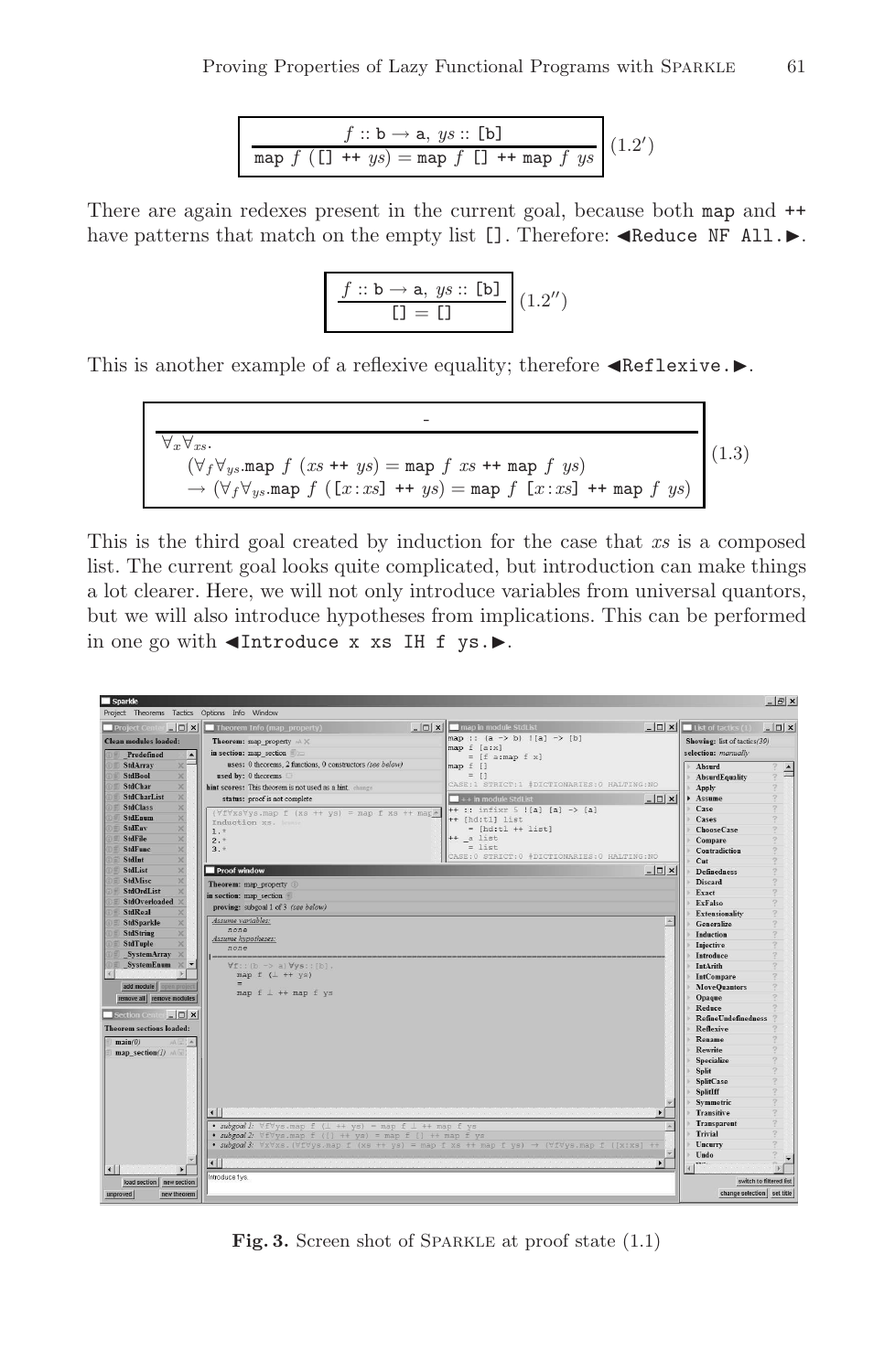```
x :: b, xs :: [b], f :: b \rightarrow a, ys :: [b]IH: \forall_f \forall_{ys}.map f(xs + 1ys) =map f(xs + 1ys)\mathbb{R} f\left([x:xs] \dashrightarrow ys\right) = \mathbb{R} \mathbb{R} f\left[x:xs\right] \dashrightarrow \mathbb{R} \mathbb{R} f\left(ys\right)(1.3')
```
Again, the current goal contains redexes, because map and ++ have patterns that match on constructed lists of the form  $[x:xs]$ . Therefore, **Reduce NF All.**..

> $x :: b, xs :: [b], f :: b \rightarrow a, ys :: [b]$  $IH: \forall_f \forall_{ys}$ .map  $f(xs + 1ys) =$ map  $f(xs + 1ys)$  $[f x := p \, f (xs ++ ys)] = [f x := p \, f xs ++ map f ys]$  $(1.3'')$

The current proposition is now of the form  $[X:Y] = [X:Z]$ . Using the automatic injectivity of all *lazy* data constructors in CLEAN, we can simplify this to  $X = X$  $\land$  Y = Z. Therefore,  $\blacktriangle$ Injective. $\blacktriangleright$ .

**Assignment 19.** *(Injectivity and strictness)*

**(a)** Why does injectivity not hold for strict data constructors?

x:: b, xs:: [b], f:: b \rightarrow a, ys:: [b]  
\n
$$
\frac{IH: \forall f \forall y_s \text{map } f (xs + ys) = \text{map } f xs + \text{map } f ys}{f x = f x \land \text{map } f (xs + ys) = \text{map } f xs + \text{map } f ys}
$$
\n(1.3'')

The current proposition is now of the form  $P \wedge Q$ , and can obviously be split into subgoals P and Q. Therefore,  $\blacktriangleleft$ Split. $\blacktriangleright$ , which creates subgoals 1.3.1 and 1.3.2.

$$
x :: b, xs :: [b], f :: b \rightarrow a, ys :: [b]
$$
  

$$
\underline{IH} : \forall_{f} \forall_{ys} \text{map } f \text{ (xs++ ys)} = \text{map } f \text{ xs++ map } f \text{ ys}
$$
  

$$
f \text{ x = } f \text{ x}
$$
 (1.3.1)

This is a reflexive equality that can be proved immediately with  $\blacktriangleleft$ Reflexive.

$$
\begin{array}{c|c}\nx :: \text{b, } xs :: \text{ [b], } f :: \text{b} \rightarrow \text{a, } ys :: \text{ [b] } \\
\hline\nIH : \forall_f \forall_{ys} \text{.{map}} \ f \ (xs \text{++ } ys) = \text{map } f \ xs \text{++ } \text{map } f \ ys \\
\text{map } f \ (xs \text{++ } ys) = \text{map } f \ xs \text{++ } \text{map } f \ ys\n\end{array}\n\bigg|\ (1.3.2)
$$

The current proposition is now an instantiation of the induction hypothesis *IH*. It can therefore be proved immediately by applying  $IH$  with  $\blacktriangle$ Apply IH. $\blacktriangleright$ .

# Q.E.D.

There are no more subgoals, which means that the proof is complete!

**Assignment 20.** *(Manual proof of the* map *property)*

- **(a)** Prove the map property again, using the tactic dialogs only.
- **(b)** Prove the map property again, using the command interface only. (*Hint:*  $\blacktriangleleft$ Reduce.  $\blacktriangleright$  abbreviates  $\blacktriangleleft$ Reduce NF All.  $\blacktriangleright$ , and  $\blacktriangleleft$ Intros.  $\blacktriangleright$  is a variant of introduction that comes up with suitable names on its own)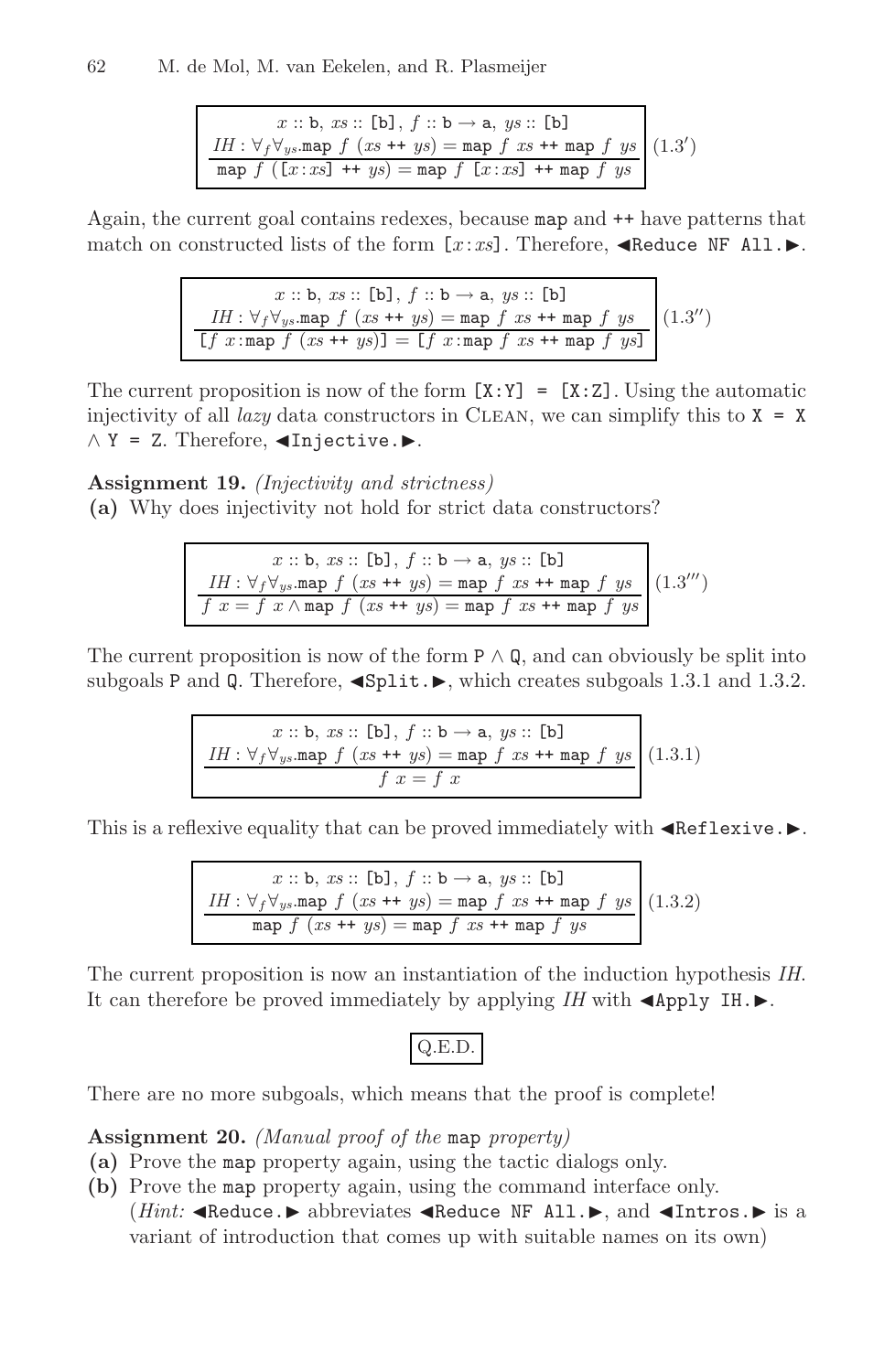**(c)** The automatic proof consists of the application of 13 tactics. It is possible to prove the property in less steps (our shortest proof consists of 9 steps). Try to shorten the proof yourself.

<span id="page-22-0"></span>**Assignment 21.** *(More small proofs)*

Try to prove the following properties, preferably without the hint mechanism:

- **(a)**  $\forall x s \forall y s \forall z s \cdot x s$  ++  $(ys + zs) = (xs + ys) + ts$ .
- **(b)**  $\forall x s. \neg (xs = \bot) \rightarrow \neg (xs = \bot) \rightarrow [hd xs : t \bot xs] = xs.$
- **(c)**  $\forall n \forall x s. \neg (n = \bot) \rightarrow \text{take } n \text{ } xs + \text{drop } n \text{ } xs = xs.$
- **(d)**  $\forall P \forall Q . (\neg P \leftrightarrow Q) \leftrightarrow (P \leftrightarrow \neg Q).$

# **5 Tutorial Part II: Specialized Features of** Sparkle

In this [sect](#page-25-0)ion, the [tut](#page-29-0)orial will be c[ontin](#page-26-0)ued with advanced information about the dedicated use of Sparkle in pract[ice,](#page-30-0) and the features that are specialized for reasoning about Clean will be described. The same explanatory style will be used as in part I of the tutorial, and various assignments will again be included.

First, in Section 5.1 the importance of sharing in proofs will be explained. Then, the specification of definedness conditions in properties will be described in Section 5.2. The specialized behavior of four tactics will be introduced next; for '[Ext](#page-35-2)ensionality' in Section 5.3, for 'Induction' in Section 5.4, for 'Definedness' in Section 5.5, and for 'Reduce' in Section 5.6. Finally, the specification of properties by means of Clean-functions will be discussed in Section 5.7.

### **5.1 The Influence of Sharing on Reasoning**

Sharing is important for the efficiency of functional programs. In Clean sharing is explicit, because for every construct it is precisely defined what is shared and what is not shared [29]. The semantics of CLEAN are based on graph rewriting [2,3,27]. This means that during reduction of the Start expression to its result, sharing is maintained as much as possible.

In SPARKLE, reduction may be used at many points in proofs as well. This reduction should behave in a semantically equivalent way to reduction in CLEAN, but it does not have to be exactly the same. Note that reduction in Sparkle is symbolic, because it may encounter free variables that are introduced by logic quantors. In Clean, reduction only operates on closed expressions.

Sharing has no influence on semantics, and reduction in Sparkle is free to either preserve or break it. Currently, the following strategy is realized:

- **–** *Within* the application of reduction sharing is always preserved;
- **–** But *afterwards* sharing is always automatically broken.

The idea behind this strategy is twofold. Firstly, efficiency is important in proofs too, therefore sharing is preserved within reduction. Secondly, after full reduction sharing is often not meaningful anymore and only hinders reduction, therefore it is automatically broken.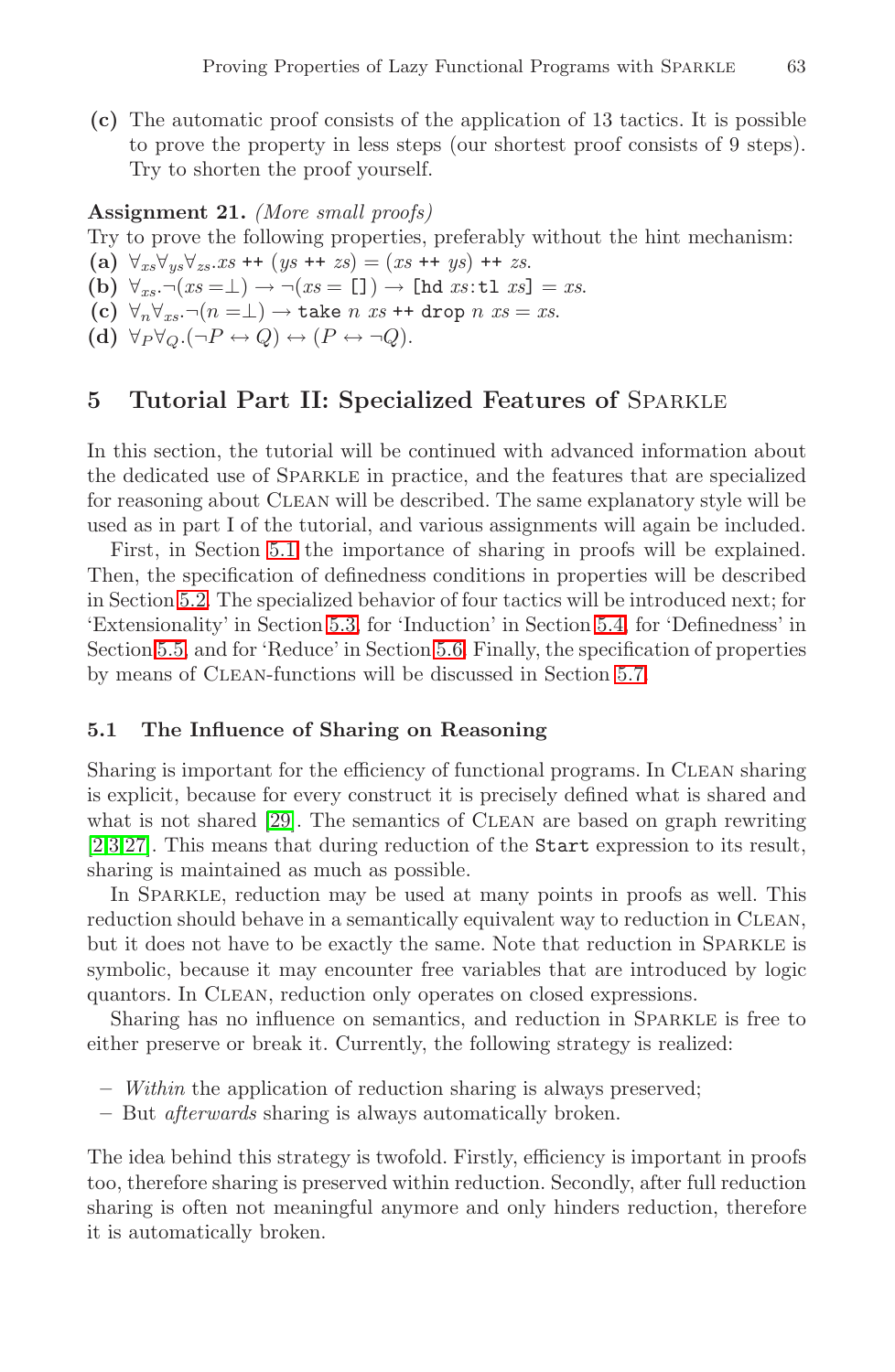#### 64 M. de Mol, M. van Eekelen, and R. Plasmeijer

**Assignment 22.** *(The effect of sharing during reduction in proofs)*

- (a) Consider in SPARKLE the trivial theorem (let  $n = 1+2+3$  in  $n+n$ ) = 12. Prove it using  $\blacktriangleleft$ Reduce NF All. $\blacktriangleright$ , followed by  $\blacktriangleleft$ Reflexive. $\blacktriangleright$ .
- **(b)** Undo the proof with Ctrl-Z and prove the theorem again, this time using reduction with a fixed number of steps ( $\blacktriangleleft$ Reduce 4. $\blacktriangleright$ ).
- **(c)** Undo the proof with Ctrl-Z and prove the theorem again, this time using repeated single-step reduction ( $\blacktriangleleft$ Reduce 1. $\blacktriangleright$ ).
- **(d)** Explain why mo[re r](#page-34-5)eduction steps are needed in (c) than in (b).

<span id="page-23-0"></span>Unfortunately, Sparkle's current strategy for handling sharing is not optimal. The main problem is that all meaningful sharing, such as for instance recursion that has been expressed by means of cyclic lets, cannot be dealt with at all. Moreover, the current behavior is not very intuitive, as was already demonstrated in the assignment above.

The way sharing is handled in Sparkle is currently being fixed according to the reduction mechanism described in [12]. In the next release, SPARKLE will always preserve all sharing, and manual reasoning steps will be added that allow users to manipulate, and possibly break, shared expressions at will.

#### **5.2 Definedness Conditions in Properties**

Sparkle makes use of a *total* semantics in which undefinedness is taken into consideration explicitly. This has two consequences for the property language. Firstly, expressions are only equal if t[hey](#page-35-2) eithe[r pr](#page-35-3)oduce the same defined value, or both produce undefinedness. Secondly, the undefined value  $\perp$  is a member of any type, and therefore a valid instantiation of any quantor.

In order to specify properties of Clean-programs correctly, one therefore has to know precisely how they behave in case some of their input becomes undefined. This behavior is determined by the lazy rewriting semantics of Clean, of which a thorough understanding is required for formal reasoning. Below we present a small example to illustrate the propagation of ⊥-values through expressions. For a full explanation of computation in Clean we refer to [29] and [33].

**Example.** Consider the following definition of the well-known function take:

| take n [] = []

| take n  $[x:xs] = if (n>0) [x: take (n-1) xs]$ 

In Clean, patterns are evaluated from top to bottom, and right-hand-sides are only evaluated when their pattern matches. Consequently:

- take  $n \perp = \perp$  for all n, because the first pattern always causes  $\perp$  to be matched against [], which fails;
- take  $\perp$  [] = [], because the successful match of the first pattern does not require ⊥ to be evaluated;
- take  $\perp$  [x:xs] =  $\perp$  for all x and xs, because the second pattern matches, and its right-hand-side requires the computation of  $\perp > 0$ , which fails.

It is very important that the starting point of formal reasoning is a logically correct property. Therefore, the specification of properties must always involve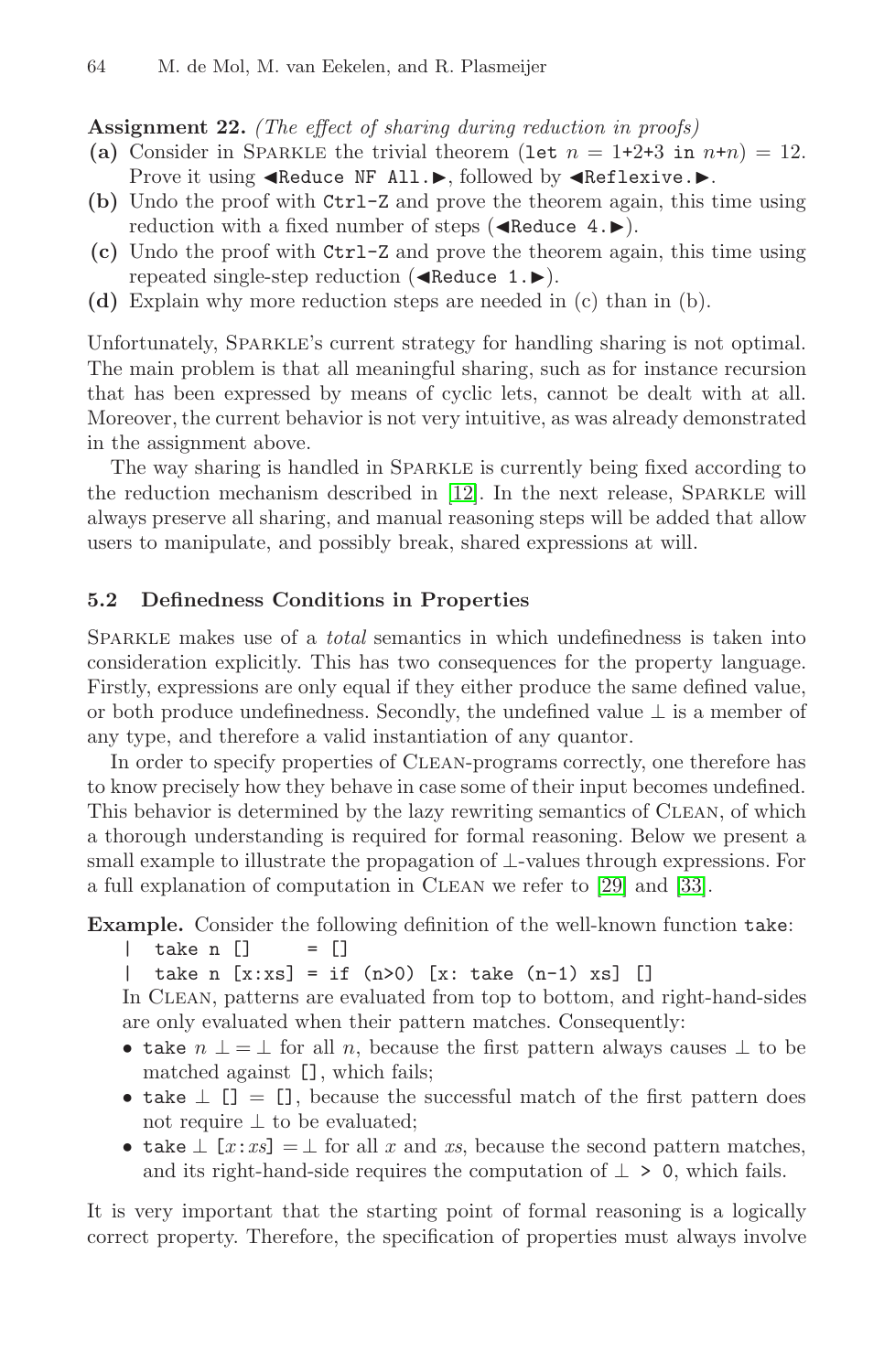an analysis of behavior in the undefined case. In some cases, the property turns out to hold automatically for the undefined value, and nothing has to be changed. In other cases, however, the property actually turns out to be false:

**Example.** Consider the following intuitively true property of drop and take: <sup>|</sup> <sup>∀</sup>*n*∀*xs*.take <sup>n</sup> *xs* ++ drop <sup>n</sup> *xs* <sup>=</sup> *xs*.

This property is falsified by the case  $n=\perp$ , because then the left-hand-side may become undefined, while the right-hand-side remains *xs*:

• Assume *xs* = [1]. Then the left-hand-side reduces to ⊥, as follows: take  $\perp$  [1] ++ drop  $\perp$  [1] =  $\perp$  ++ drop  $\perp$  [1] =  $\perp$ . But the right-hand-side is [1], which is defined.

**Assign[men](#page-17-0)t 23.** *(More definedness analysis)*

- (a) The example property  $\forall_n \forall_{xs}$  take *n xs* ++ drop *n xs* = *xs* is *not* falsified in the case that  $xs = \perp \wedge n \neq \perp$ . Argue why this is the case. (*Hint*: distinguish between  $n = 0$  and  $n \neq 0$ .)
- **(b)** Is the prop[erty](#page-30-0)  $\forall f \forall x s \forall y s$ .map  $f(xs + ys) = (map f xs) + (map f ys)$  falsified in the undefined case? If so, give example values for f, *xs* and *ys* that break the property. If not, argue why. (*Hint:* see also Section 4.6.)

If definedness analysis shows that a property is falsified by a set of variable values  $V$ , then it can be rectified simply by adding conditions that exclude  $V$ . These *definedness conditions* are often simple and of the form ' $n \neq \perp$ ', but they can also be more intricate (see Section 5.7).

**Rectified Example:** The take-drop property can be corrected by means of: |  $\forall n \forall x s \ldotp n \neq \perp \rightarrow$  take *n xs* ++ drop *n xs* = *xs*.

**Assignment 24.** *(Proving the rectified* take*-*drop *example)* (a) In SPARKLE, prove  $\forall_n \forall_{xs} . n \neq \perp \rightarrow$  take *n xs* ++ drop *n xs* = *xs*.

Finally, note that Clean supports *strictness annotations*, with which the strict evaluation of certain expressions can be enforced explicitly. These annotations are often placed without much thought with the purpose of improving efficiency. However, strictness annotations change the definedness behavior of the program, and have an effect on properties and reasoning as well. In the context of formal reasoning, they should therefore only be used with care.

The precise effect of strictness annotations on properties is difficult to predict. Adding a strictness annotation can either: **(1)** not change a property at all; or **(2)** falsify a property, requiring additional definedness conditions to be formulated; or **(3)** allow existing definedness conditions to be removed. The third effect in particular is rather surprising.

**Example of (1).** Consider the following property:

<sup>|</sup> <sup>∀</sup>*xs*∀*ys*∀*zs*.(*xs* ++ *ys*) ++ *zs* <sup>=</sup> *xs* ++ (*ys* ++ *zs*)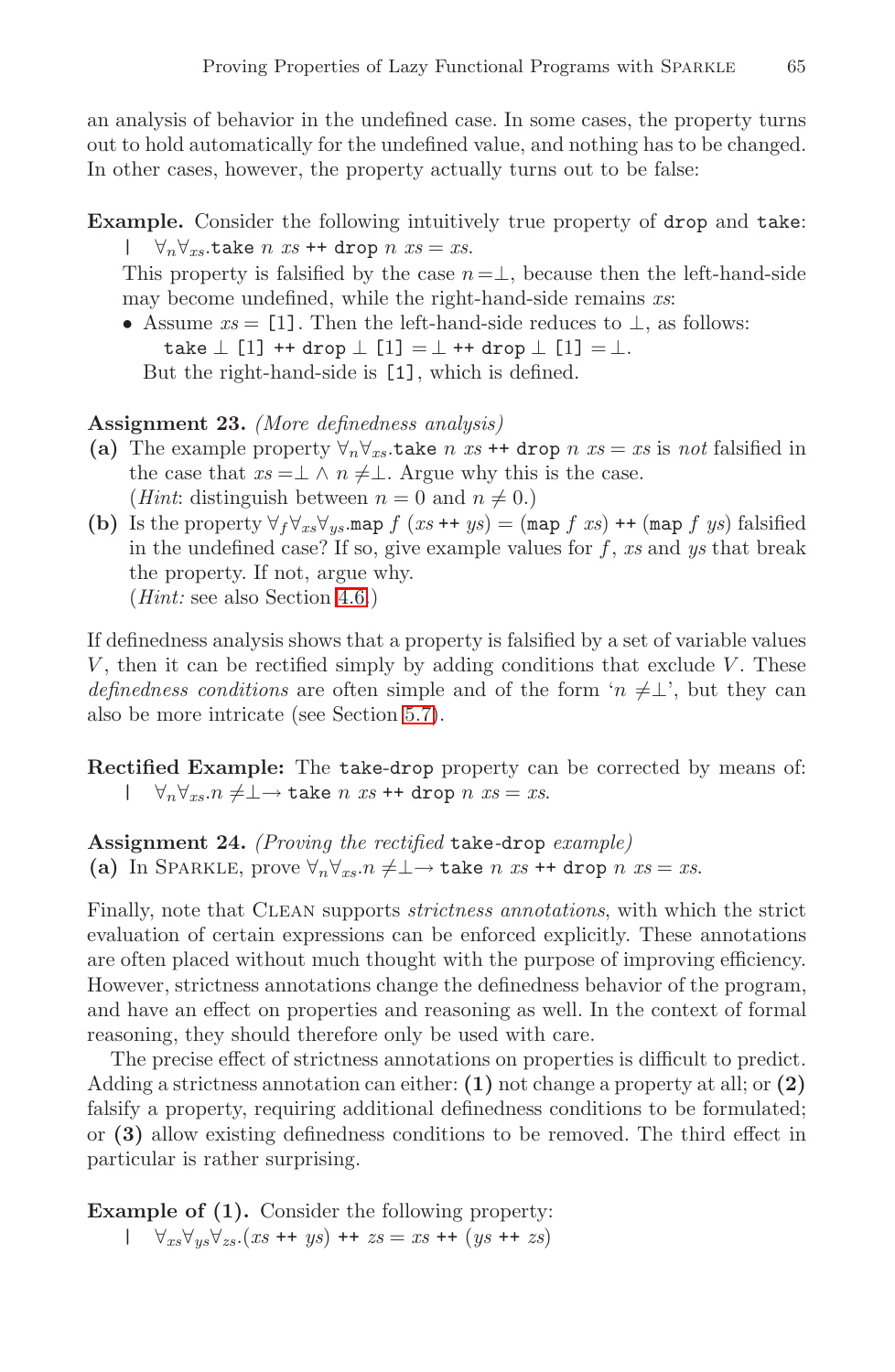This property holds for the standard definition of ++, which is strict in its first argument only. Adding strictness to the second argument does not effect the property, however; it remains valid in the strict case as well.

## **Example of (2).** Consider the following property:

<sup>|</sup> <sup>∀</sup>*f,g*∀*xs* .map (<sup>f</sup> <sup>o</sup> <sup>g</sup>) *xs* <sup>=</sup> map <sup>f</sup> (map <sup>g</sup> *xs*) This property is valid for lazy lists, but invalid for element-strict lists. Suppose  $xs = [12]$ ,  $q 12 = \perp$  and  $f (q 12) = 7$ . Then map  $(f \circ g)$   $xs = [7]$ , both in the lazy and in the strict case. However, map f (map  $g(xs) = [7]$  in the lazy case, but  $\perp$  in the strict case. The property can be adapted to element-strict lists by explicitly enforcing that g produces a defined result for all elements x of *xs*: |  $∀_{f,q,xs}.(∀_{x∈xs}.g x ≠ ⊥) → map (f o g) xs = map f (map g xs).$ 

**Example of (3).** Consider the following property:

<sup>|</sup> <sup>∀</sup>*xs* .*finite xs* <sup>→</sup> reverse (reverse *xs*) = *xs*

This property is valid both for lazy lists and for spine-strict lists.

The condition *finite xs*, however, is satisfied automatically for spine-strict lists, because spine-strict lists can never be infinite. In the spine-strict case, the property can therefore safely be reformulated (or, rather, optimized) by removing the *finite xs* condition:

 $\forall x s.$ reverse (reverse  $xs$ ) =  $xs$ 

Note that without the condition, the property is invalid in the lazy case: just choose any infinite list for *xs*.

# <span id="page-25-0"></span>**5.3 Specialized Behavior of Extensionality**

The property of *extensionality*, which states that two functions are equal iff they produce the same result for all possible arguments, is often considered to be universal. Unfortunately, there is a (rather obscure) example of two functions for which the property of extensionality does not hold unconditionally in the context of lazy evaluation:

| H :: a -> b | $F :: (a \rightarrow b)$ |
|-------------|--------------------------|
| $H x = H x$ | $F = F$                  |

In the definitions above,  $H$  is a function of arity 1 that only reduces (to itself) when it is given an argument.  $F$  on the other hand is a function of arity 0 that always reduces to itself, regardless of whether it is applied or not. Obviously,  $F x = H x$  now holds for all x, because they both reduce to themselves and are therefore both undefined.

Surprisingly, the property  $F = H$  does not hold, because H is defined (it is a partial function application, and is thus in head normal form), while the meaning of F is undefined. It is therefore not safe to replace H by F (nor F by H); such a replacement could namely change the termination behavior of the program.

Fortunately, the problem can be corrected by weakening the property of extensionality as follows: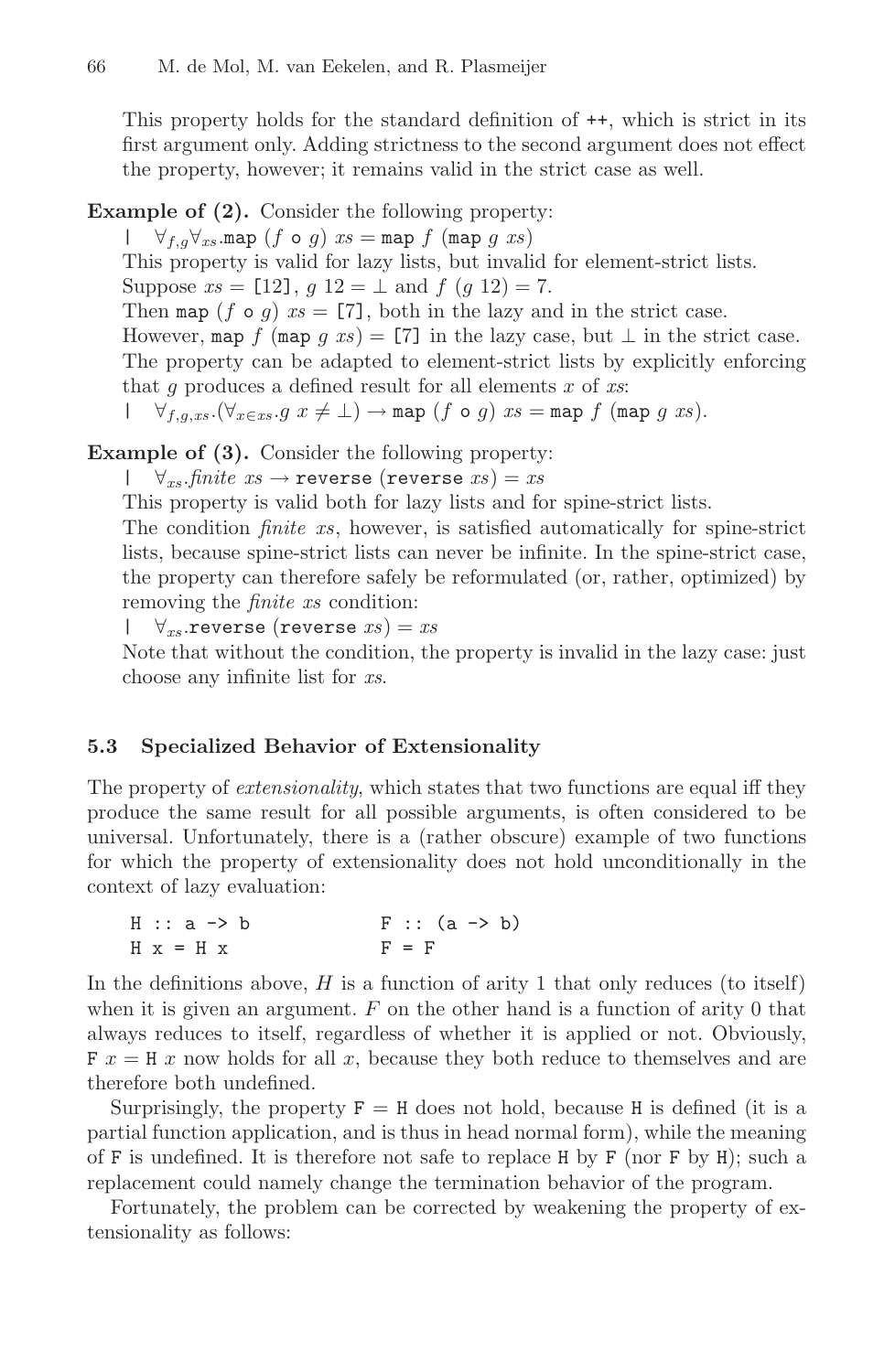**Definition 5.3.1.** *(Revised version of extensionality)*  $\forall_f \forall_g \cdot (f = \bot \leftrightarrow g = \bot) \rightarrow (\forall_x \cdot f \ x = g \ x) \rightarrow f = g$ 

<span id="page-26-0"></span>This revised version of extensionality is correct in the context of Clean. It can not be applied to prove  $F = H$ , because the condition  $F = \perp \leftrightarrow H = \perp$  does not hold. Sparkle defines a reasoning step for extensionality that makes use of the correct behavior.

**Assignment 25.** *(Extensionality)* (a) Prove using extensionality that sum  $\circ$  (map (const 1)) = length holds.

#### **5.4 Specialized Behavior of Induction**

An important reasoning step for dealing with recursive functions over algebraic datatypes is *structural induction*. Although induction is not always applicable, it is extremely useful in the context of functional programming, because it can be used successfully on many common data structures (such as for instance lists) and on many common kinds of recursive functions (such as for instance those defined by recursion on the results of pattern matching).

In order to deal with lazy evaluation, induction has to be customized in two different ways. Firstly, an extra base step is required for the undefined value ⊥. Because  $\perp$  is a member of each type, it must namely be treated as a constructor with no arguments. This behavior of induction is actually quite intuitive; for instance, if we want to prove  $\forall_{x \in [A]} P(x)$  with induction on the list structure, we would get the following proof obligations:

$$
- P(\perp);
$$
  
- P(\Pi);  
-  $\forall_{x \in A} \forall_{xs \in [A]} P(xs) \rightarrow P([x:xs])$ 

Note that without the case for undefinedness it is possible to prove properties that are not true. For instance, we could easily prove that every lazy list is finite: the empty list is finite, and the extension of a finite list with a single element is always finite as well. The undefined list, on the other hand, is not finite!

The second customization of induction extends it to infinite structures as well. Because an infinite structure does not end with a base case, the induction principle is in general not applicable to it. In [25], however, Paulson has shown that the results of induction may be applied to infinite structures as long as the induction predicate satisfies the criterion of *admissibility*. We claim that Paulson's results may be applied to the context of CLEAN as well.

The admissibility criterion can be lifted to lazy functional languages easily. The basic idea is that equalities on negative positions (behind a negation) within a proposition must be decidable. An equality on type  $\alpha$  is decidable if all possible expressions of type  $\alpha$  are finite. This can be approximated statically: if  $\alpha$  does not contain any recursion, then all its members are certainly finite. An equality on Bool is for instance decidable, but an equality on lists is not.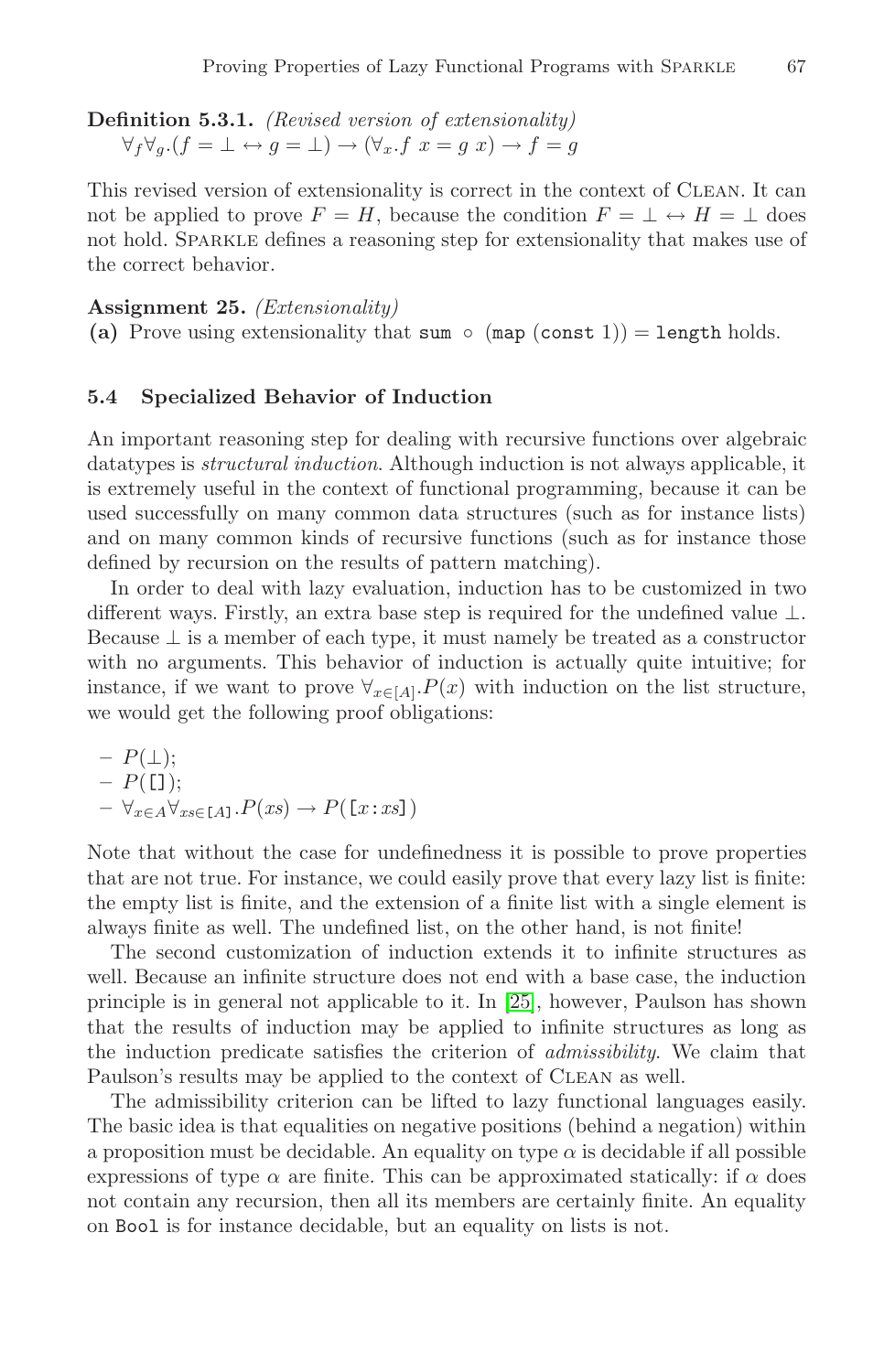### **Definition 5.4.1.** *(Finite types)*

A type  $\alpha$  is *finite* if the set E of all possible expressions of type  $\alpha$  is finite.

# **Definition 5.4.2.** *(Decidable equalities)*

An equality between values of type  $\alpha$  is *decidable* if  $\alpha$  is finite. We will denote this (informally) with  $Decidable(=)$ .

### **Definition 5.4.3.** *(Admissibility)*

A proposition P is admissible if  $Adm(+1, P)$  holds, by means of:<br> $Adm(sign, True) = True$  $Adm(sign, True)$  = *True*<br> $Adm(sign, False)$  = *True*  $Adm(sign, False)$ <br> $Adm(sign, \neg P)$ *Adm*(*sign*,  $\neg P$ ) = *Adm*( $\neg sign, P$ )<br>*Adm*(*sign*,  $P \wedge Q$ ) = *Adm*(*sign*,  $P$ ) /  $Adm(sign, P \wedge Q) = Adm(sign, P) \wedge Adm(sign, Q)$ <br> $Adm(sign, P \vee Q) = Adm(sign, P) \wedge Adm(sign, Q)$  $Adm(sign, P \vee Q) = Adm(sign, P) \wedge Adm(sign, Q)$ <br>  $Adm(sin, P \rightarrow Q) = Adm(-sim, P) \wedge Adm(sin, Q)$  $Adm(sign, P \rightarrow Q) = Adm(-sign, P) \wedge Adm(sign, Q)$ <br>  $Adm(sign, P \rightarrow Q) = Adm(sign, P \rightarrow Q) \wedge Adm(sign)$  $Adm(sign, P \leftrightarrow Q) = Adm(sign, P \rightarrow Q) \wedge Adm(sign, Q \rightarrow P)$ <br> $Adm(sign, \forall P) = Adm(sign, P)$  $Adm(sign, \forall P)$  =  $Adm(sign, P)$ <br> $Adm(sign, \exists P)$  =  $Adm(sign, P)$  $Adm(sign, \exists.P) = Adm(sign, P)$ <br> $Adm(sin, F_1 - F_2) = Decidable(-1)$  $Adm(sign, E_1 = E_2) = Decideidable(=) \vee sign = +1$ 

**Assignment 26.** *(Induction on lazy lists)*

For each of the theorems below: prove it [o](#page-33-1)r show that it is not admissible.

- **(a)**  $\forall$ <sub>*xs*</sub>.finite *xs*  $\rightarrow$  take (length *xs*) *xs* = *xs*
- **(b)**  $\forall$ <sub>*xs</sub>.xs* = ones  $\rightarrow$  finite *xs*</sub>
- **(c)**  $\forall x s \forall f \forall p$ .all p (map f *xs*) = all (p o f) *xs*
- **(d)** <sup>∀</sup>*xs*∈[*a*]∀*ys*∈[*a*].*xs* <sup>=</sup> *ys* <sup>→</sup> *xs* == *ys*

In order to reason about non-admissible pred[icat](#page-23-0)[es an](#page-26-0)d/or non-inductive types several techniques have been developed. The most renowned of them are the take lemma and its improved version the approximation lemma [4] on one hand, and the class of techniques concerning co-induction based on bisimilarity[17] on the other hand. To treat them in further detail is outside the scope of this paper.

#### **5.5 Definedness Analysis and the Special 'Definedness' Tactic**

A consequence of the specialized behavior described in Sections 5.2-5.4 is that reasoning in SPARKLE often involves properties of the form  $E = \perp$  or  $E \neq \perp$ . Dealing with definedness is cumbersome, and should therefore be supported as much as possible. For this purpose, Sparkle derives definedness information automatically, and offers specialized tactics that make use of this information.

Definedness analysis is the process of deriving definedness information. It is carried out automatically by Sparkle each time a new goal is constructed. The results of definedness analysis are sets  $D$  and  $U$ , which contain expressions that have been determined to be defined and undefined respectively. The sets D and U are stored with each goal and can be used by various tactics.

The process of definedness analysis starts by assigning all occurring basic values to D and  $\perp$  to U. It then repeatedly extends D and U by examining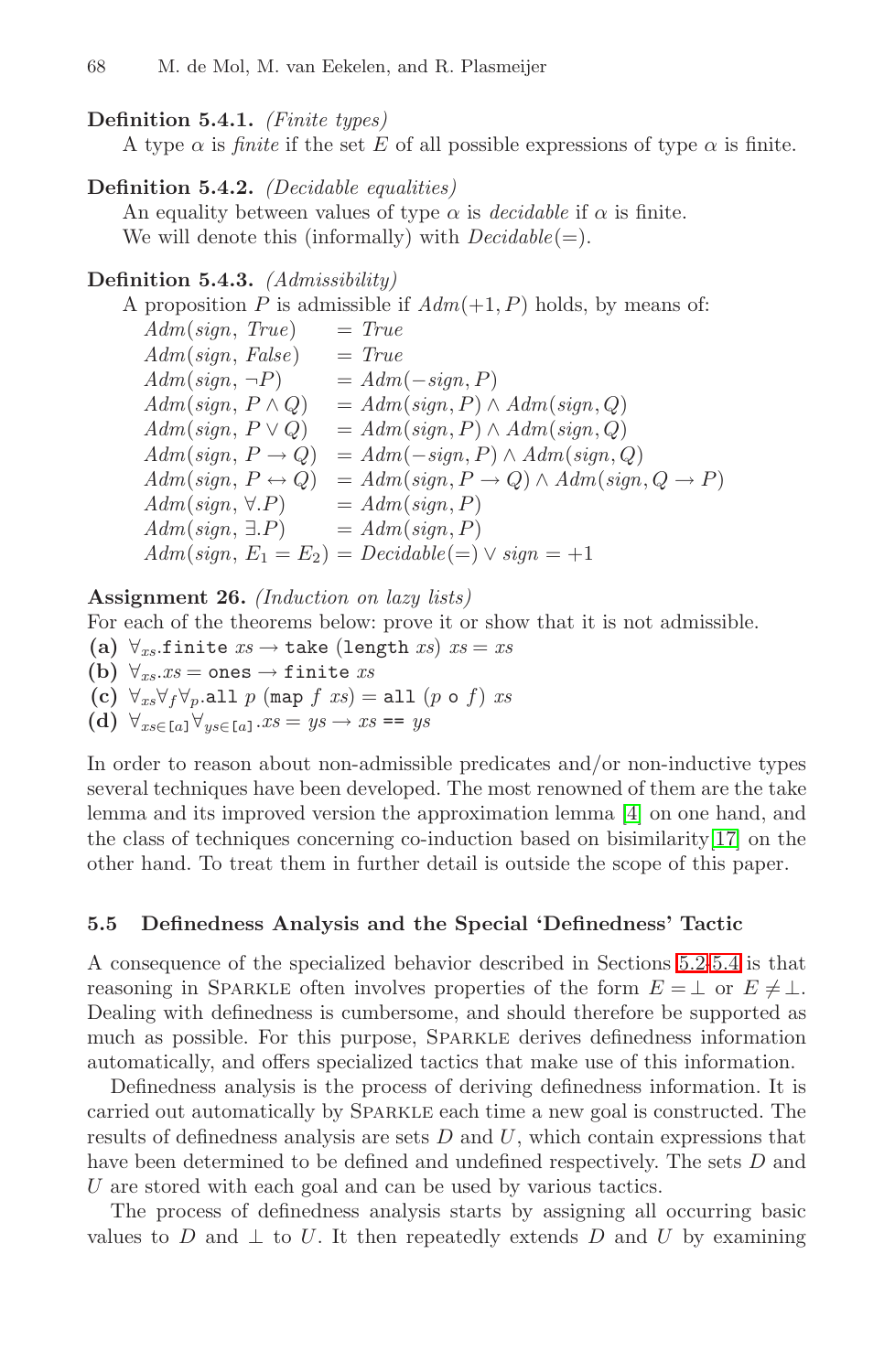the hypotheses that have been introduced, and by making use of *strictness* and *totality* properties. The following derivation rules are used for this purpose:

**–** *Definedness by hypothesis equality*.

If a hypothesis  $E_0 = E_1$  is available, and  $E_i \in D$ , then add  $E_{1-i}$  to D. If a hypothesis  $E_0 = E_1$  is available, and  $E_i \in U$ , then add  $E_{1-i}$  to U. If a hypothesis  $E_0 \neq E_1$  is available, and  $E_i \in U$ , then add  $E_{1-i}$  to D. **–** *Constructor definedness*.

Assume that C is a constructor of arity n with strict arguments  $S \subseteq \{1 \dots n\}$ . If the application  $A = (C E_1 ... E_n)$  occurs as a subexpression in the goal, and  $\{E_i \mid i \in S\} \subseteq D$ , then add A to D.

If the application  $A = (C E_1 ... E_n)$  occurs as a subexpression in the goal, and  ${E_i \mid i \in S} \cap U \neq \emptyset$ , then add A to U.

**–** *Total function definedness*.

Assume that  $F$  is a function of arity  $n$  which is known to be total.

If the application  $A = (F E_1 ... E_n)$  occurs as a subexpression in the goal, and  $\{E_i \mid 1 \leq i \leq n\} \subseteq D$ , then add A to D.

If the application  $A = (F E_1 ... E_n)$  occurs as a subexpression in the goal, and  $\{E_i \mid 1 \leq i \leq n\} \cap U \neq \emptyset$ , then add A to U.

**–** *Normal function definedness*.

Assume that F is a function of arity n with strict arguments  $S \subseteq \{1 \dots n\}$ . If the application  $A = (F E_1 ... E_n)$  occurs as a subexpression in the goal, and  $\{E_i \mid i \in S\} \cap U \neq \emptyset$ , then add A to U.

Note that the strictness information for the definedness analysis is available explicitly in the source program, whereas the totality information is assumed to be made available externally (in Sparkle, many functions from StdEnv are hardcoded to be total). Furthermore, to maximize the effectiveness of the definedness analysis, the negation of the current goal is treated as a hypothesis as well.

An important tactic that makes use of definedness analysis is 'Definedness'. It immediately proves any goal that contains contradictory definedness, which is the case if  $D$  and  $U$  overlap. Note that because the negation of the current goal is treated as a hypothesis, it also proves any goal in which the definedness [in](#page-30-0)formation implies the validity of the to prove. Although the rules of definedness analysis are relatively simple, it is surprisingly powerful. The Sparkle-tactic 'Definedness' is therefore extremely useful, and can be applied often in proofs.

## **Assignment 27.** *(Using the Definedn[ess-](#page-35-3)tactic)*

- Prove each of the following properties in SPARKLE with the Definedness-tactic.
- **(a)** <sup>∀</sup>*f* <sup>∀</sup>*xs*.¬(map <sup>f</sup> *xs* <sup>=</sup> <sup>⊥</sup>) → ¬(*xs* <sup>=</sup> <sup>⊥</sup>)
- **(b)**  $\forall n$ .eval  $(n + 12) \rightarrow \neg (n = \bot)$
- (see Section 5.7 for an introduction of the eval function)
- (c)  $\forall_n \forall_m . (n \mid m = 42) \rightarrow \neg (n + m = \bot)$
- (d)  $\forall n.(7 + (12 * (13 n)) = \bot) \rightarrow n = \bot$

More examples of the use of definedness can be found in [33].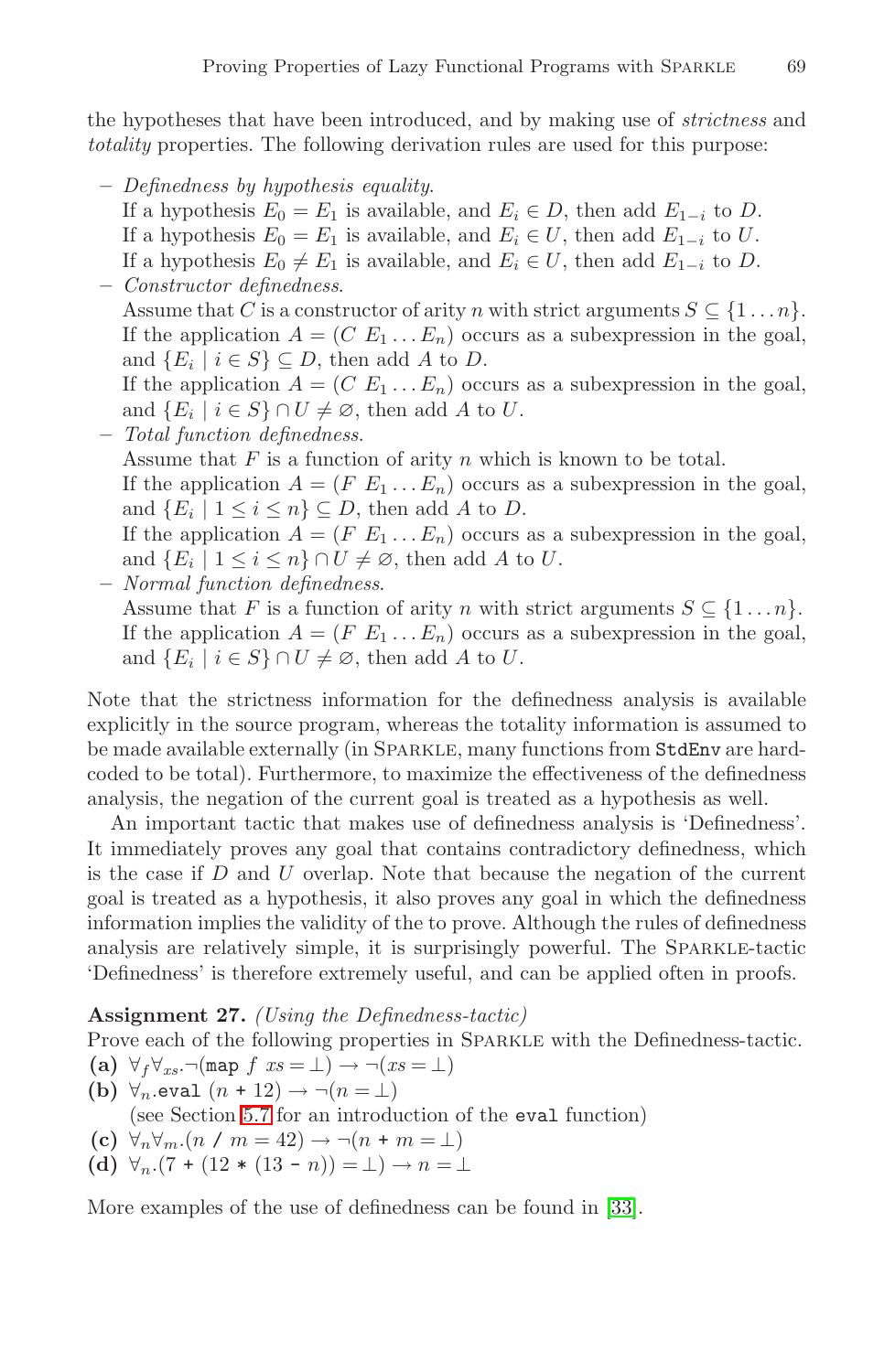### <span id="page-29-0"></span>**5.6 Specialized Behavior of Reduction**

Because of the presence of logic variables that are introduced by quantors on the property level, reduction in Sparkle is *symbolic*. A logic variable may be instantiated with an arbitrary well-typed expression, and its evaluation does not yield anything. Assuming termination, it is therefore no longer possible to reduce every expression to either a weak head normal form or to  $\perp$ .

It is important that reduction in Sparkle carries on as far as possible. For this purpose, Sparkle realizes two extensions in its reduction mechanism that allow reduction to continue, even when a logic variable is encountered on a strict position.The first extension involves ignoring unnecessary strictness annotations; the second extension involves using the results of definedness analysis.

The idea of the first extension is that some strictness annotations can safely be removed without changing the semantics of the program. To illustrate this, take a look at the following three CLEAN-functions:

id :: !a -> a K :: !a !b -> a length :: ![a] -> Int id  $x = x$  K  $x y = x$  length  $[x:xs] = 1+length xs$  $length$   $= 0$ 

An exclamation mark before the type of an argument indicates strictness. During evaluation, the strict arguments of a function will always be reduced to weak head normal form *before* the function is expanded, whereas the non-strict arguments will not. A strictness annotation always changes the reduction behavior of the program; however, it does not always change the semantics.

The strictness annotation in the function id does not change the semantics, because the evaluation of its body immediately requires the evaluation of its argument anyway. The same goes for the length function, because the pattern match enforces evaluation. In the function K, the first strictness annotation does not change the semantics, but the second one does. In fact, removing the second annotation would cause K  $x \perp = x$ , where in the current situation K  $x \perp = \perp$ .

The reduction system of Sparkle is able to recognize the different kinds of strictness annotations. In case a strict function argument is encountered like in id or in K (first annotation), it will be reduced first, but the function will *always* be expanded afterwards. This is different from reduction in Clean, but semantically sound, and much more user friendly for reasoning (not expanding 'id x' would be really inconvenient). The behavior of SPARKLE on annotations as in K (second annotation) is of course not changed, because that would be semantically unsound. The behavior on annotations as in length is not changed either, because the pending pattern match requires its argument to be reduced. Expanding the function therefore does not make much sense, because reduction would be stopped by the pattern match anyway.

#### <span id="page-29-1"></span>**Assignment 28.** *(Reduction in* Sparkle *(1))*

- **(a)** Build a Clean-module with the functions above and load it into Sparkle.
- **(b)** Prove  $\forall x \text{ id } x = x$
- (c) Prove  $\forall x \in \mathbb{R}$   $x \neq 12 = x$
- (d) Attempt to prove  $\forall x \in \mathbb{R} \times \mathbb{R} = 12$ . Why does this property not hold?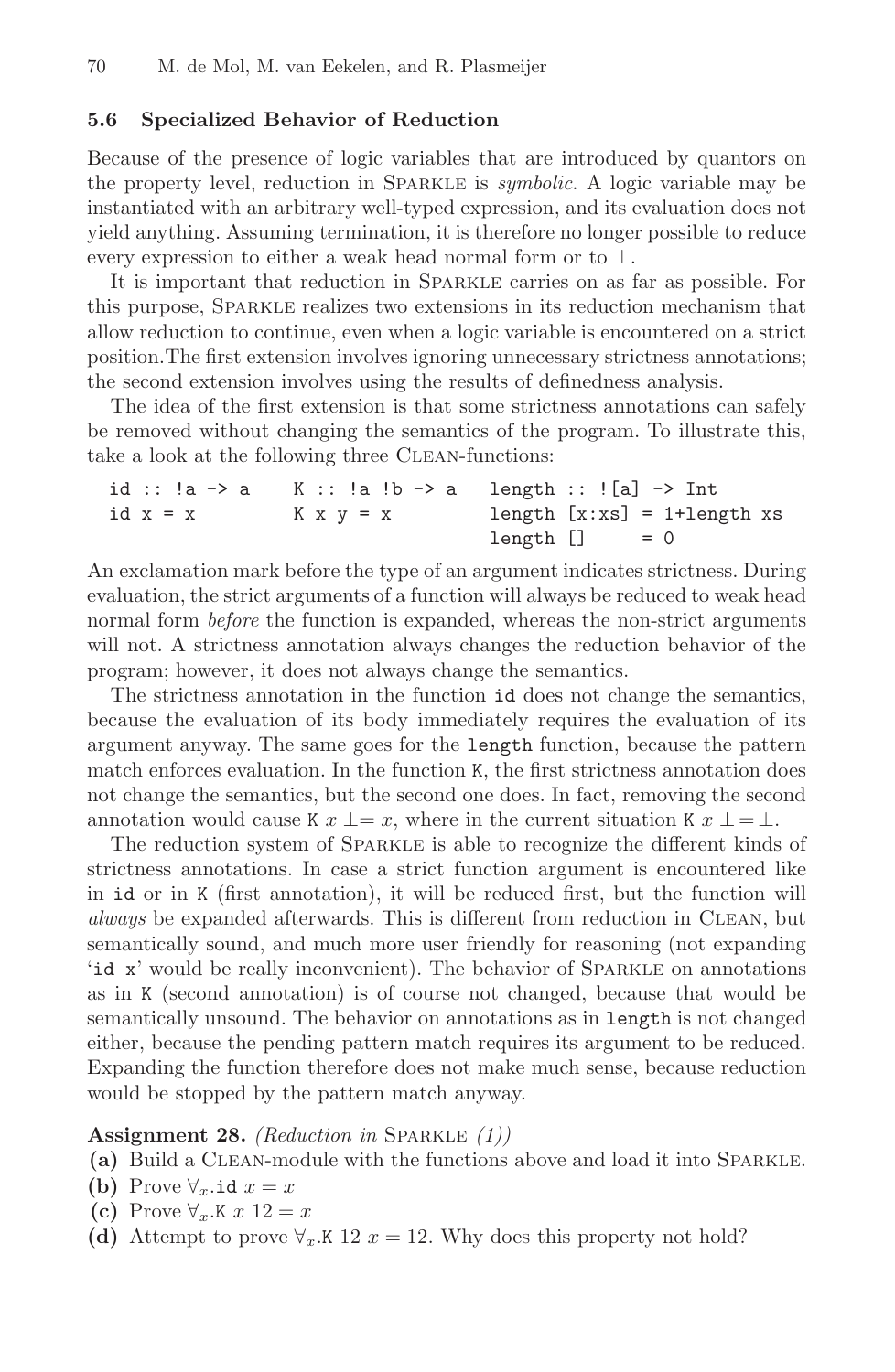<span id="page-30-0"></span>The second extension of reduction is very straightforward: simply make use of the results of the definedness analysis. In case Sparkle encounters a function argument whose strictness cannot be removed safely, and on which no pattern match is performed, then the function is allowed to be expanded anyway, as long as the argument expression is an element of D. Again, the argument will be reduced as much as possible first. The second extension allows users to influence the reduction mechanism by means of specifying (and later proving) additional definedness properties.

**Assignment 29.** *(Reduction in* Sparkle *(2))* (a) Prove  $\forall_x \forall_y \neg (y = \bot) \rightarrow K x y = x$ 

#### **5.7 Property Specification in CLEAN**

[T](#page-35-4)he property language of Sparkle is a simple first-order proposition logic only, in which predicates and relations cannot be expressed. However, the possibility to define higher-order functions in the programming language and use them as boolean predicates gives unexpected expressive power. The higher-order of the programming language can be combined with Sparkle's first order logic.

A good example of a boolean predicate in Clean is the function eval. The purpose of eval is to *fully* reduce its argument and return True afterwards. Such an 'eval' function is usually used to express evaluation strategies in the context of parallelism [6,32]. We use eval for expressing definedness conditions.

In the module StdSparkle of Sparkle's standard environment, the function eval is defined by means of overloading. The instance on Char is defined by:

```
class eval a :: !a -> Bool
```

```
instance eval Char
where eval :: !Char -> Bool
        eval x = True
```
In a logical property, (eval  $x = True$ ) can now be used as a manual definedness condition. The meaning of this condition is identical to  $\neg(x = \perp)$ , because:

- **–** If  $x = \perp$ , then (eval  $x$ ) = (eval  $\perp$ ) =  $\perp$  on the semantic level, because eval is strict in its argument. Therefore, eval  $x = True$  is not satisfied.
- $-$  If  $x \neq \perp$ , then x must be equal to some defined basic character b. Therefore, (eval  $x$ ) = (eval  $b$ ) = True on the semantic level.
- **–** Note that eval is defined in such a way that it is *never* equal to False.

On characters, eval is not so interesting. However, by means of overloading, it can easily be defined for lists, and all other kinds of data structures as well. The overloading is used to assume the presence of an eval on the element type:

```
instance eval [a] | eval a
where eval :: ![a] -> Bool | eval a
        eval [x:xs] = eval x & eval xs
        eval \lceil = True
```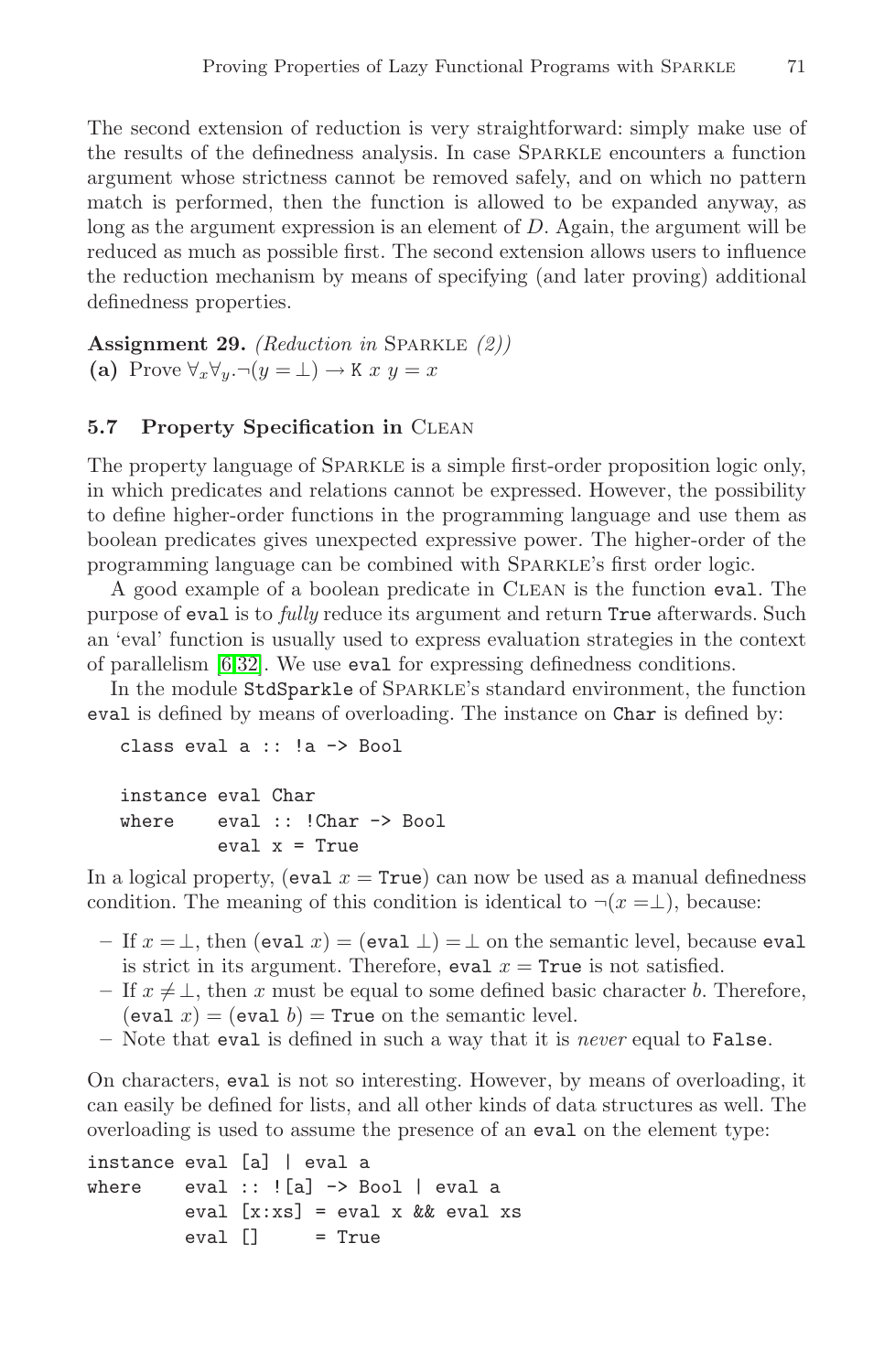#### 72 M. de Mol, M. van Eekelen, and R. Plasmeijer

This instance of eval fully evaluates both the spine of the list and all its elements, and only returns True if this succeeds. [It](#page-29-1) can therefore be used to express the intricate definedness condition that a list is finite and contains defined elements only. This condition cannot be expressed on the property level at all.

**Assignment 30.** *(Proofs of properties that use* eval*)* Using the function eval from StdSparkle, prove the following properties: (a)  $\forall x \forall x s.$ eval  $xs \rightarrow$  isMember  $x \; xs \rightarrow$  eval  $x$ **(b)**  $\forall x s.$ eval  $xs \rightarrow \text{sum (map (K 1) } xs) = \text{length } xs$ (using the strict version of function K, see assignment 28) (c)  $\forall x \forall p \forall xs.\text{eval } x \rightarrow \text{eval } xs \rightarrow \text{eval (map } p xs) \rightarrow$ 

isMember  $x$  (filter  $p$   $xs$ ) = isMember  $x$   $xs$  &&  $p$   $x$ 

All instances of eval have to share certain properties. To prove properties of *all* members of a certain type class, the recently added tool support for general type classes can be used [21]. With this tool, the properties  $\forall x$ .eval  $x \to x \neq \bot$ and  $\forall x$  eval  $x \neq$  False can be stated and proven in SPARKLE.

A useful variation of eval on lists is the function that evaluates the spine of the list only, but leaves the elements alone. This function expresses the condition that a list is finite. It is defined in StdSparkle as follows:

```
finite :: ![a] -> Bool
finite [x:xs] = finite xs
finite [] = True
```
<span id="page-31-0"></span>The boolean predicate finite allows several useful properties to be stated and proven in SPARKLE:

**Assignment 31.** *(Proofs of properties that use* finite*)* Using the function finite from StdSparkle, [prov](#page-34-3)e the f[ollo](#page-35-1)wing properties: (a)  $\forall_{xs}$ .finite  $xs \rightarrow$  length  $xs \geq 0$ 

**(b)**  $\forall$ <sub>xs</sub>.finite  $xs \rightarrow$  finite (reverse xs)

**(c)**  $\forall$ <sub>*xs*</sub>.finite *xs*  $\rightarrow$  reverse (reverse *xs*) = *xs* 

# **6 Related Work**

Currently, well-known and widely used proof ass[ist](#page-33-2)ants are Pvs [24], Coq [31] and ISABELLE [26]. [T](#page-33-3)hey are all generic provers that are not tailored towards a specific [prog](#page-34-8)ramming language. It is very hard for programmers to reason in them, because they require using a different syntax and a different semantics. For instance, strictness annotations as in Clean are not supported by any existing proof assistant. On the other hand, these well established proof assistants offer features that are not available in Sparkle. Most notably, the tactic language and the logic are much richer than in Sparkle.

At Chalmers University of Technology, the proof assistant Agda [1] has been developed in the context of the COVER [9] project. AGDA is dedicated to the lazy functional language HASKELL [20]. As in SPARKLE, the program is translated to a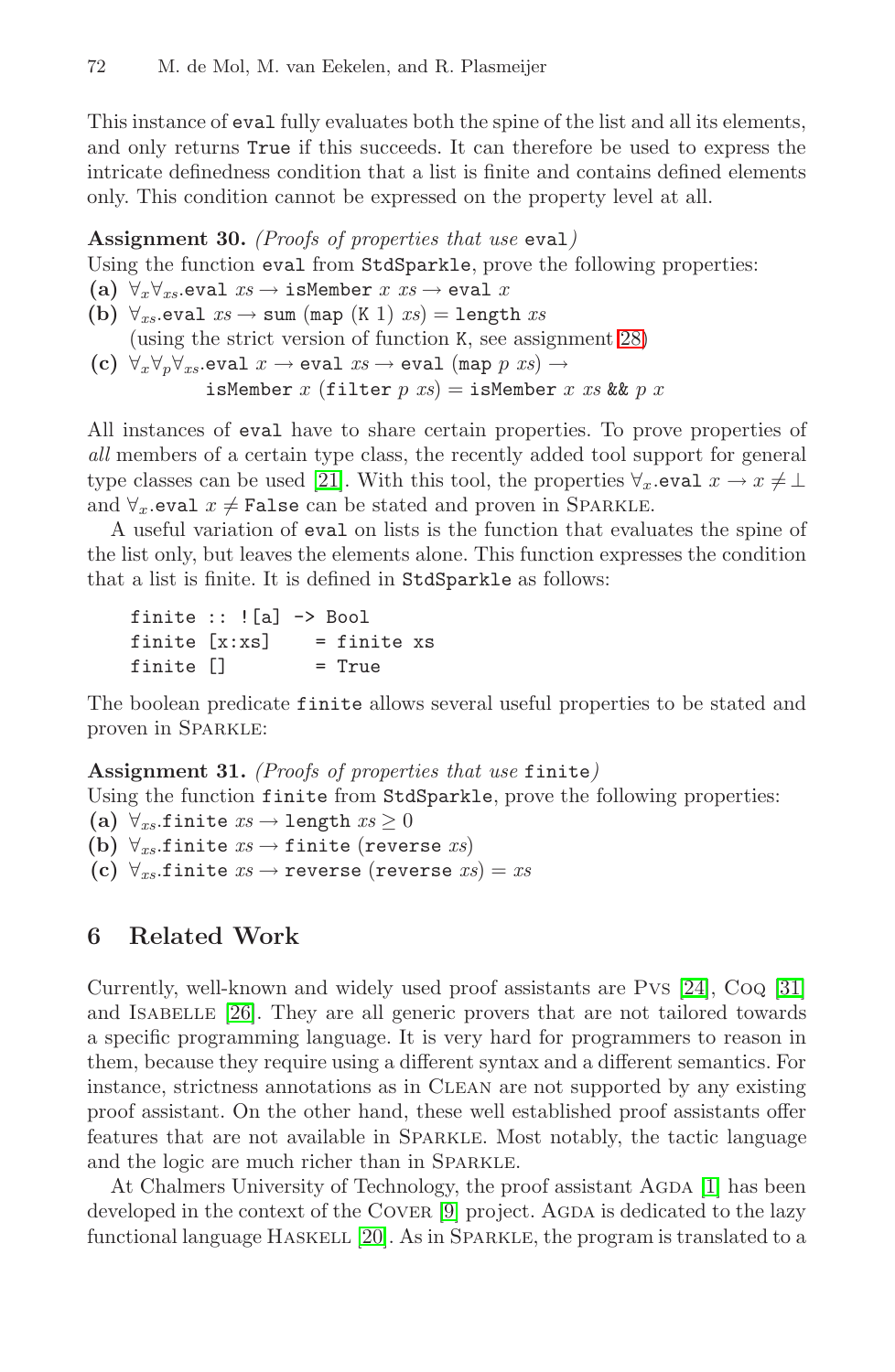core-version on which the proofs are performed. Being geared towards facilitating the 'average' functional programmer, Sparkle offers dedicated tactics and a dedicated semantics based on graph re[writi](#page-35-5)ng. Agda uses standard constructive type theory on  $\lambda$ -terms, enabling independent proof checking.

Also as part of the Cover project, it is argued in [10] that "loose reasoning" [is](#page-34-9) ["](#page-34-9)morally correct", i.e. that the correctness of a theorem under the assumption that every subexpression is strict and terminating implies the correctness of the theorem in the lazy case under certain additional conditions. The conditions that are found in this way, however, may be too restrictive for the lazy case. SPARKLE offers [go](#page-34-10)od support for reasoning with definedness conditions directly.

Another proof assistant dedicated to Haskell is Era [34], which stands for Equational Reasoning Assistant. This proof assistant builds on earlier work initiated by Andy Gill [15]. It is intended to be used for equational reasoning, and not for theorem proving in general. Additional proving methods, such as induction or logical steps, are not supported. Era is a stand-alone application. Unfortunately, it seems that work on this project has been discontinued for a while. Recently, Andy Gill took up the project again, producing a version with [an A](#page-34-11)jax based interface, under the name of Hera [16], short for Haskell Equational Reasoning Assistant.

In [22], a description is given of an automated proof tool which is dedicated to Haskell. It supports a subset of Haskell, and needs no guidance of users in the proving process. Induction is only applied when the corresponding quantor has been marked explicitly in advance. The user, however, cannot further influence the proving process at all, and cannot suggest tactics to help the prover in constructing the proof.

Another proof assistant that is dedicated to a functional language is EVT [23], the Erlang Verification Tool. However, Erlang differs from Clean, because it is a strict, untyped language which is mainly used for developing distributed applications. Evt has been applied in practice to larger examples.

The Programatica project of [th](#page-33-4)e Pacific Software Research Center in Oregon (www.cse.ogi.edu/PacSoft/projects/programatica)is another project that aims to integrate programming and reasoning. They intend to support a wide range of validation techniques for programs written in different languages. For functional languages they use P-logic, which is based on a modal  $\mu$ -calculus in which undefinedness can also be expressed. In the Programatica project, properties are mixed with the Haskell source.

<span id="page-32-0"></span>Properties about functional programs are proved by hand in many textbooks, for instance in [4]. Also, several articles (for instance [8]) make use of reasoning about functional programs. It seems worthwhile to attempt to formalize these proofs in Sparkle. In programming practice, however, reasoning about functional programs is scarcely used.

# **7 Conclusions**

In this paper, we have presented a thorough description of the dedicated proof assistant Sparkle, which is integrated in the distribution of the lazy functional programming language Clean. We have introduced Sparkle in detail, both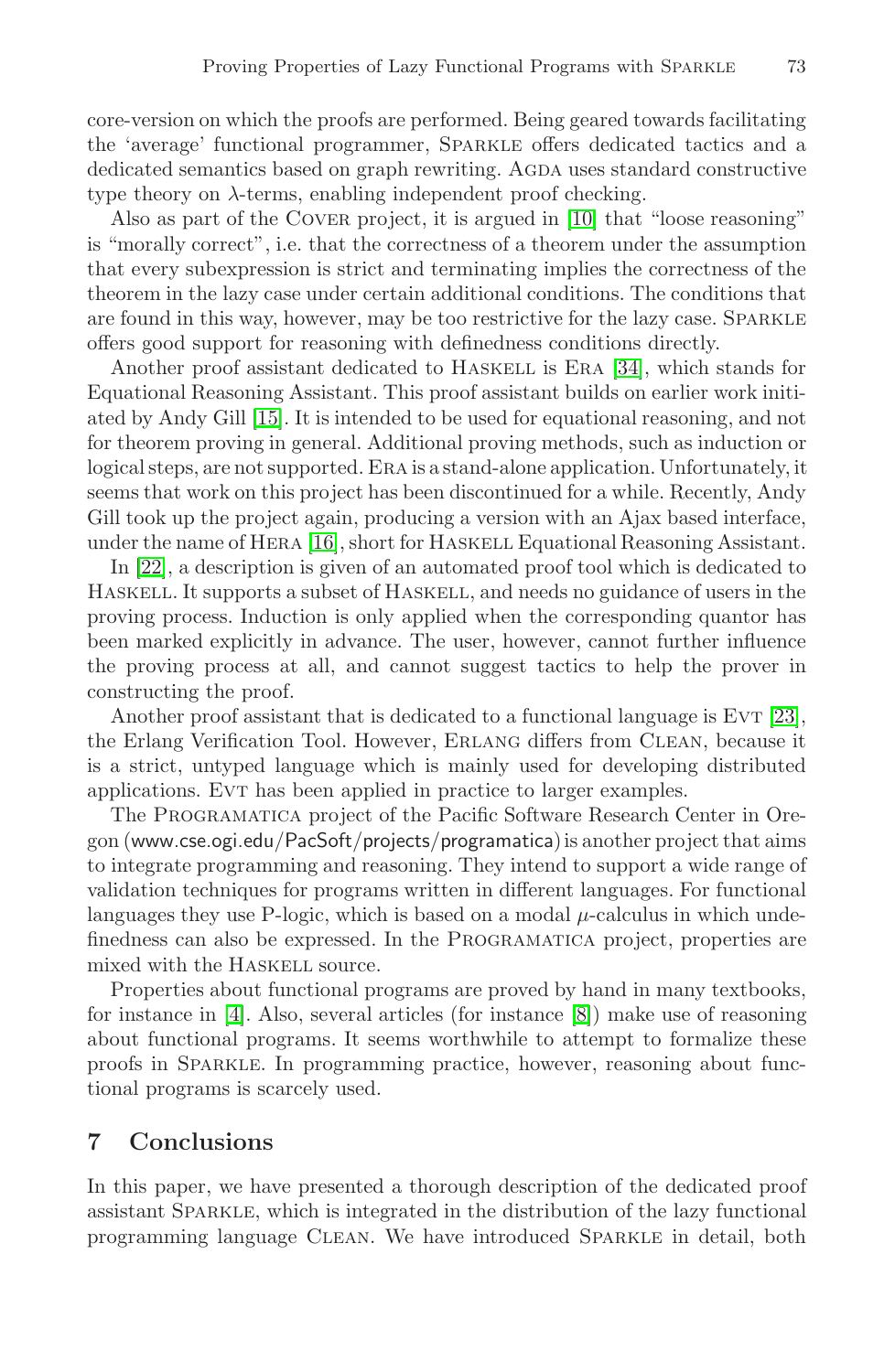on the theoretical and on the practical level. On the theoretical level, we have explained the process of formal reasoning in general, and Sparkle's dedicated support for it in specific. On the practical level, we have provided an extensive tutorial of the actual use of Sparkle.

The tutorial not only covers the fundamental functionality of Sparkle, but also explains several of its advanced features that are specific for reasoning about lazy functional programs. Assignments are included at various points in the tutorial; they allow useful hands-on experience with Sparkle to be obtained in a guided way. After completion of the tutorial, anyone with a basic understanding of functional programming will be able to make effective use of Sparkle in practice, and will be able to prove small to medium properties with little effort.

Furthermore, we also hope to have sparked an interest in making use of formal reasoning to show important properties of functional programs. With the right tool support, this is already feasible for many smaller examples, and provides an enjoyable challenge for bigger programs too!

# <span id="page-33-2"></span>**References**

- 1. Abel, A., Benke, M., Bove, A., Hughes, J., Norell, U.: Verifying Haskell programs using constructive type theory. In: Leijen, D. (ed.) Proceedings of the ACM SIG-PLAN 2005 Haskell Workshop, Tallinn, Estonia, pp. 62–74. ACM Press, New York (2005)
- 2. Barendregt, H.P., van Eekelen, M.C.J.D., Glauert, J.R.W., Kennaway, R., Plasmeijer, M.J., Sleep, M.R.: Term graph rewriting. In: de Bakker, J.W., Nijman, A.J., Treleaven, P.C. (eds.) PARLE 1987. LNCS, vol. 259, pp. 141–158. Springer, Heidelberg (1987)
- 3. Barendsen, E., Smetsers, S.: Graph rewriting aspects of functional programming. In: Handbook of Graph Grammars and Computing by Graph Transformation, pp. 63–102. World Scientific, Singapore (1999)
- <span id="page-33-1"></span>4. Bird, R.S.: Introduction to Functional Programming using Haskell, 2nd edn. Prentice-Hall, Englewood Cliffs (1998)
- 5. Brus, T.H., van Eekelen, M.C.J.D., van Leer, M.O., Plasmeijer, M.J.: Clean: A language for functional graph writing. In: Proceedings of the Functional Programming Languages and Computer Architecture, pp. 364–384. Springer, Heidelberg (1987)
- 6. Burn, G.L.: Evaluation transformers a model for the parallel evolution of functional languages. In: Proc. of a conference on Functional programming languages and computer architecture, pp. 446–470. Springer, Heidelberg (1987)
- <span id="page-33-0"></span>7. Butterfield, A., Strong, G.: Proving Correctness of Programs with I/O - a paradigm comparison. In: Arts, T., Mohnen, M. (eds.) IFL 2002. LNCS, vol. 2312, pp. 72–88. Springer, Heidelberg (2002)
- <span id="page-33-4"></span>8. Butterfield, A., Strong, G.: Proving correctness of programs with io - a paradigm comparison. In: Arts, T., Mohnen, M. (eds.) IFL 2002. LNCS, vol. 2312, pp. 72–87. Springer, Heidelberg (2002)
- <span id="page-33-3"></span>9. Coquand, T., Dybjer, P., Hughes, J., Sheeran, M.: Combining verification methods in software development. Project proposal, Chalmers Institute of Techology, Sweden (December 2001)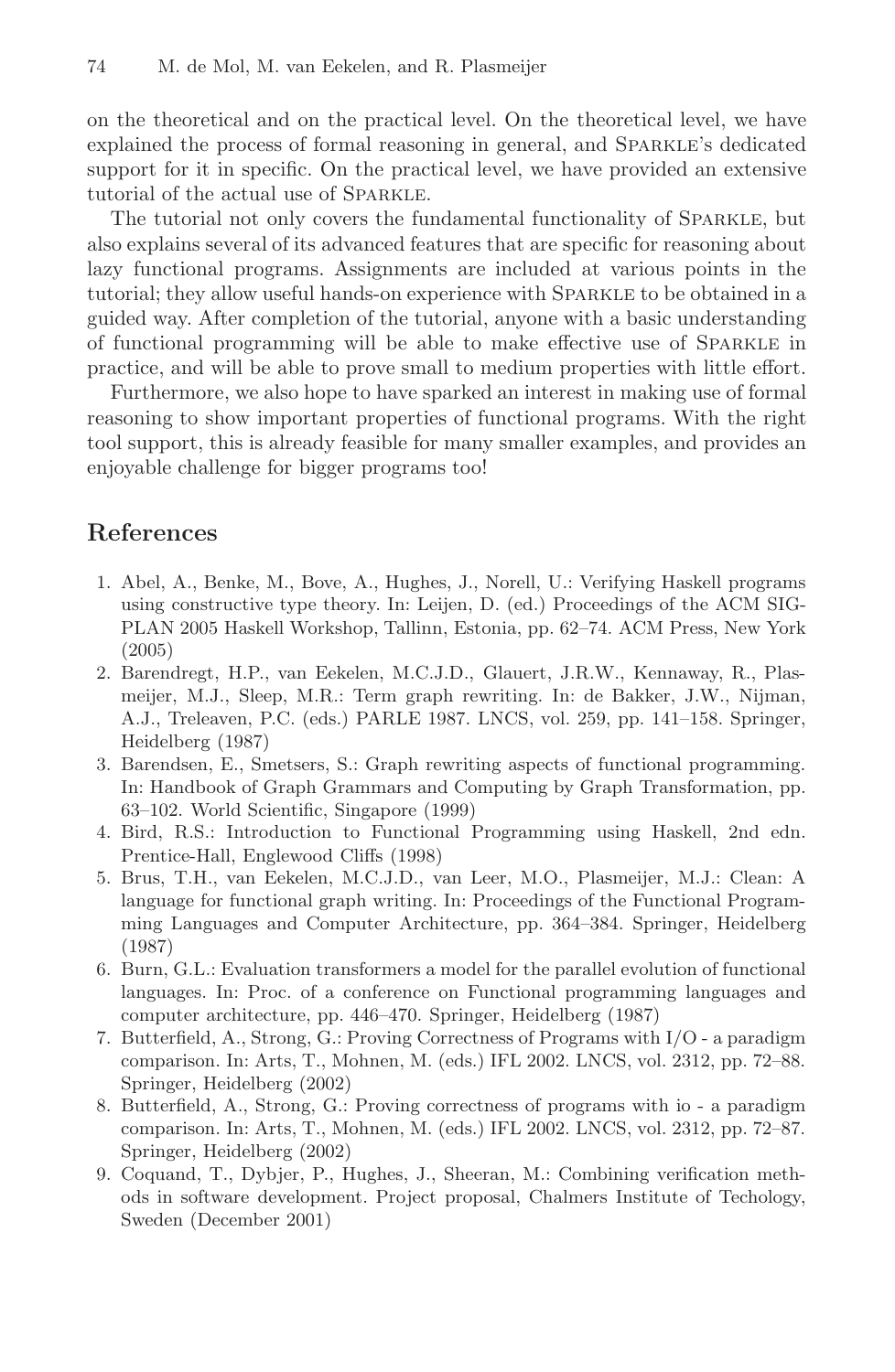- <span id="page-34-5"></span><span id="page-34-2"></span><span id="page-34-0"></span>10. Danielsson, N.A., Hughes, J., Jansson, P., Gibbons, J.: Fast and loose reasoning is morally correct. SIGPLAN Not. 41(1), 206–217 (2006)
- 11. de Mol, M., van Eekelen, M., Plasmeijer, R.: Theorem proving for functional programmers - Sparkle: A functional theorem prover. In: Arts, T., Mohnen, M. (eds.) IFL 2002. LNCS, vol. 2312, pp. 55–72. Springer, Heidelberg (2002)
- <span id="page-34-9"></span><span id="page-34-1"></span>12. de Mol, M., van Eekelen, M., Plasmeijer, R.: A single-step term-graph reduction system for proof assistants. In: Schürr, A., Nagl, M., Zündorf, A. (eds.) Proceedings of Selected and Invited Papers of Applications of Graph Transformations with Industrial Relevance, Third International Symposium, AGTIVE 2007, Kassel, Germany, pp. 181–197 (2007)
- <span id="page-34-10"></span>13. de Mol, M., van Eekelen, M., Plasmeijer, R.: The Mathematical Foundation of the Proof Assistant Sparkle. Technical Report ICIS–R07025, Radboud University Nijmegen (November 2007)
- 14. Dowse, M., Butterfield, A., van Eekelen, M.C.J.D.: Reasoning About Deterministic Concurrent Functional I/O. In: Grelck, C., Huch, F., Michaelson, G., Trinder, P.W. (eds.) IFL 2004. LNCS, vol. 3474, pp. 177–194. Springer, Heidelberg (2004)
- 15. Gill, A.: The technology behind a graphical user interface for an equational reasoning assistant. In: Turner, D.N. (ed.) Functional Programming. Workshops in Computing, p. 4. Springer, Heidelberg (1995)
- 16. Gill, A.: Introducing the haskell equational reasoning assistant. In: Haskell 2006: Proceedings of the 2006 ACM SIGPLAN workshop on Haskell, pp. 108–109. ACM Press, New York (2006)
- <span id="page-34-8"></span>17. Gordon, A.: Bisimilarity as a theory of functional programming. In: Proceedings of the Eleventh Conference on the Mathematical Foundations of Programming Semantics. Electronic Notes in Theoretical Computer Science, vol. 1. Elsevier Science B.V, Amsterdam (1995)
- <span id="page-34-7"></span>18. Gordon, M., Milner, R., Wadsworth, C.: Edinburgh LCF. LNCS, vol. 78. Springer, Berlin (1979)
- 19. Horváth, Z., Kozsik, T., Tejfel, M.: Proving invariants of functional programs. In: Kilpeläinen, P., Päivinen, N. (eds.) SPLST. Department of Computer Science, pp. 115–126. University of Kuopio (2003)
- <span id="page-34-11"></span>20. Hudak, P., Jones, S.L.P., Wadler, P., Boutel, B., Fairbairn, J., Fasel, J.H., Guzm´an, M.M., Hammond, K., Hughes, J., Johnsson, T., Kieburtz, R.B., Nikhil, R.S., Partain, W., Peterson, J.: Report on the Programming Language Haskell, A Non-strict, Purely Functional Language. SIGPLAN Notices 27(5), R1–R164 (1992)
- <span id="page-34-3"></span>21. van Kesteren, R., van Eekelen, M., de Mol, M.: Proof support for general type classes. In: Loidl, H.-W. (ed.) Trends in Functional Programming 5: Selected papers [from the Fifth International Symposium on Trends in](http://pvs.csl.sri.com/doc/pvs-prover-guide.pdf) Functional Programming, TFP 2004, München, Germany, Intellect, pp.  $1-16$  (2004)
- <span id="page-34-6"></span><span id="page-34-4"></span>22. Mintchev, S.: Mechanized reasoning about functional programs. In: Hammond, K., Turner, D., Sansom, P. (eds.) Proceedings of the Glasgow Functional Progamming [Workshop, pp. 151–167](http://isabelle.in.tum.de/doc/ref.pdf). Springer, Heidelberg (1994)
- 23. Noll, T., Fredlund, L., Gurov, D.: The evt erlang verification tool. In: Margaria, T., Yi, W. (eds.) TACAS 2001. LNCS, vol. 2031, pp. 582–585. Springer, Heidelberg (2001)
- 24. Owre, S., Shankar, N., Rushby, J., Stringer-Calvert, D.: PVS Language Reference (version 2.4) (2001), http://pvs.csl.sri.com/doc/pvs-prover-guide.pdf
- 25. Paulson, L.C.: Logic and Computation. Cambridge University Press, Cambridge (1987)
- 26. Paulson, L.C.: The Isabelle Reference Manual. University of Cambridge (2007), http://isabelle.in.tum.de/doc/ref.pdf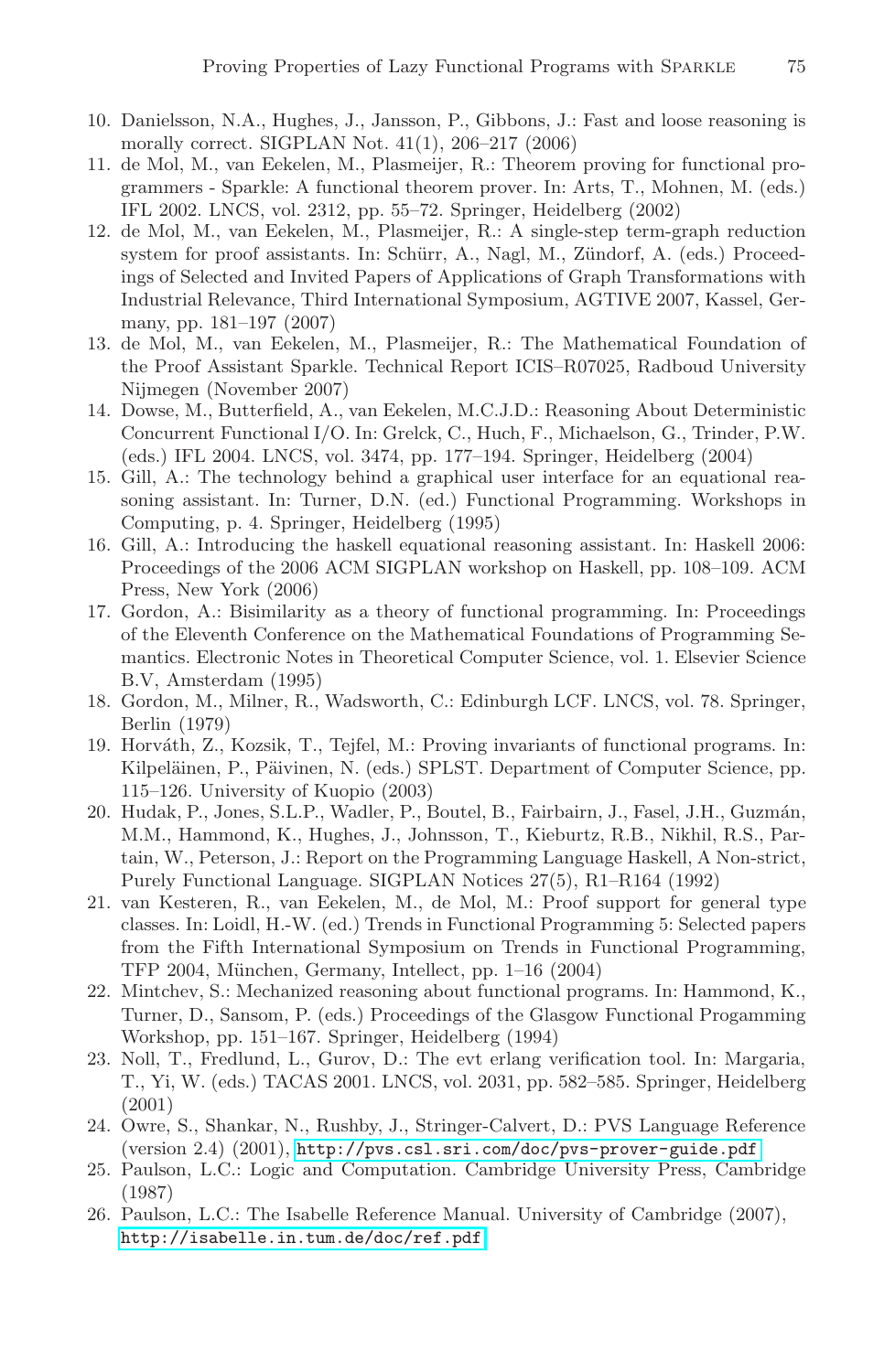#### <span id="page-35-2"></span>76 M. de Mol, M. van Eekelen, and R. Plasmeijer

- <span id="page-35-4"></span><span id="page-35-1"></span>27. Plasmeijer, R., van Eekelen, M.: Functional Programming and Parallel Graph [Rewriting.](http://pauillac.inria.fr/cdrom/www/coq/doc/main.html) [Addison-Wesley](http://pauillac.inria.fr/cdrom/www/coq/doc/main.html) [Publishing](http://pauillac.inria.fr/cdrom/www/coq/doc/main.html) [Company,](http://pauillac.inria.fr/cdrom/www/coq/doc/main.html) [Reading](http://pauillac.inria.fr/cdrom/www/coq/doc/main.html) [\(](http://pauillac.inria.fr/cdrom/www/coq/doc/main.html)1993)
- <span id="page-35-3"></span>28. Plasmeijer, R., van Eekelen, M.: Keep it clean: a unique approach to functional programming. SIGPLAN Not. 34(6), 23–31 (1999)
- 29. Plasmeijer, R., van Eekelen, M.: Concurrent CLEAN Language Report (version 2.0) (December 2001), http://www.cs.ru.nl/∼clean/
- <span id="page-35-5"></span>30. Tejfel, M., Horváth, Z., Kozsik, T.: Extending the sparkle core language with object abstraction. Acta Cybern. 17(2) (2006)
- [31.](http://www.dcs.gla.ac.uk/~nww/Era/Era.html) [The](http://www.dcs.gla.ac.uk/~nww/Era/Era.html) [Coq](http://www.dcs.gla.ac.uk/~nww/Era/Era.html) [Development](http://www.dcs.gla.ac.uk/~nww/Era/Era.html) [Team.](http://www.dcs.gla.ac.uk/~nww/Era/Era.html) The Coq Proof Assistant Reference Manual (version 7.3). Inria (2002), http://pauillac.inria.fr/cdrom/www/coq/doc/main.html
- <span id="page-35-0"></span>32. Trinder, P.W., Hammond, K., Loidl, H.-W., Jones, S.L.P.: Algorithm + strategy  $=$  parallelism. J. Funct. Program.  $8(1)$ ,  $23-60$  (1998)
- 33. van Eekelen, M., de Mol, M.: Proof tool support for explicit strictness. In: Butterfield, A., Grelck, C., Huch, F. (eds.) IFL 2005. LNCS, vol. 4015, pp. 37–54. Springer, Heidelberg (2006)
- 34. Winstanley, N.: Era User Manual, version 2.0. University of Glasgow (March 1998), http://www.dcs.gla.ac.uk/∼nww/Era/Era.html

# **A Appendix: Short Description of all** Sparkle **Tactics**

This appendix provides a short description of the tactics that can be used in Sparkle proofs. In total, Sparkle makes a library of 39 tactics available. In the description below, each tactic is briefly categorized as follows:

- *Equivalence/Strengthening* an equivalence tactic creates new goals that are logically equivalent to the original goal; a strengthening tactic creates goals that are logically stronger.
- *Forwards/Backwards* a forwards tactic brings hypotheses closer to the current goal; a backwards tactic brings the current goal closer to the hypotheses.
- *Instantaneous* an instantaneous tactic proves a goal in one single step (and will not be categorized as equivalence/strengthening or forwards/backwards).
- *Programming/Logic* a programming tactic is based on the semantics of CLEAN; a logic tactic is based on the semantics of the logical connectives.

Besides the type, for each tactic some *information* about its inner working is stated, and a small *example* is given of its use.

# Absurd <Hyp1> <Hyp2>.

**Type**: Instantaneous; logic. **Info**: Proves a goal that contains contradictory (absurd) hypotheses. **Details**: Hypotheses are contradictory if they are each other's exact negation. **Example:**  $p$ ,  $\langle H1:\neg(p=12)\rangle$ ,  $\langle H2:p=12\rangle \vdash$  **FALSE** Absurd H1 H2. Q.E.D.

AbsurdEquality <Hyp>.

**Type**: Instantaneous; programming.

**Info**: Proves a goal that contains a hypothesis stating an absurd equality.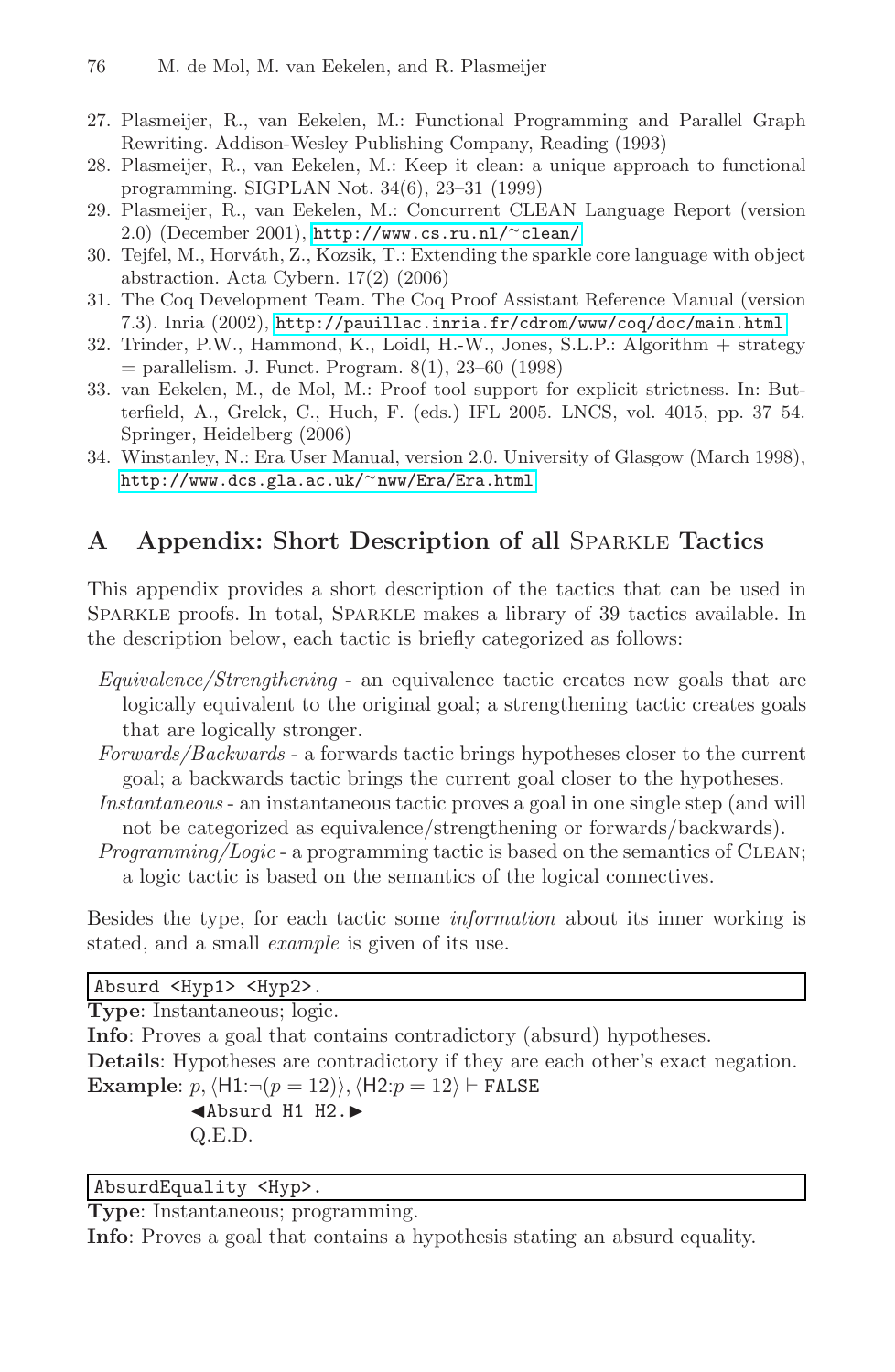**Details**: An equality between two different basic values is absurd, as well as an equality between applications of different lazy constructors.

```
\textbf{Example: } \langle \textsf{H1:True} = \texttt{False} \rangle \vdash \texttt{FALSE}AbsurdEquality H1.
                  Q.E.D.
```
**Notes**: True and False are constructors; FALSE is a constant proposition.

Apply <Fact>.

**Type**: Usually strengthening, depends on fact; backwards; logic.

**Info**: Applies a fact to the current goal.

**Details**: A fact is either an earlier proved theorem or an introduced hypothesis, and must be of the form  $\forall_{x_1...x_n} P_1 \rightarrow \dots P_m \rightarrow Q$ . It is only valid if  $r_1 \dots r_n$  can be found such that  $Q[\vec{x_i} \mapsto \vec{r_i}]$  equals the current goal. If this is the case, then<br>the current goal is replaced with the conjunction  $P_2[\vec{x_i} \mapsto \vec{x_i}] \wedge \wedge P_2[\vec{x_i} \mapsto \vec{x_i}]$ the current goal is replaced with the conjunction  $P_1[\overrightarrow{x_i} \mapsto \overrightarrow{r_i}] \wedge ... \wedge P_m[\overrightarrow{x_i} \mapsto \overrightarrow{r_i}]$ .<br> **Example:**  $n \langle H_1 \vee \overrightarrow{r} \rangle \vee \overrightarrow{x} \rangle \wedge \overrightarrow{x} \rightarrow x + \overrightarrow{y} \langle x + \overrightarrow{x} \rangle \vdash 7 + \overrightarrow{n} \langle 7 + 12 \rangle$ **Example:**  $p, \langle H_1: \forall_x \forall_y \forall_z . x > 0 \rightarrow y < z \rightarrow x + y < x + z \rangle \vdash 7 + p < 7 + 12$ 

### Apply H1.

 $p, \langle H1: \forall_x \forall_y \forall_z . x > 0 \rightarrow y < z \rightarrow x + y < x + z \rangle \vdash 7 > 0 \land p < 12$ <br>is tactic can also be applied in a forwards manner. In that case **Notes**: This tactic can also be applied in a forwards manner. In that case, <sup>P</sup><sup>1</sup> must match on a hypothesis R, which is then replaced by  $P_2 \to \dots P_n \to Q$ .

Assume <Prop>.

**Type**: Equivalence; forwards; logic.

**Info**: Assumes the validity of a manually stated proposition.

**Details**: Two goals are created: one with the assumption as new hypothesis, and one with the hypothesis as goal itself.

**Example:**  $P, Q, R, \langle H1: P \to R \rangle, \langle H2: \neg P \to R \rangle \vdash R$  $\blacktriangle$ Assume  $P \lor \neg P$ . (1)  $P, Q, R, \langle H1: P \to R \rangle, \langle H2: \neg P \to R \rangle, \langle H3: P \lor \neg P \rangle \vdash R$ <br>
(2)  $P, O, R, \langle H1: P \to R \rangle, \langle H2: \neg P \to R \rangle \vdash P \lor \neg P$ (2)  $P, Q, R, \langle H1: P \to R \rangle, \langle H2: \neg P \to R \rangle \vdash P \vee \neg P$ <br>name for the new hypothesis is generated automa

**Notes**: A name for the new hypothesis is generated automatically.

Case <Hyp>.

**Type**: Equivalence; backwards; logic.

**Info**: Breaks down an introduced disjunction.

**Details**: The hypothesis must be of the form  $P \vee Q$ . Two goals are created: one in which the hypothesis is replaced by  $P$ , and one in which it is replaced by  $Q$ . **Example**:  $P, Q, \langle H1: P \vee \neg P \rangle, \langle H2: P \rightarrow Q \rangle, \langle H3: \neg P \rightarrow Q \rangle \vdash Q$ 

 $\triangleleft$ Case H1. $\blacktriangleright$ 

- (1)  $P, Q, \langle H1:P \rangle, \langle H2:P \rightarrow Q \rangle, \langle H3:\neg P \rightarrow Q \rangle \vdash Q$
- (2)  $P, Q, \langle H1:\neg P \rangle, \langle H2:P \rightarrow Q \rangle, \langle H3:\neg P \rightarrow Q \rangle \vdash Q$

Cases <Expr>.

**Type**: Equivalence; programming.

**Info**: Performs a case distinction on a given expression.

**Details**: The expression must be of an algebraic type. New goals are created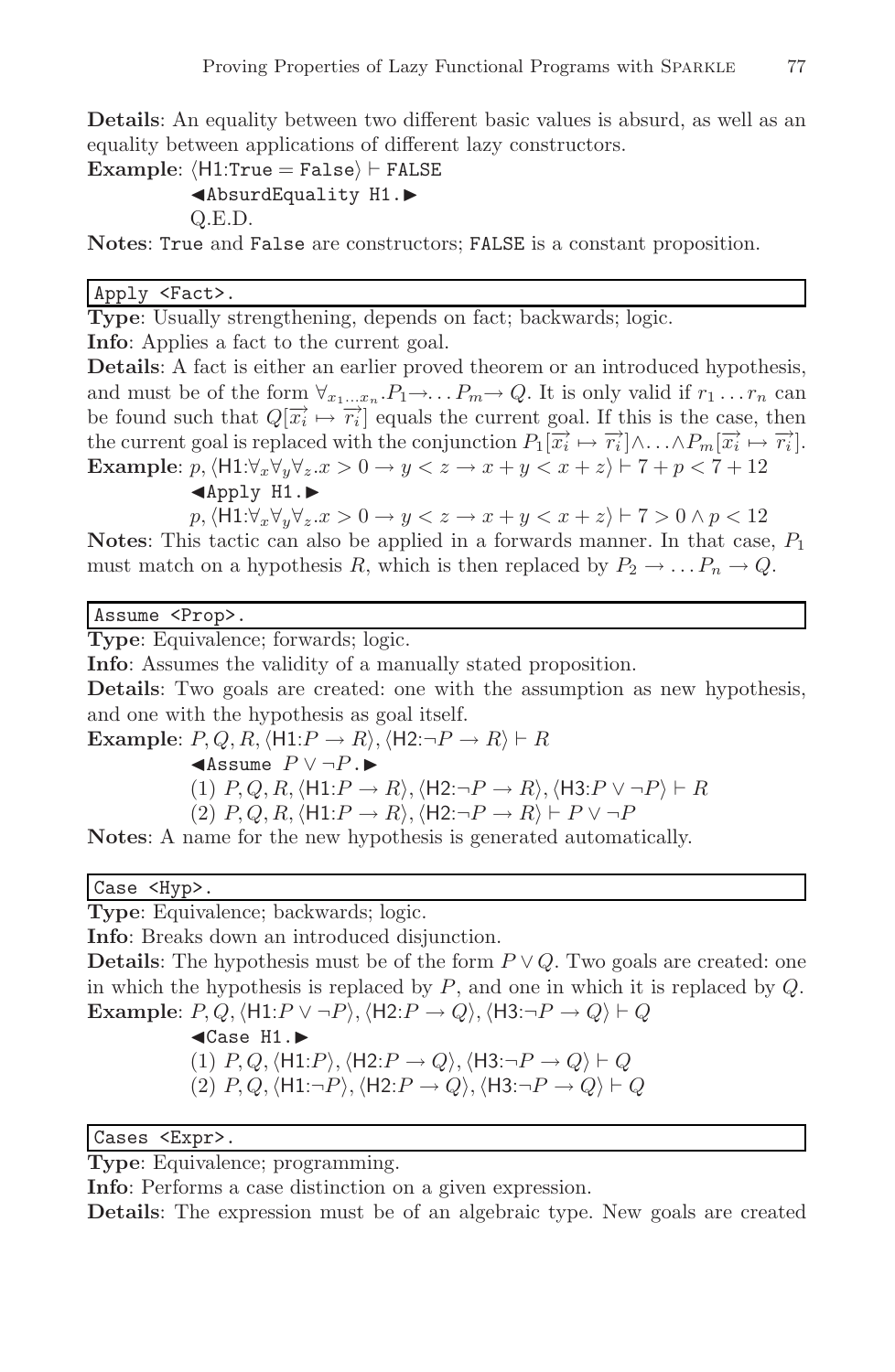for each of its constructors, and one for  $\perp$  as well. Each new goal is obtained by replacing *all* occurrences (also in the hypotheses) of the indicated expression with a generic application of the constructor.

**Example:** *xs*, *ys*,  $\langle H1: \text{length } (xs++ys) > 0 \rangle \vdash \neg (xs++ys = [1])$  $\triangleleft$ Cases (xs ++ ys). (1)  $\langle H1:\text{length } \bot > 0 \rangle \vdash \neg(\bot = [1])$ <br>(2)  $\langle H1:\text{length } [1] > 0 \rangle \vdash \neg([1] = [1])$ (2)  $\langle H1:length \ [1 > 0 \rangle \vdash \neg([1 = 1])$ <br>(3)  $x_1, x_2$   $\langle H1:length \ [x_1 : x_2] \rangle \neg([1 = 0])$ (3)  $x_1, x_2, \langle H1:length[x_1:x_2] > 0 \rangle \vdash \neg([x_1:x_2] = [1])$ <br>mes for the newly introduced variables are generated au

**Notes**: Names for the newly introduced variables are generated automatically.

ChooseCase.

**Type**: Equivalence; programming.

**Info**: Simplifies a case distinction in which only one pattern is valid.

**Details**: The goal must be of the form  $E_1 = E_2$ , where  $E_1$  is a case distinction and  $E_2$  is a basic value. A pattern is valid if its result is not statically unequal to  $E_2$ . The tactic succeeds only if there is exactly one valid pattern. The case is then simplified to the result of the single valid pattern, and its condition is introduced as a conjunction in the goal.

**Example:**  $n \vdash \text{case } n \text{ of } (7 \mapsto 13; 13 \mapsto 7; n \mapsto 11) = 13$  $\blacktriangleleft$ ChooseCase. $\blacktriangleright$  $n \vdash n = 7 \land 13 = 13$ 

Compare <Expr1> with <Expr2>.

**Type**: Equivalence; backwards; logic.

**Info**: Distinguishes between the possible compare results of two expressions.

**Details**: The expressions must both be of type Int. Five new goals are created; one for  $E_1 = \perp$ , one for  $E_2 = \perp$ , one for  $E_1 < E_2$ , one for  $E_1 = E_2$  (provided that  $E_1$  and  $E_2$  are not  $\perp$ ), and one for  $E_2 < E_1$ .

**Example:**  $m, n \vdash \min m$   $n \leq \max m$   $n$ Compare m with n. (1)  $m, n \vdash m = \perp \rightarrow \min m \; n \leq \max m \; n$ <br>(2)  $m, n \vdash n = \perp \rightarrow \min m \; n \leq \max m \; n$  $(2)$  m,  $n \vdash n = \perp \rightarrow \min m$  m  $\leq \max m$  m<br> $(3)$  m  $n \vdash m \leq n \rightarrow \min m$  m  $\leq \max m$ (3)  $m, n \vdash m < n \rightarrow \min m$   $n \leq \max m$   $n$ <br>(4)  $m, n \vdash \neg(m-1) \rightarrow \neg(n-1) \rightarrow m$  $(4)$   $m, n \vdash \neg(m = \bot) \rightarrow \neg(n = \bot) \rightarrow m = n \rightarrow \text{min } m \ n \leq \text{max } m \ n$ <br> $(5)$   $m, n \vdash n \leq m \rightarrow \text{min } m \ n \leq \text{max } m \ n$ (5)  $m, n \vdash n < m \rightarrow \min m n \leq \max m n$ 

#### Contradiction.

**Type**: Equivalence; backwards; logic.

**Info**: Builds a proof by contradiction.

**Details**: Replaces the current goal by the absurd proposition FALSE and adds its negation as a hypothesis in the context. If a double negation is produced, it will be removed automatically.

**Example:**  $P$ ,  $\langle H1: P \rightarrow \text{FALSE} \rangle \vdash \neg P$ 

Contradiction.

 $P, \langle H1: P \rightarrow \text{FALSE} \rangle, \langle H2: P \rangle \vdash \text{FALSE}$ <br>rame for the new hypothesis is gene

**Notes**: A name for the new hypothesis is generated automatically. This tactic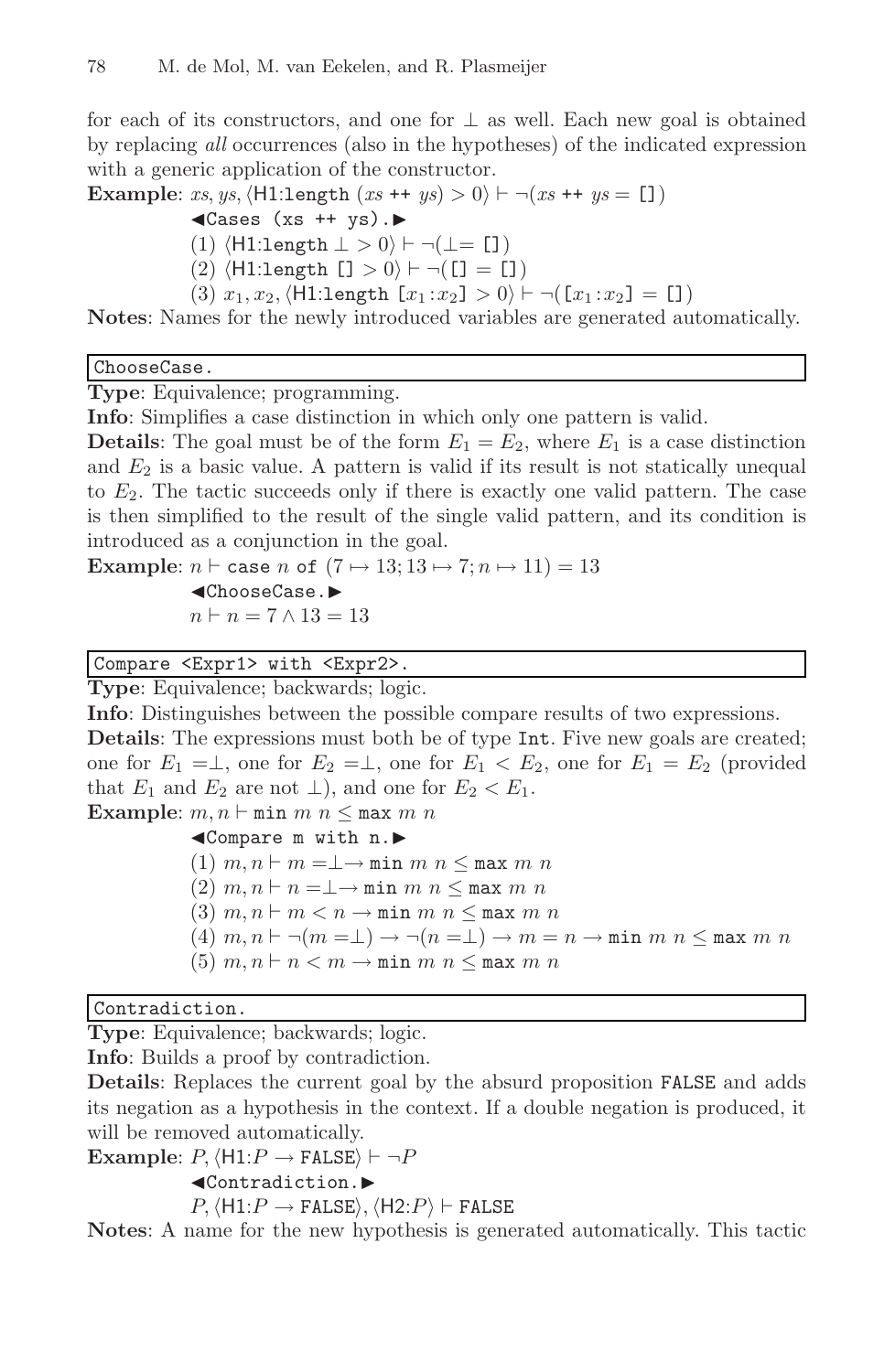can also be applied in a forwards manner on a hypothesis. In that case, the negation of the hypothesis simply becomes the new goal to prove.

Cut <Fact>.

**Type**: Equivalence; backwards; logic.

**Info**: Duplicates a fact.

**Details**: A fact is either an earlier proved theorem or an introduced hypothesis. It is added to the to prove by means of a new implication.

**Example:**  $\langle H1:\forall P.P \vee \neg P \rangle \vdash$  FALSE

 $\blacktriangleleft$ Cut H1. $\blacktriangleright$  $\langle H1:\forall P.P \vee \neg P \rangle \vdash (\forall P.P \vee \neg P) \rightarrow \text{FALSE}$ 

Definedness.

**Type**: Instantaneous; logic.

**Info**: Uses contradictory definedness information to prove a goal.

**Details**: Two sets of expressions are determined: (1) those that are statically known to be *equal* to ⊥; (2) those that are statically known to be *unequal* to  $\perp$ . These sets are determined by examining equalities in hypotheses and using strictness information. In addition, the totality of certain predefined functions is used. If an overlap between the two sets is found, the goal is proved immediately. **Example**: *xs*, *ys*, *zs*,  $\langle H1:xs = \bot \rangle$ ,  $\langle H2:xs + ys = [1:zs] \rangle \vdash$  FALSE

Definedness.

Q.E.D.

**Notes:** In the example,  $xs = \perp$  due to H1, and  $\neg (xs = \perp)$  due to the strictness of ++ and the definedness of the result of *xs* ++ *ys* by means of H2.

| Discard <hyp>.</hyp>                                                                                 |
|------------------------------------------------------------------------------------------------------|
| <b>Type:</b> Strengthening: logic.                                                                   |
| <b>Info:</b> Deletes an introduced hypothesis.                                                       |
| Example: x, xs, $\langle H1:$ reverse $\Box = \Box$ $\rangle$ + reverse $[x:xs]$ = reverse xs ++ [x] |
| $\blacktriangleleft$ Discard H1. $\blacktriangleright$                                               |
| $x, xs \vdash$ reverse $[x : xs] =$ reverse $xs + f[x]$                                              |
|                                                                                                      |

Exact <Hyp>.

**Type**: Instantaneous; logic.

**Info**: Proves a goal that is identical to an introduced hypothesis. **Example:**  $\langle H1:\forall_P \forall_Q . (P \land Q) \rightarrow P \rangle \vdash \forall_P \forall_Q . (P \land Q) \rightarrow P$  $\blacktriangle$ Exact H1. $\blacktriangleright$ 

Q.E.D.

ExFalso <Hyp>.

**Type**: Instantaneous; logic.

**Info**: Proves a goal that contains a hypothesis stating FALSE.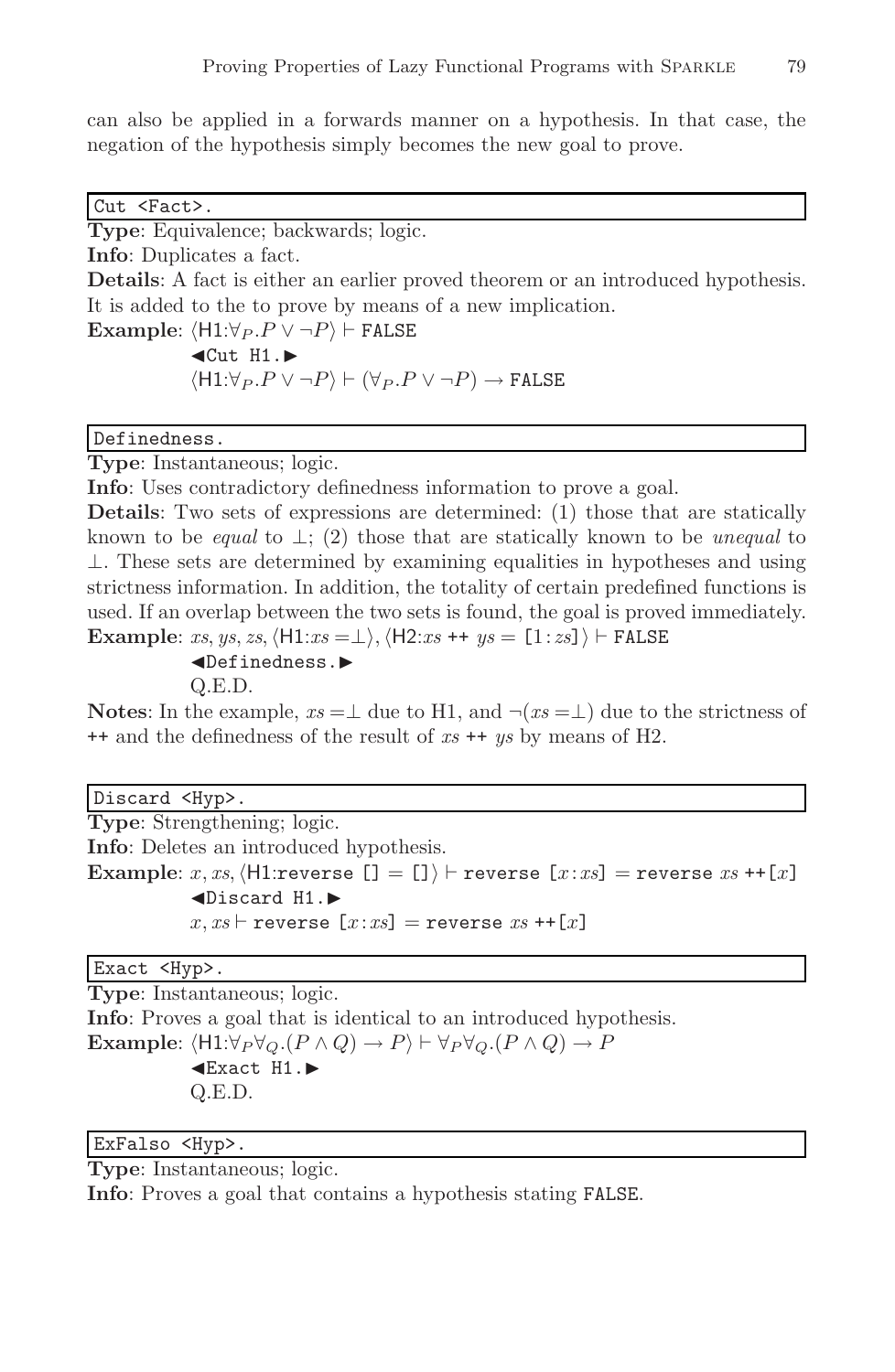```
\textbf{Example: } \langle \textsf{H1:FALSE} \rangle \vdash 5 = 6ExFalso H1.
                 Q.E.D.
```
Extensionality <Name>.

**Type**: Equivalence; backwards; logic.

**Info**: Proves equality of functions by means of extensionality.

**Details**: The current goal must of the form  $E_1 = E_2$ , and both  $E_1$  and  $E_2$  must be functions. The goal is then replaced with  $\forall_{Name}(E_1 \text{ Name}) = (E_2 \text{ Name})$ .  $\textbf{Example:} \vdash (+ \textbf{ 1}) = \text{id}$ 

```
Extensionality xs.
```
 $\vdash \forall_{xs}$ . [] + + *xs* = id *xs*<br>prevent proving  $\vert = \lambda$ 

**Notes**: To prevent proving  $\bot = \lambda x \bot$ , which is not valid, additional definedness conditions are created under certain conditions.

#### Generalize <Expr> to <Name>.

**Type**: Strengthening; backwards; logic.

**Info**: Generalizes an arbitrary subexpression.

**Details**: In the to prove, replaces all occurrences of the indicated expression with the variable *Name*. Then, adds the quantor  $\forall_{Name}$  in front of it.

 $\textbf{Example: } \mathit{xs} \vdash (\texttt{reverse } \mathit{xs}) \dashv\texttt{+} [\, \, ] = \texttt{reverse } \mathit{xs}$ Generalize (reverse xs) to ys.

 $\vdash \forall_{ys}.ys$  ++  $[] = ys$ 

Induction <Var>.

**Type**: Strengthening; backwards; programming.

**Info**: Performs structural induction on a variable

**Details**: The type of the indicated variable must be Int, Bool or algebraic. A goal is created for each root normal form $(RNF)$  the variable may have, which includes ⊥. The RNFs of an algebraic type are determined by its constructors. In each created goal, the variable is replaced by its corresponding RNF. Universal quantors are created for new variables. Additionally, induction hypotheses are added (as implications) for all recursive variables.

**Example:**  $\vdash \forall_{xs}.xs$  ++ [] = *xs* 

Induction xs.  $(1)$   $\vdash \perp$  ++  $[$ ]  $=$  $\perp$  $(2) \vdash \Box + \Box = \Box$  $(3) \vdash \forall_x \forall_{xs}. (xs \dashv \vdash [] = xs) \rightarrow [x:xs] \dashv \vdash [] = [x:xs]$ 

#### Injective.

**Type**: Strengthening; backwards; logic.

**Info**: Proves equality of applications by making use of injectivity.

**Details**: Replaces a goal of the form  $(S E_1 ... E_n) = (S E'_1 ... E'_n)$ , where S is either a function or a constructor, with the conjunction  $E_i = E'_i \wedge \wedge E_i = E'_i$ either a function or a constructor, with the conjunction  $E_1 = E'_1 \wedge \ldots \wedge E_n = E'_n$ .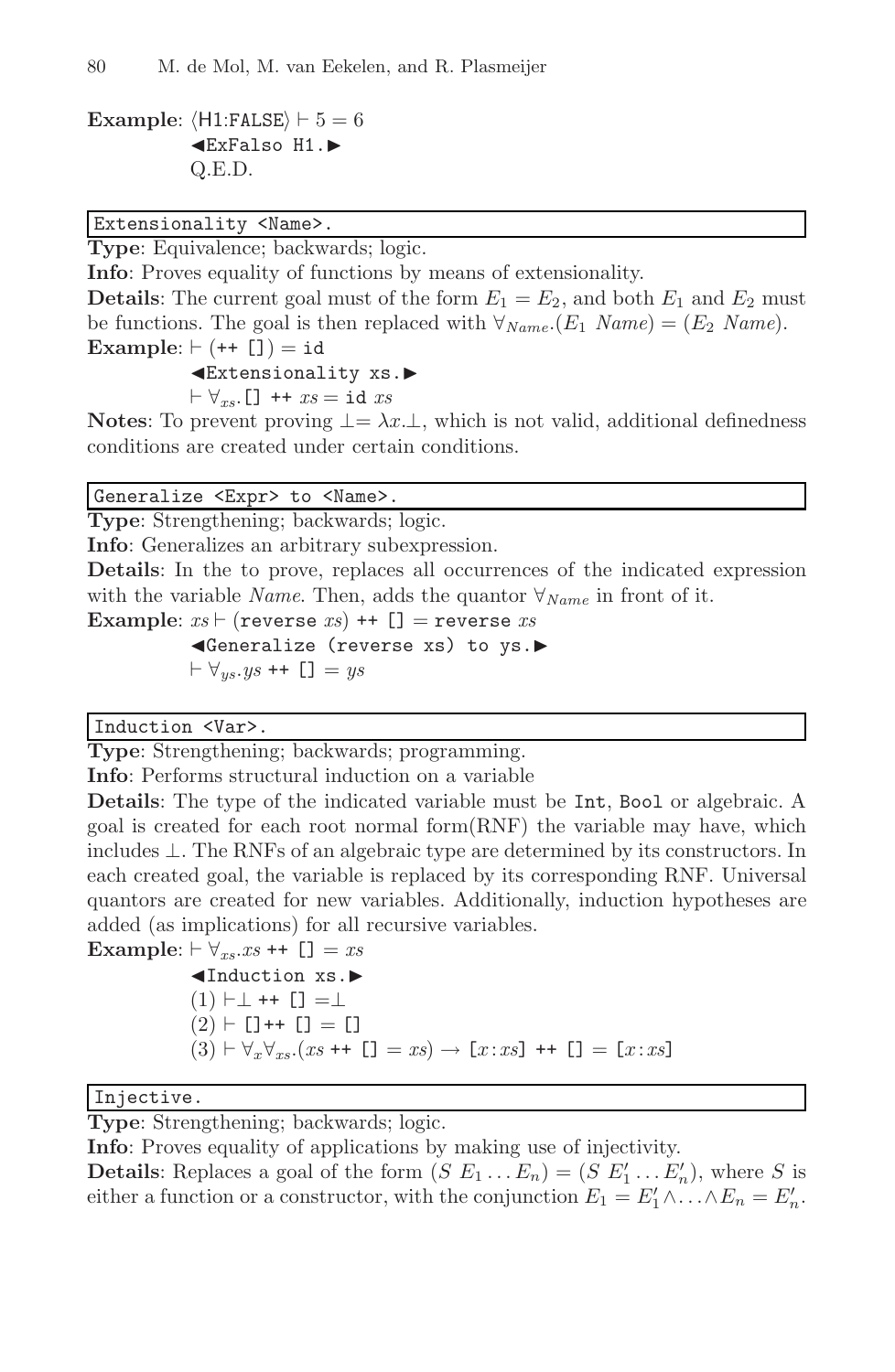# **Example:**  $xs$ ,  $ys \vdash xs$  ++  $[] = xs + ys$

Injective.

 $xs, ys \vdash xs = xs \land [] = ys$ **Notes**: This tactic can also be applied in a forwards manner on a hypothesis.

#### IntArith.

**Type**: Equivalence; backwards; logic.

**Info**: Built-in simplification of arithmetic expressions.

**Details**: This tactic operates on expressions containing applications of +, − and  $*$  on integers. It performs three simplifications: (1)  $a * (b + c)$  is replaced with  $a * b + a * c$ ; (2) constants are moved to the right as much as possible; and (3) computations on constants are carried out statically.

**Example:**  $x, y \vdash 3 + 7 * (12 + x) - 100 = y$ 

### $\blacktriangleleft$ IntArith. $\blacktriangleright$

 $x, y \vdash 7 * x - 13 = y$ <br>is tactic can also be

**Notes**: This tactic can also be applied in a forwards manner on a hypothesis.

### IntCompare.

**Type**: Instantaneous; logic.

**Info**: Proves goals with contradictory integer comparisons.

**Details**: Only hypotheses of the exact form  $x < y$  are used as input. If a chain  $x < y < \ldots < x$  can be found, then the goal is proved immediately.

**Example**:  $x, y, z, \langle H1: y \langle x \rangle, \langle H2: z \langle y \rangle, \langle H3: x \langle z \rangle \vdash$  FALSE

 $\blacktriangleleft$ IntCompare. $\blacktriangleright$ Q.E.D.

Introduce <Name1> <Name2> ... <Namen>.

**Type**: Equivalence; backwards; logic.

**Info**: Introduces universally quantified variables and hypotheses in the goal. **Details**: The current goal must be of the form  $\forall_{x_1...x_a} P_1 \rightarrow \dots P_b \rightarrow Q$ , where  $a + b = n$ . The quantors and implications may be mixed. The variables  $x_1 \ldots x_a$ and the hypotheses  $P_1 \ldots P_b$  are deleted from the current goal and are added to the goal context using the names given.

**Example:**  $\vdash \forall x . (x = 7 \rightarrow \forall y . (y = 7 \rightarrow x = y))$ Introduce p H1 q H2.  $p, q, \langle \mathsf{H1}: p = 7 \rangle, \langle \mathsf{H2}: q = 7 \rangle \vdash p = q$ 

MoveQuantors <Dir>.

**Type**: Equivalence; backwards; logic.

**Info**: Swaps implications and universal quantifications.

**Details**: The direction argument is either 'In' or 'Out'. When moving inwards, goals of the form  $\forall_{x_1...x_n} P_1 \rightarrow ... P_m \rightarrow Q$  are transformed to  $P_1 \rightarrow ... P_m \rightarrow Q$  $\forall_{x_1...x_n} Q$ , provided that none of the  $x_i$  occur in any of the  $P_i$ . The outwards move is the opposite of the inwards move.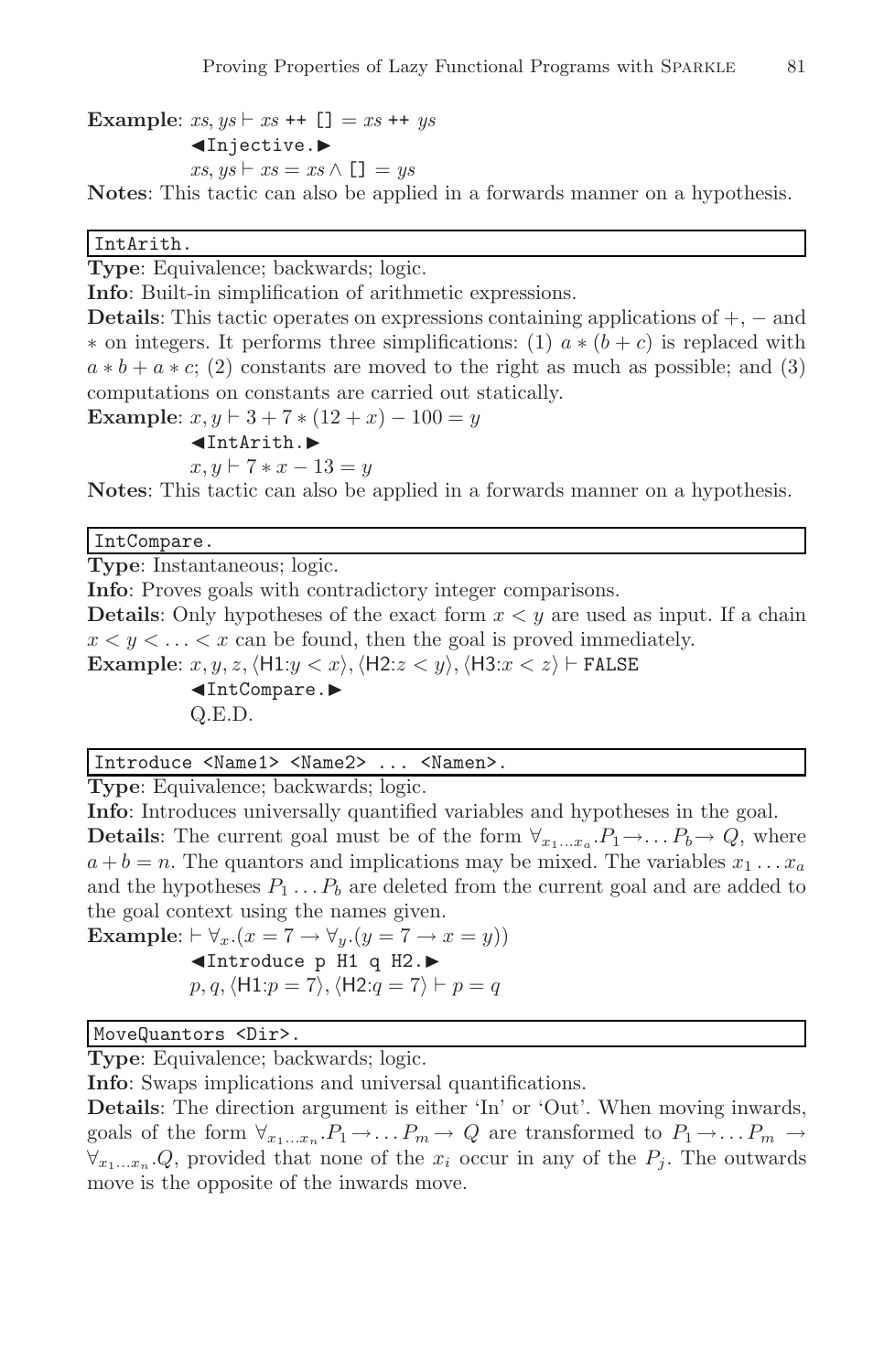# **Example:**  $R \vdash \forall P \forall Q \cdot R \rightarrow \neg R \rightarrow P \land Q$ MoveQuantors In.

 $R \vdash R \to \neg R \to \forall_P \forall_Q . P \land Q$ <br>is tactic can also be applied if **Notes**: This tactic can also be applied in a forwards manner on a hypothesis.

# Opaque <Fun>.

**Type**: Special.

**Info**: Marks a function as non-expandable.

**Details**: When a function is marked opaque, it will not be expanded by the reduction mechanism. Instead, reduction will stop.

**Example:**  $\vdash$  zip  $([], []) = []$ Opaque zip2; Reduce NF All.  $\vdash$  zip2 [] [] = []

Reduce NF All.

**Type**: Equivalence; backwards; programming.

**Info**: Reduces all expressions in the current goal to normal form.

**Details**: All redexes in the current goal are replaced by their reducts. This full reduction is accomplished by first using standard reduction to root normal form, and then continuing recursively on the top-level arguments.

**Example**:  $\vdash$  reverse  $[7 * 12, 100 - 12] = [89 - 1, 83 + 1]$ 

Reduce NF All.

 $\vdash$  [88, 84] = [88, 84]<br>An artificial limit is i

**Notes(1)**: An artificial limit is imposed on the maximum number of reduction steps in order to safely handle non-terminating reductions.

**Notes(2)**: This tactic can also be configured to reduce n steps; or to reduce to root normal form; or to reduce a specific redex; or to reduce within a hypothesis.

RefineUndefinedness.

**Type**: Equivalence; backwards; logic.

**Info**: Refines undefinedness equalities.

**Details**: Attempts to refine all undefinedness equalities in the current goal of the form  $(S E_1 \dots E_n) = \perp$ , where S is either a constructor or a halting function. Replaces the equality with the disjunction of all  $E_i = \perp$  where  $E_i$  is on a strict position and not statically known to be defined.

**Example:**  $x, y \vdash (x + y) - 13 = \perp$ 

### $\blacktriangleleft$ RefineUndefinedness. $\blacktriangleright$

 $x, y \vdash (x + y) = \perp$ 

**Notes**: This tactic can also be applied in a forwards manner on a hypothesis.

Reflexive.

**Type**: Instantaneous; logic.

**Info**: Utilizes the reflexivity of the built-in operators  $=$  and  $\leftrightarrow$ .

**Details**: Immediately proves any goal of the form  $\forall x_1...x_n.P_1\rightarrow\ldots P_m\rightarrow Q$ , where Q is either  $E = E$  or  $P \leftrightarrow P$ .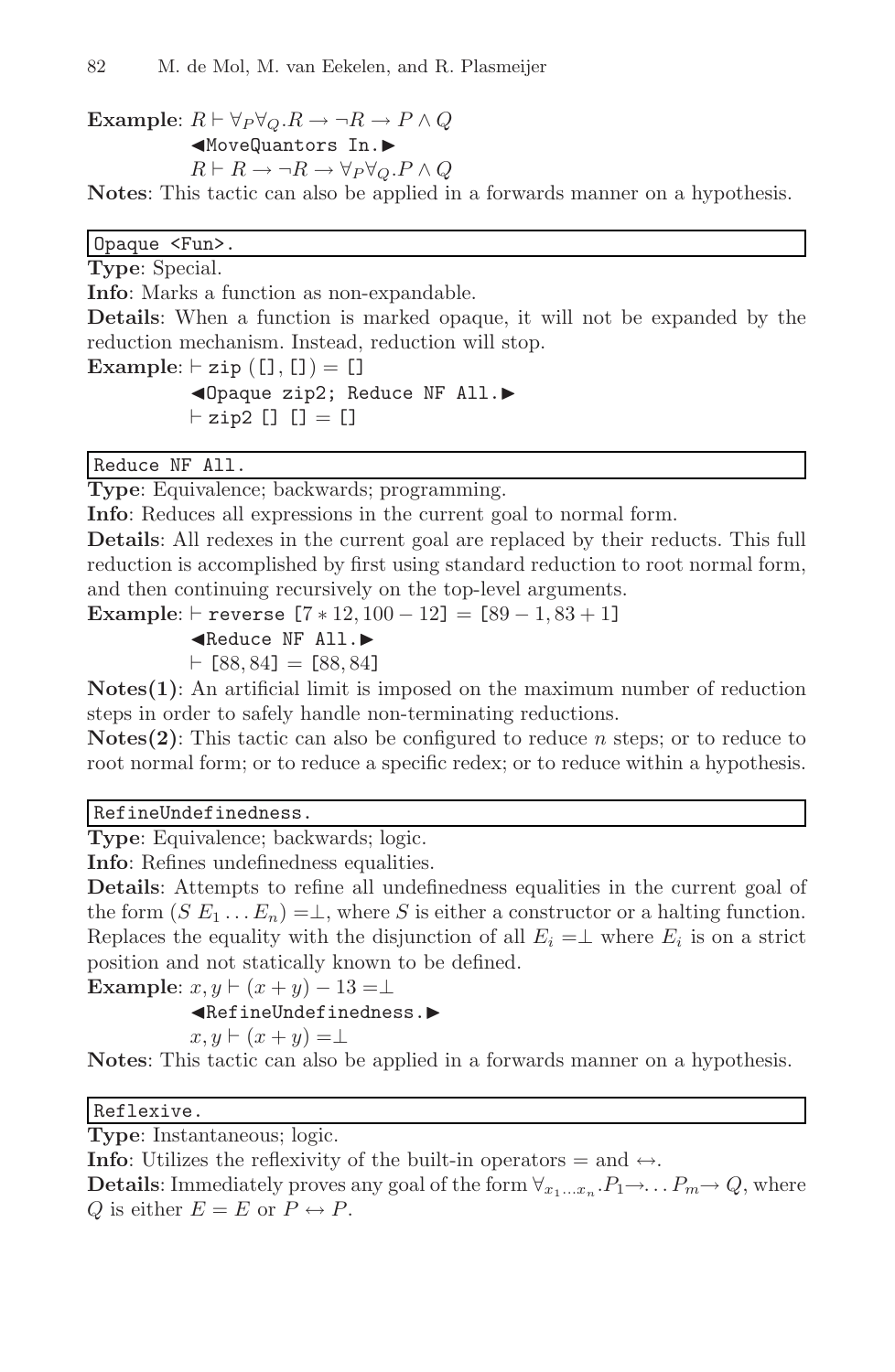**Example:**  $\vdash \forall x \exists y . x < y \rightarrow x + y = x + y$  $\blacktriangleleft$ Reflexive. $\blacktriangleright$ Q.E.D.

Rename <Name1> to <Name2>.

**Type**: Special.

**Info**: Renames an introduced variable or an introduced hypothesis. **Example:**  $x, y \vdash x < y \rightarrow \neg(x = y)$ 

 $\blacktriangleleft$ Rename x to z. $\blacktriangleright$  $z, y \vdash z < y \rightarrow \neg(z = y)$ 

Rewrite <fact>.

**Type**: Usually strengthening, depends on fact; backwards; logic.

**Info**: Rewrites the current goal using an equality in a fact.

**Details**: A fact is either an earlier proved theorem or an introduced hypothesis, and must be of the form  $\forall_{x_1...x_n} P_1 \rightarrow \dots P_m \rightarrow Q$ , where Q is either  $L = R$  or  $L \leftrightarrow R$ . It is only valid if  $r_1 \dots r_n$  can be found such that  $L[\vec{x_i} \mapsto \vec{r_i}]$  occurs<br>within the to prove If this is the case, then all occurrences of  $L[\vec{x_i} \mapsto \vec{r_i}]$  are within the to prove. If this is the case, then all occurrences of  $L[\vec{x}_i \mapsto \vec{r}_i]$  are<br>replaced with  $R[\vec{x}] \mapsto \vec{x}_i$ . Furthermore, goals are created for each condition of replaced with  $R[\vec{x_i} \mapsto \vec{r_i}]$ . Furthermore, goals are created for each condition of the fact; the *i*-th states  $P_i[\vec{x_i} \mapsto \vec{r_i}]$ .<br> **Example:**  $n \overline{\smash{(H_1 \cdot \forall \neg (x-1) \rightarrow x)}}$ 

**Example**:  $p, \langle H1:\forall_x \ldots \langle x = \bot \rangle \to x * 0 = 0 \rangle \vdash (p-7)*0 = 0$ 

 $\blacktriangle$ Rewrite H1. $\blacktriangleright$ 

(1) p,  $\langle H_1: \forall x \cdot \neg(x = \bot) \rightarrow x * 0 = 0 \rangle \vdash 0 = 0$ <br>
(2) p  $\langle H_1: \forall x \cdot \neg(x = \bot) \rightarrow x * 0 = 0 \rangle \vdash \neg(x = \bot)$ 

(2) p,  $\langle H1:\forall_x \neg (x=\bot) \rightarrow x*0=0 \rangle \vdash \neg (p-7)=\bot$ <br>is tactic can also be configured to rewrite from ri

**Notes**: This tactic can also be configured to rewrite from right to left; or to rewrite at one specific location only; or to rewrite within a hypothesis.

Specialize <Hyp> with <Expr>/<Prop>.

**Type**: Strengthening; forwards; logic.

**Info**: Specializes a universally quantified hypothesis.

**Details**: The hypothesis must be  $\forall x \in P$ , and the given expression/proposition r must have the same type as x. Then, the hypothesis is replaced with  $P[x \mapsto r]$ .

**Example**:  $x, y, z, \langle H1:x +  $x< z$$  $\blacktriangle$ Specialize H3 with y. $\blacktriangleright$  $x, y, z, \langle \mathsf{H}1:x \langle y \rangle, \langle \mathsf{H}2:y \langle z \rangle, \langle \mathsf{H}3:x \langle y \rightarrow y \langle z \rightarrow x \langle z \rangle \vdash x \langle z \rangle)$ 

Split.

**Type**: Equivalence; backwards; logic.

**Info**: Splits a conjunction into separate goals.

**Example:**  $P, Q, \langle H1:P \rangle, \langle H2:Q \rangle \vdash P \land Q$ 

 $\blacktriangleleft$ Split. $\blacktriangleright$ (1)  $P, Q, \langle H1:P \rangle, \langle H2:Q \rangle \vdash P$  $(2)$   $P, Q, \langle H1:P \rangle, \langle H2:Q \rangle \vdash Q$ 

Notes: This tactic can also be applied in a forwards manner on a hypothesis.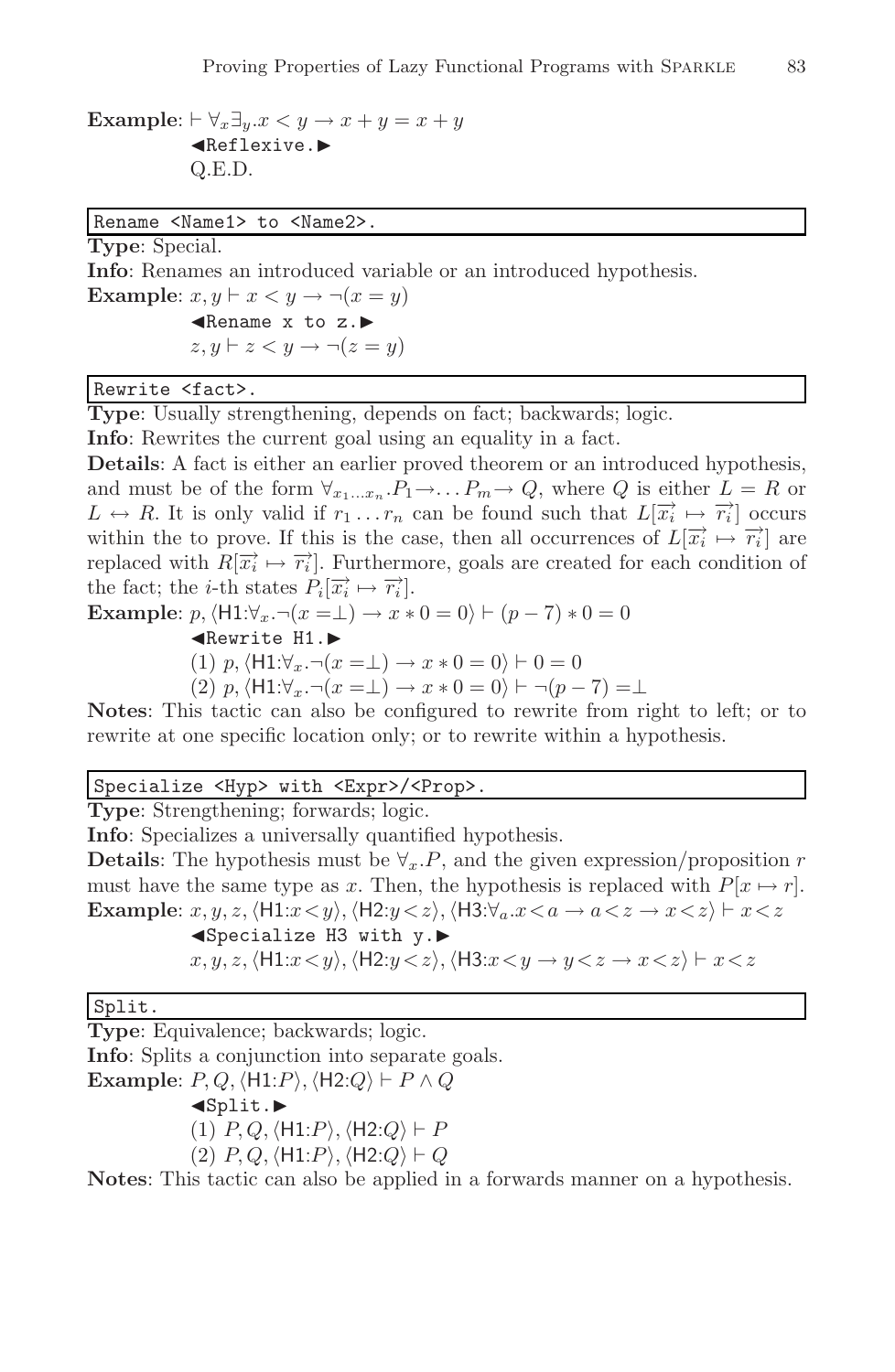SplitCase <Num>.

**Type**: Strengthening; backwards; programming.

**Info**: Splits a case expression into its alternatives.

**Details**: The case expression that will be split is indicated by means of an index (cases are numbered from left to right starting with 1). A new goal is created for each of the alternatives of the case, including one for  $\perp$  and one for the default. In each goal, the case expression is replaced by the result of the alternative. Hypotheses are introduced to indicate which alternative was chosen.

**Example:**  $xs$ ,  $\langle H1:\neg(xs = \bot)\rangle \vdash$  case  $xs$  of  $([y:ys] \mapsto y; \bot \mapsto 12) > 0$ 

# $\blacktriangleleft$ SplitCase 1. $\blacktriangleright$

- $(1)$  *xs*,  $\langle H1: \neg(xs = \bot) \rangle$ ,  $\langle H2:xs = \bot \rangle \vdash \bot > 0$ <br> $(2)$  *xs u us*  $\langle H1: \neg(xs = \bot) \rangle$ ,  $\langle H2:xs = \bot y \rangle u$
- $(2)$  *xs*, *y*, *ys*,  $\langle H1: \neg (xs = \bot) \rangle$ ,  $\langle H2:xs = [y : ys] \rangle \vdash y > 0$ <br>  $(3)$  *xs*  $(H1: \neg (xs = \bot) \setminus H2:xs = \square \setminus \bot 12 > 0$
- (3)  $xs$ ,  $\langle H1:\neg(xs=\perp)\rangle$ ,  $\langle H2:xs = [1] \rangle \vdash 12 > 0$

#### SplitIff.

**Type**: Equivalence; backwards; logic.

**Info**: Splits  $a \leftrightarrow \text{into } a \rightarrow \text{and } a \leftarrow$ .

**Details**: The current goal must be of the form  $P \leftrightarrow Q$ . Two goals are created, one for with  $P \to Q$  and one for  $Q \to P$ .

**Example:**  $P, Q, \langle H1: P \to Q \rangle, \langle H2: Q \to P \rangle \vdash P \leftrightarrow Q$ 

$$
\blacktriangleleft \text{Split} \text{If} \, . \blacktriangleright
$$

$$
(1) P, Q, \langle H1 \colon P \to Q \rangle, \langle H2 \colon Q \to P \rangle \vdash P \to Q
$$
  

$$
(2) P, Q, \langle H1 \colon P \to Q \rangle, \langle H2 \colon Q \to P \rangle \vdash Q \to P
$$

(2) 
$$
P, Q, \langle H1 : P \rightarrow Q \rangle, \langle H2 : Q \rightarrow P \rangle \vdash Q \rightarrow P
$$

(2)  $P, Q, \langle H1: P \to Q \rangle, \langle H2: Q \to P \rangle \vdash Q \to P$ <br>**Notes**: This tactic can also be applied in a forwards manner on a hypothesis.

Symmetric.

**Type**: Equivalence; backwards; logic.

**Info**: Utilizes the symmetry of the built-in operators  $=$  and  $\leftrightarrow$ .

**Details**: The current goal must be of the form  $\forall_{x_1...x_n} P_1 \rightarrow \dots P_m \rightarrow Q$ , where Q is either  $E_1 = E_2$  or  $Q_1 \leftrightarrow Q_2$ . If this is the case, then Q is replaced with  $E_2 = E_1$  if it was a =, and with  $Q_2 \leftrightarrow Q_1$  if it was a  $\leftrightarrow$ .

**Example:**  $x, \langle H1:x=y \rangle \vdash y=x$ 

$$
\blacktriangleleft \texttt{Symmetric}.\blacktriangleright
$$

$$
x, \langle \mathsf{H}1:x=y \rangle \vdash x=y
$$

 $x, \langle \mathsf{H1}:x = y \rangle \vdash x = y$ <br>**Notes:** This tactic can also be applied in a forwards manner on a hypothesis.

Transitive <Expr>/<Prop>.

**Type**: Equivalence; backwards; logic.

**Info**: Utilizes the transitivity of the built-in operators  $=$  and  $\leftrightarrow$ .

**Details**: If the argument T is an expression, then the current goal must be of the form  $E_1 = E_2$ ; if T is a proposition, then it must be of the form  $P_1 \leftrightarrow P_2$ . Two goals are then created, one stating  $E_1 = T$  (or  $P_1 \leftrightarrow T$ ), and the other stating  $T = E_2$  (or  $T \leftrightarrow P_2$ ).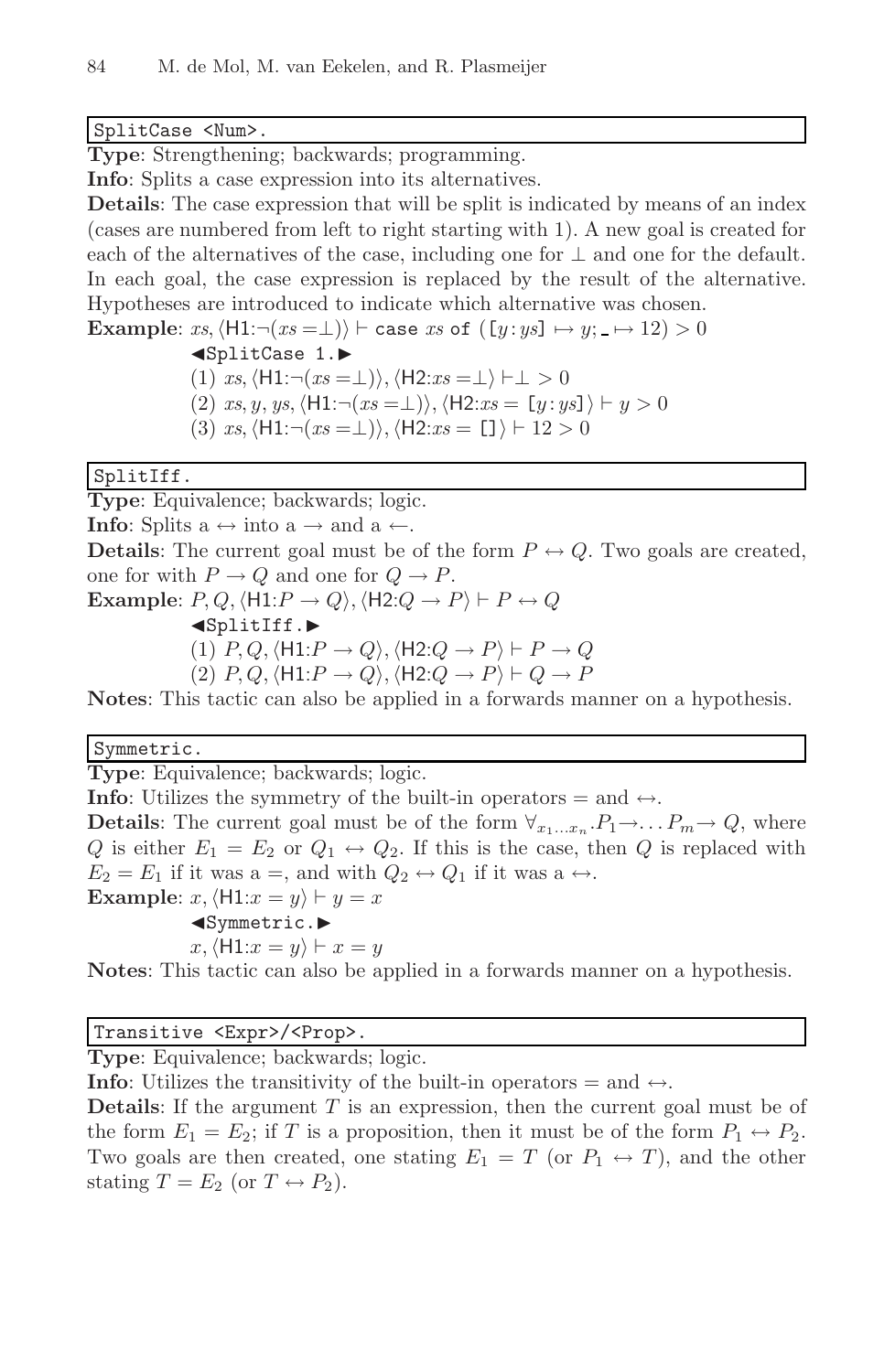**Example:**  $P \vdash P \leftrightarrow ((P \land P) \land P)$  $\blacktriangle$ **Transitive**  $(P \land P)$ . (1)  $P \vdash P \leftrightarrow (P \land P)$ <br>(2)  $P \vdash (P \land P) \leftrightarrow ((P \land P) \land P)$  $(2)$   $P \vdash (P \land P) \leftrightarrow ((P \land P) \land P)$ 

Transparent.

**Type**: Special.

**Info**: Marks a function as expandable. **Details**: Undos the effect of Opaque. **Example:**  $\vdash$  zip  $([], []) = []$ Opaque zip2; Transparent zip2; Reduce NF All.  $\vdash$  []  $=$  []

Trivial.

**Type**: Instantaneous; logic.

**Info**: Proves the trivial proposition TRUE.

**Details**: Immediately proves any goal of the form  $\forall x_1...x_n.P_1 \rightarrow ... P_m \rightarrow \text{TRUE.}$  $\begin{array}{c}\n\mathbf{Example:} \vdash \forall P.P \rightarrow \neg P \rightarrow \mathsf{TRUE}\n\end{array}$ 

 $\blacktriangleleft$ Trivial. $\blacktriangleright$ Q.E.D.

Uncurry.

**Type**: Equivalence; backwards; programming.

**Info**: Uncurries all applications in the current goal.

**Details:** Forces all curried applications  $(f x_1 ... x_i) x_{i+1} ... x_n$  in the current goal to be uncurried to  $f(x_1...x_n)$ .

**Example**:  $\vdash$  [((+) 1) 1 : map ((+) 1) []] = [2]

 $\blacktriangle$ Uncurry. $\blacktriangleright$ 

 $\vdash$  [1 + 1 : map  $((+)$  1) []] = [2]

**Notes**: This tactic can also be applied in a forwards manner on a hypothesis.

Undo <num>.

**Type**: Special.

**Info**: Undos the last n steps of the proof.

**Details**: SPARKLE does not memorize the last actions of the user. Instead, n upwards steps in the *proof tree* are made.

**Example**:  $\vdash \forall_{xs}.xs$  ++ [] = []

Induction xs; Reduce. Undo 2.  $\vdash \forall_{xs}.xs$  ++ [] = []

Witness <Expr>/<Prop>.

**Type**: Strengthening; backwards; logic.

**Info**: Chooses a witness for an existentially quantified goal.

**Details**: The current goal must be of the form  $\exists_x P$ , and  $P[x \mapsto T]$  (where T